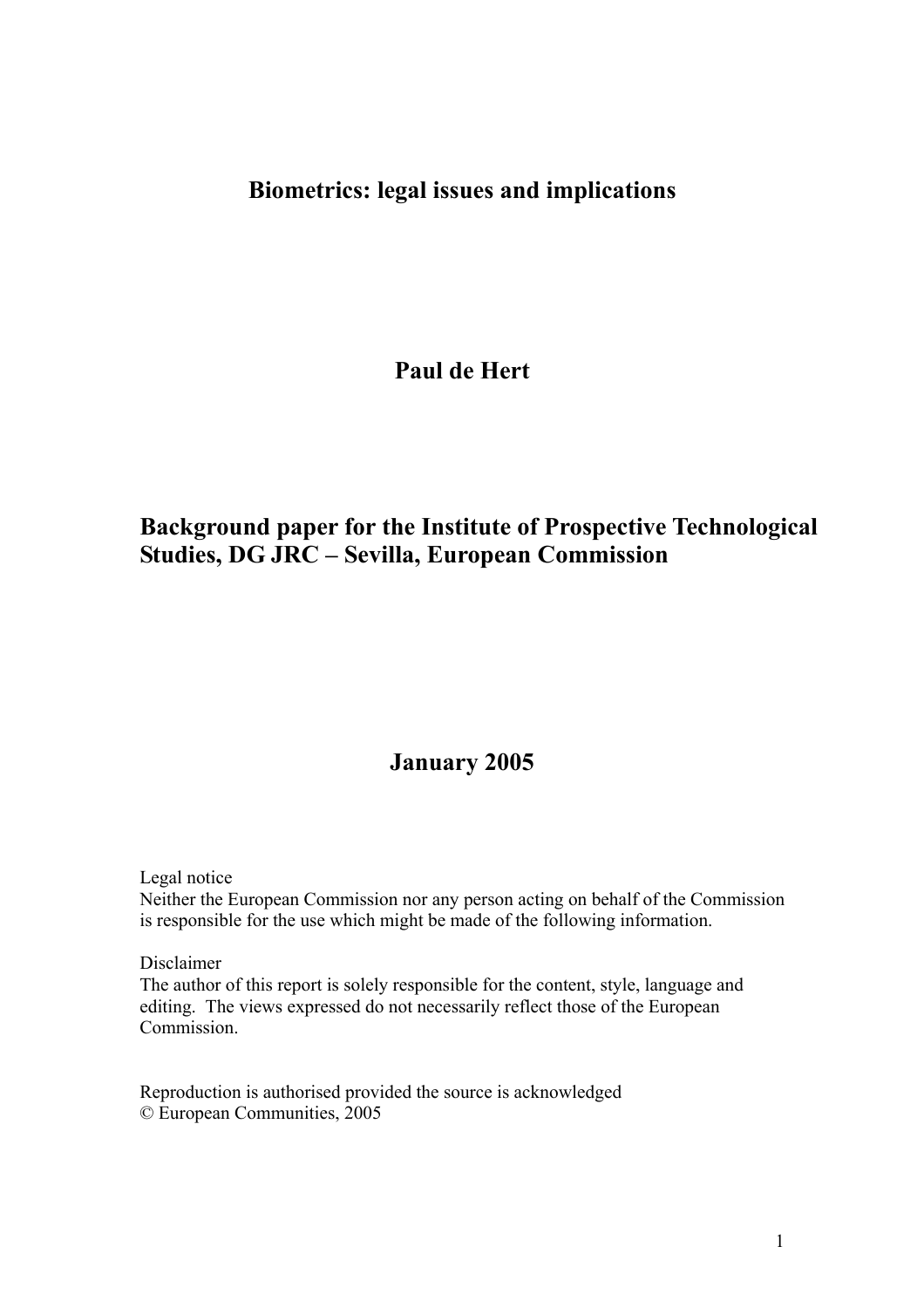### **Preface**

 $\overline{a}$ 

In June 2004, the Committee on Citizens' Freedoms and Rights, Justice and Home Affairs of the European Parliament (the LIBE Committee) asked the JRC to carry out a study on the future impact of biometric technologies. The report *Biometrics at the Frontiers: Assessing the Impact on Society* (EUR:  $21585$ <sup>1</sup> is the result of this request. The work was carried out by staff from the IPTS ICT Unit, in collaboration with a number of external experts.

Four experts were asked to contribute to the study, expressing their views on the technical, legal, social and economic implications of biometrics. They were respectively Professor Bernadette Dorizzi of the *Institut National des Télécommunications* (INT), FR; Professor Paul de Hert, of the faculty of Law, University of Leiden; Julian Ashbourn, chairman of the International Biometric Foundation and creator of the AVANTI non-profit on-line biometric resource (http://www.avanti.1to1.org); and Jonathan Cave, Senior Lecturer at the Department of Economics, University of Warwick, UK, and Project Leader at RAND Europe.

The above mentioned report *Biometrics at the Frontiers: Assessing the Impact on Society* contains the summarised contributions from these experts (in Chapter 3). More extended versions of their contributions are published on the IPTS website as background studies. The present document is the extended version from Paul de Hert on *legal issues and implications.* 

Available at: http://cybersecurity.jrc.es/pages/ProjectlibestudyBiometrics.htm

<sup>&</sup>lt;sup>1</sup> Maghiros, I., Punie, Y., Delaitre, S., Lignos, E., Rodríguez, C., Ulbrich, M., Cabrera, M., Clements, B., Beslay, L., & van Bavel, R. (2005) Biometrics at the Frontiers: Assessing the Impact on Society. Study for the European Parliament Committee on Citizens' Freedoms and Rights, Justice and Home Affairs (LIBE), IPTS, Sevilla, February 2005.

Available at: http://cybersecurity.jrc.es/pages/ProjectlibestudyBiometrics.htm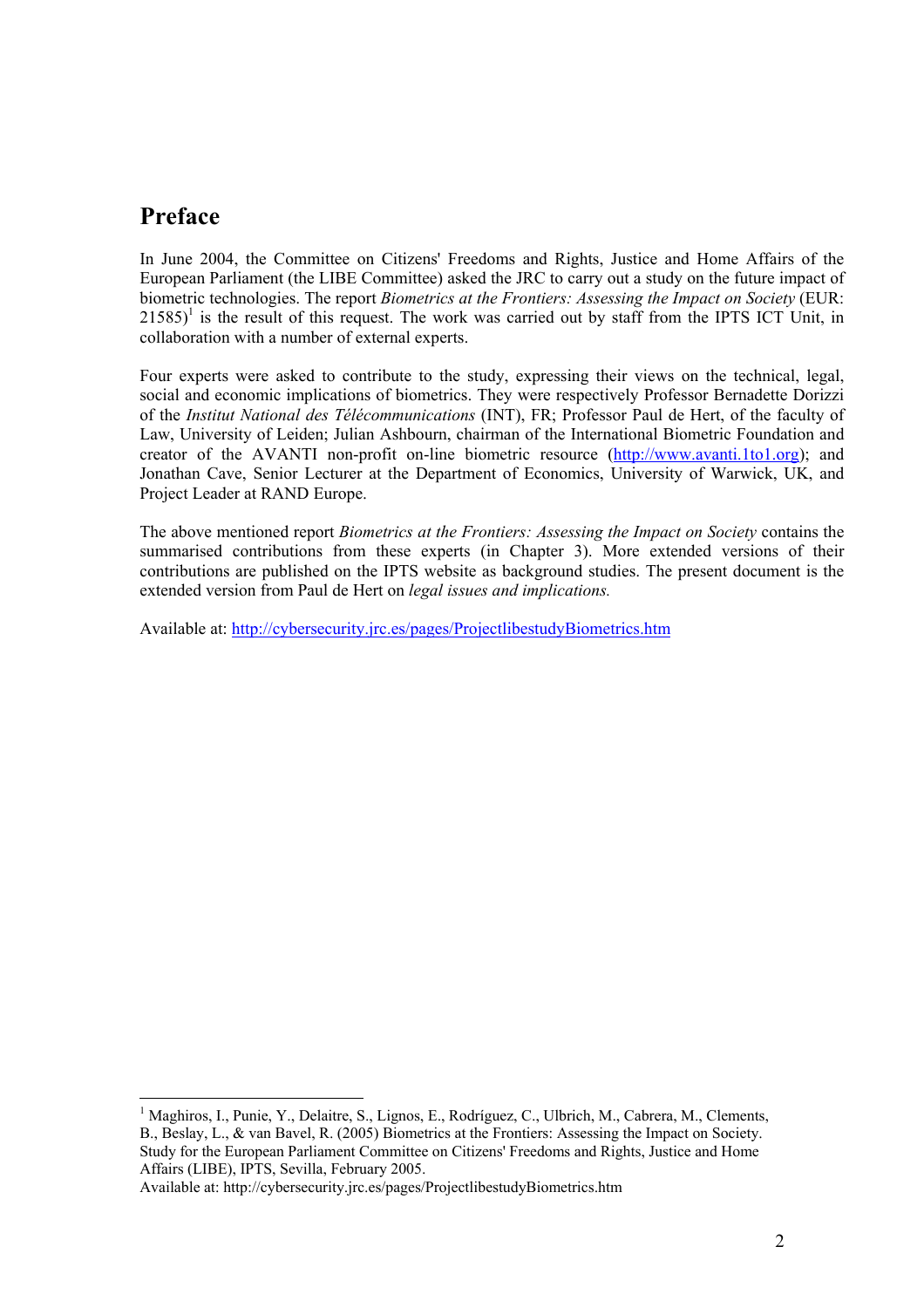# **Biometrics: legal issues and implications**

# **Paul de Hert**

Leiden University pdehert@law.leidenuniv.nl

### Contents

| Chapter IV. European human rights and data protection, reconsidered 18 |  |
|------------------------------------------------------------------------|--|
|                                                                        |  |
|                                                                        |  |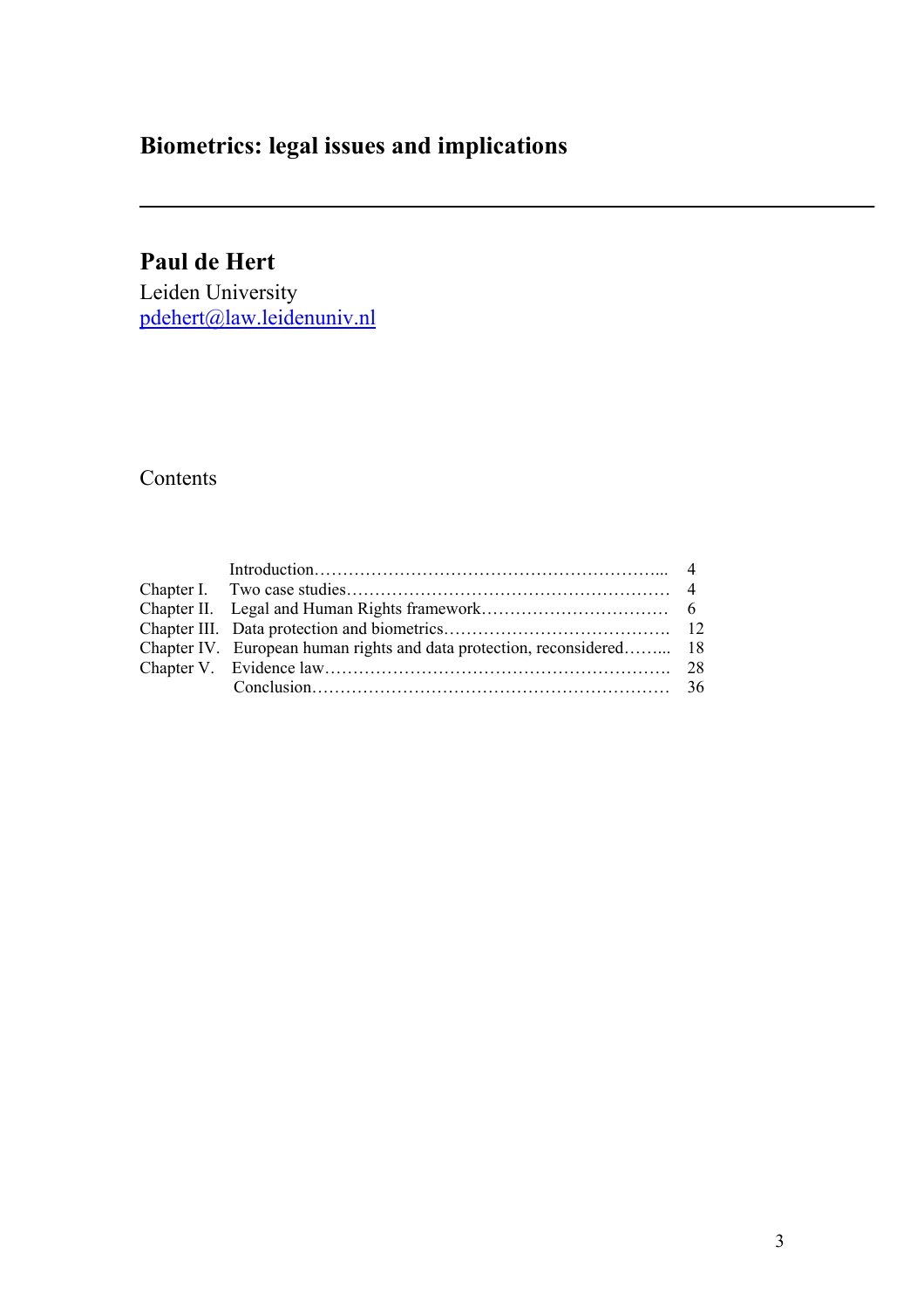#### **Introduction**

This report contains an analysis of the legal issues with regard to the application of biometrics in Europe. After an introductionay chapter (I.), follows a chapter on biometrics, the legal framework and human rights law (II.) and a chapter on biometrics and data protection (III.). The outcome of both chapters is more or less complex. Human rights law and data protection law establish a legal framework for the assessment of the legal implications of biometrics, but the framework is incomplete. More fundamental issues seem to escape from it and the (European) legislator is very much left unguided. Chapter IV. ('European human rights and data protection, reconsidered') takes up the task to provide for guidance. Starting point are the deeper intuitions that have brought the European Constitutional framers to distinguish between privacy and data protection as two separate legislative tools to respond to new technological challenges, such as those created by the use of biometrics. In line with the example of Directive 97/66/EC concerning the processing of personal data and the protection of privacy in the telecommunications sector (replaced by the privacy and electronic communications Directive 2002/58/EC in 31 October 2003), the recommendation is made to supplement the existing legal framework with a double-faced legal instrument that, taking into account all relevant factors, blocks certain undesirable uses of biometrics *and* adds more constraints to the uses of biometrics considered desirable.

Issues such as a possible right to property of biometrical data and security are not dealt with in separate chapters, but are addressed in the chapters on human rights and biometrics. Questions with regard to evidence law and criminal investigation are the object of our last chapter (V.). This chapter is followed by a general conclusion.

#### **Chapter I. Two case studies**

#### *Malaysian Government Multipurpose Card (MyKad)*

Malaysia is (still) the first country in the world that uses biometrics as a standard on its identification cards.<sup>2</sup> The 64 Kb-multicard made by *Intel*, 'MyKad', contains fingerprint digital data on the card. The system works with a central database run by the government. Detection systems set up on airports and other places inform the government about the location and identity of cardholders. The government has issued limited reading devices for citizens, while the police have expanded reading devices.

The information about the card issued by the government is said to be very incomplete. Based on the *Intel* information, it is assumed that the system is linked to blacklists. Unwanted persons whose fingerprints are scanned can thus be detected and arrested or stopped. The system allows for the flagging of persons that have committed offences or need to pay fines. The blacklists are transmitted wireless or by cable to the local terminals.

From the *Intel* information can be deduced that the card also contains (or could also contain) the following data: name, ID-number, address, birth data, citizenship, race, gender and religious information.

 2 A. Wesselink, 'VS dwingt biometrie op aan Nederland', *Netkwesties. Magazine over vrijheid, rechten en regels op internet*, edition 46, posted on 10 October 2002, 3p. via http://www.netkwesties.nl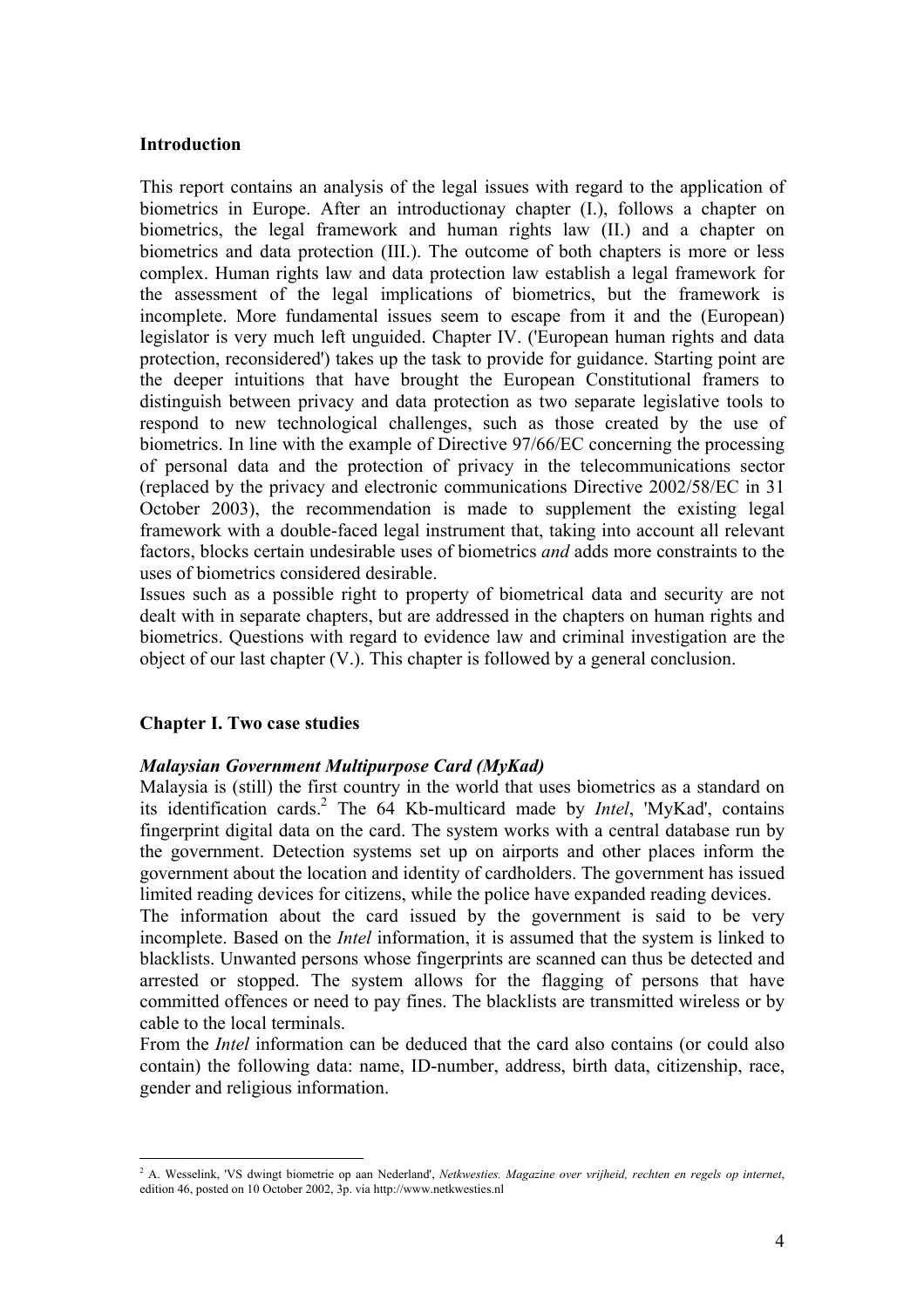From the first of January 2003 each new-born Malaysian receives a MyKad. The system had some starting up problems that made the Canadian authorities decide to install a visa requirement for all Malaysian citizens.

#### *Dutch Alcazar Disco Fun Card*

While many governments in European countries, including the Dutch government (*infra*) are currently at different stages of biometric passport design and testing,<sup>3</sup> a Dutch manager of the Alcazar Pleasure Village in the Dutch community of Puttershoek implemented with no technical difficulties a private biometrical identification system.<sup>4</sup> The technology is provided for by a Dutch company *Secure Access Road BV*, that has formed a joint venture with *Biowise* (Belgium) and *B&P*. The joint venture has already sold the same technology to numerous other dancing, swimming pools and film theatres.

So far the Alcazar visitors card is obtained on a voluntary basis. Within ten seconds face and fingerprint images are scanned. The card only contains a number that corresponds with the biometrics processed in a central database.

In the future the card will be made obligatory. Up until then the security focus will be heightened on visitors without a card. The database works with a blacklist. Troublemakers lose their entry rights for three months. In the case of repetition they lose it permanently.

The main reason for not making the cart obligatory is that the original purpose of it, viz. security, has been supplemented with direct marketing purposes. Visitors receive certain advantages and are informed about new services. However, within a short time basis the card will be made obligatory. The database was notified to the Dutch Data Protection Authority, that 'has agreed', adds the manager. The original idea to share the database with other dancing was abandoned because of privacy implications.

Other, less privacy intrusive technologies were apparently not considered, e.g. using only one biometric of using a system (also provided by *Secure Access Road BV*) where not only the number, but also the biometrics are stored on the card. Hence, a central biometrical database does not exist. When presenting him, the system compares the new data with the data stored on the card.

#### *Other applications*

There are currently numerous other applications of biometrical technology that are worth quoting. Biometrics schemes are being implemented across the world. The technology is widely used in small settings for access control to secure locations such a nuclear facility or bank vault. It is increasingly being used for broader applications such as retail outlets, government agencies, childcare centres, police forces and automated-teller machines. Spain has commenced a national fingerprint system for unemployment benefits and healthcare entitlements. Russia has announced plans for a national electronic fingerprint system for banks. Jamaicans are required to scan their thumbs into a database before qualifying to vote in elections. In France and Germany, tests are under way with equipment that puts fingerprint information onto credit cards. Many computer manufacturers are considering including biometric readers on their systems for security purposes.<sup>5</sup> In health care, fingerprint scans and smart cards are

 3 'Sweden to start issuing biometric passports and e-ID cards in 2005', *eGovernment News*, 2 September 2004, via http://europa.eu.int/ida/en/document/3247/355

<sup>4</sup> Peter Olsthoorn, 'Biometrie voor discotoegang: fun kost privacy', *Netkwesties. Magazine over vrijheid, rechten en regels op internet*, edition 105, posted on 22 July 2004, 4p. via http://www.netkwesties.nl 5. Mary P. t.

Marc Rotenberg & Cedric Laurant, *Privacy & Human Rights Report 2004*, Part II, 'Threats to Privacy', (98p.), 14 via www.privacyinternational.org;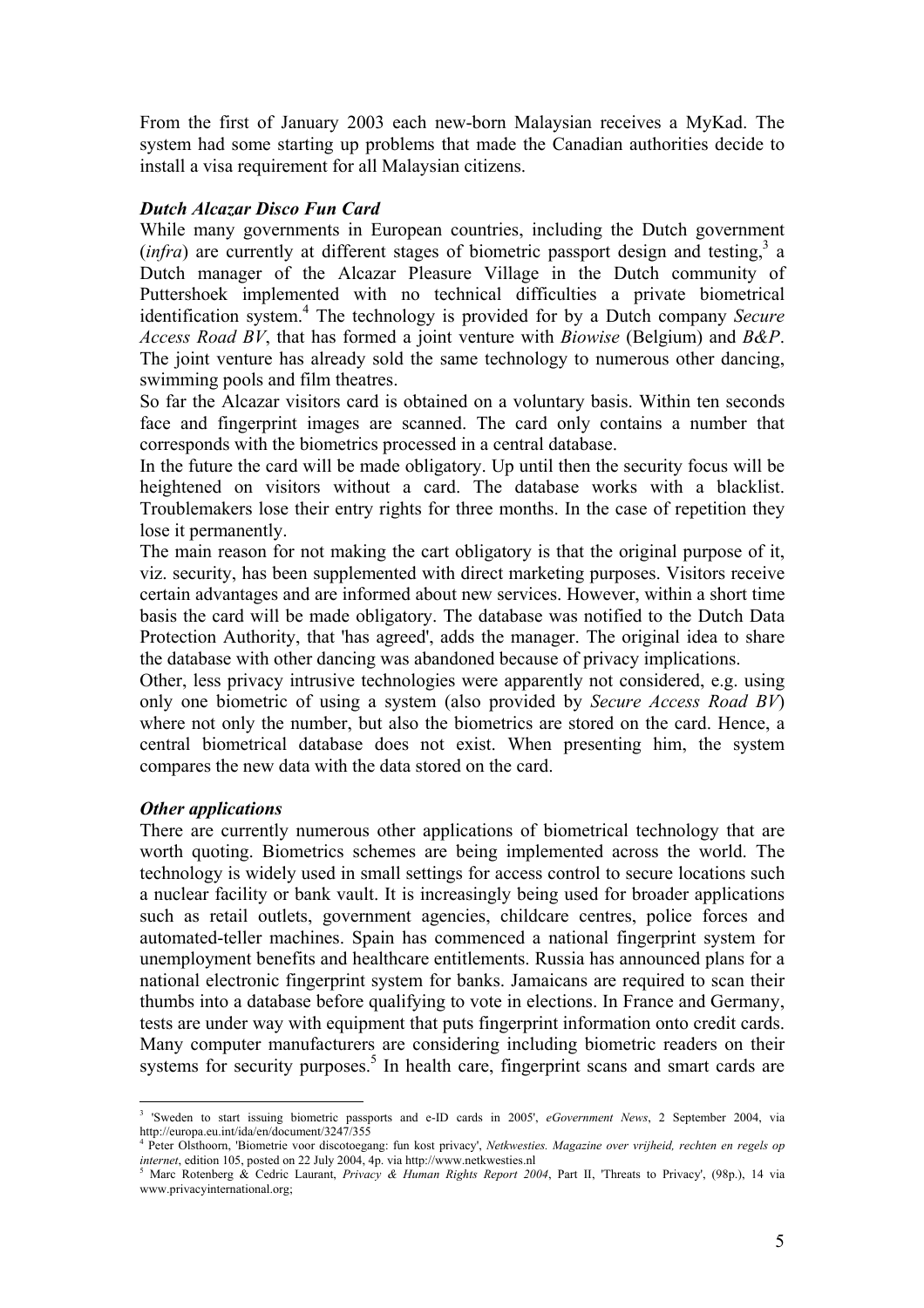accelerating patient admission and access to medical records. The method also identifies patients who cannot communicate and helps to detect the misuse of medical services. In December 2004, the European Council of the EU voted a European Passport Regulation.<sup>6</sup> The passports will hold two biometrics (facial scan and fingerprint). The Regulation does not mention the establishment of a European centralised database containing these biometrics, but a parliamentary amendment to exclude such a database was not followed.

The most speaking existing applications are of American origin. After the American Super Bowl XXXV in Tampa, Florida in June 2001, it became public that police had used video cameras equipped with facial recognition technology ("facecams") to scan the faces of the 100,000 visitors to the Bowl in search of wanted criminals. Although not well known to the general public, facial recognition technology is nowadays used in many places across the world. It is used for a variety of purposes, one of them being surveillance in public areas, as in the Super Bowl.<sup>7</sup> It is currently in trial use in several international airports in Europe and the U.S., including Keflavik Airport in Iceland, Boston's Logan Airport, Dallas- Fort Worth International and Palm Beach International Airports. Moreover, the American Enhanced Visa Entry Reform Act of 2002 will require all Americans and all non-U.S. citizens visiting the U.S. to have a passport with a biometric chip that contains their encoded facial features by October  $2004$ <sup>8</sup>

In the private sector, Disney World is using finger geometry with their season passes. In 2001 VeriStar Corporation introduced the Smarttouch digital fingerprint system for use in fast food restaurants. According to a report in *InformationWeek*, "within the next few months, some McDonald's customers will be able to charge BigMacs to their Visa cards simply by touching a finger to a screen". VeriStar's web site emphasizes the ease of enrolment in this system, saying that it "takes just a minute or two. And it's free".<sup>9</sup>

#### **Chapter II. Legal and Human Rights framework**

#### *Legal framework for biometric technology*

Forensic scientist developed most biometrical applications for governmental purposes. Relatively few biometrical applications are used in the private sector.<sup>10</sup> Historically, most biometrics (mainly fingerprint recognition) were created and developed for law enforcement purposes. Fingerprint recognition has permitted the link to be made and the identity gap to be filled between a committed crime and its originator, the offender. So far most forensic sciences were uninteresting for the commercial market. There is market interests in biometrical technologies, but only for these technologies that allow automatic authentication procedures. There is still no interest in the traditional identification methods and the expertise developed within

 6 The General Affairs Council adopted the Regulation at its meeting in Brussels on 13 December 2004: Council Regulation of 10 December 2004 on standards for security features and biometrics in passports and travel documents issued by Member States, Doc. 15152/04, 9p. and one Annex, 5p. Full-text: http://www.statewatch.org/news/2004/dec/bio-passports-reg.pdf 7

Philip Brey, 'Ethical Aspects of Facial Recognition Systems in Public Places', *Info, Comm & Ethics in Society*, 2004, No. 2, 97– 109.

<sup>&</sup>lt;sup>8</sup> Philip Brey, *l.c.*, 97 with ref.

<sup>&</sup>lt;sup>9</sup> Anton Alterman, 'A piece of yourself: Ethical issues in biometric identification', *Ethics and Information Technology*, 2003, Vol. 5, (139-150), 139-140 with ref.

<sup>&</sup>lt;sup>10</sup> Forensic sciences are the sciences that contribute to the collection and examination of evidence in (criminal) cases. See W.J.J.M. Sprangers, 'Harmonisation in the Forensic Sciences', in J.F. Nijboer & W.J.J.M. Sprangers (eds.), *Harmonisation in Forensic Expertise. An Inquiry into the Desirability of and Opportunities for International Standards*, Amsterdam, Thela Thesis, 2000, (13-22). 13.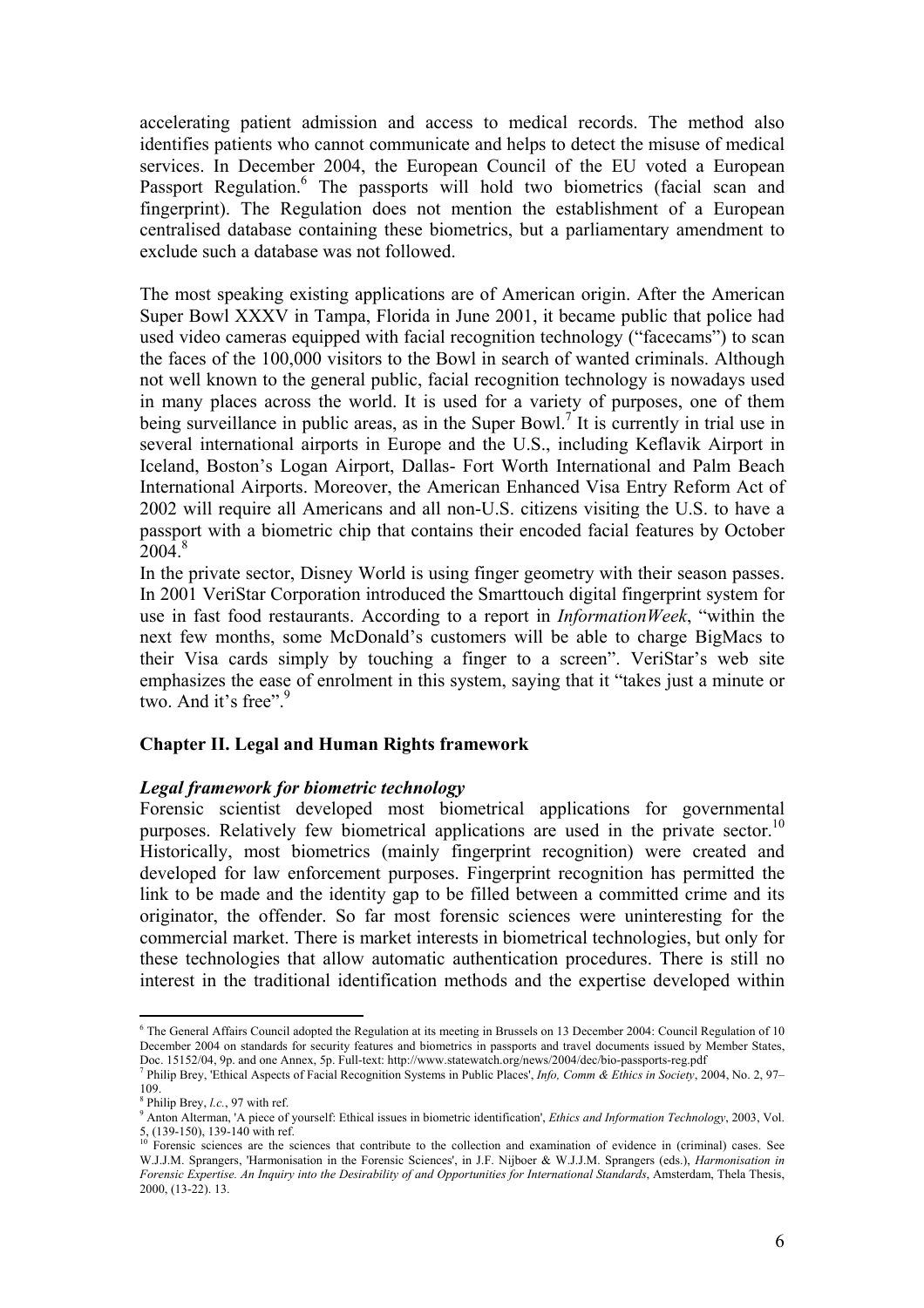the context of forensic sciences.<sup>11</sup> Nevertheless, due to market interests in biometrics it might be expected that forensic sciences that have been under the control of the police community would be assessed critically by a larger scientific community, which is in some respect a fortunate development.<sup>12</sup>

It is impossible to describe or compare the legal frameworks for the use of different biometric technologies, such as fingerprint, iris of face, since unlike DNA these technologies that rely on softer collection techniques have not triggered specific regulation yet. $^{13}$ 

The fact that there are many possible methods and technical variations when using biometric technologies is relevant for law only when it proves that some of these methods intrude on fundamental rights, such as the right of physical integrity and the right of privacy, while others do not. Also there is the issue of reliability and the status of proof. In the current status some human characteristics are more reliable than others. For example, the use of fingerprints provides more reliable results than the use of voice recognition.<sup>14</sup> In practice, this is however no reason to stop investing money in the development of certain biometrics. Private and forensic actors, for instance, study voice recognition, because it can be helpful for identification from a distance, where there is use of a phone (e.g. home detention; phone banking).<sup>15</sup>

With regard to large-scale applications of biometrics no biometric system today is one hundred percent accurate, and some, like face recognition, have failure rates of 40 percent. DNA is the only identifier that can be considered unique to a person, but it would in the European context of today be neither acceptable nor practicable to introduce it as an identifier.<sup>16</sup> Only China plans to include a DNA pattern as an identifier on national identity cards. Fingerprints and Iris scans provided more security, but their large-scale application is still under development.<sup>17</sup>

#### *A comparison: legal framework for DNA*

DNA technology is a research technique that attracts a lot of attention today.<sup>18</sup> Police officials hold that DNA testing had been "the major advance in crime investigation since fingerprints. We just need to exploit the technology". <sup>19</sup>

DNA analysis is a typical example of a technology that is mainly used by government. Police forces in several countries including Canada, Germany, and the United States have created national DNA databases. In Belgium the special situation of more than a dozen children being sexually abused and murdered in the summer of

<sup>11</sup> A.P.A. Broeders, *Op zoek naar de bron. Over de grondlslagen van de criminialistiek en de waardering van het forensisch bewijs* [In Search of the Source: Exploration of the Basic Principles of Criminalistics and the Evaluation of Forensic Evidence], Deventer, Kluwer, 2003, (565p., with English summary) 55.<br><sup>12</sup> A.P.A. Broeders. *o.c.*, 286.

<sup>&</sup>lt;sup>13</sup> "New investigation techniques are often used even if a legal basis is lacking, especially in the beginning. A legal basis can be provided not only be law, but by jurisprudence and so-called soft law, such as guidelines or recommendations, too" (Joan Holthuis, 'Forensic Expertise and Illegally Obtained Evidence', in J.F. Nijboer & W.J.J.M. Sprangers

<sup>&</sup>lt;sup>14</sup> "Fingerprints, hand geometry, iris and dynamic signatures are considered reliable techniques, whereas face and voice recognition are examples of less reliable applications" (J.E.J. Prins, 'Making our body identify for us: legal implications of biometric technologies', *Computer, Law & Security Report*, 1998, Vol. 14, No. 3, (159-165), 160 referring to a report of Sandia National Laboratories (*A Performance Evaluation of Biometric Identification Services*), Albaquerque 1993, and the report of the European Committee for Banking Standards (*Biometrics: A Snapshot of Current Activity - 1996*), November 1996).<br><sup>15</sup> A.P.A. Broeders, *o.c.*, 378-379.<br><sup>16</sup> Bernadette Dorizzi, Professor at the Institut national des Télécom

about quick introduction', *EDRI-gram. Bi-weekly newsletter about digital civil rights in Europe*, 6 October 2004, Number 2.19<sup>17</sup> Ibid.

<sup>&</sup>lt;sup>18</sup> The technology of DNA profiling was developed and published in 1985 by the British geneticist Alec Jeffreys. See A.J. Jeffrey and others, 'Individual specific fingerprints of human DNA', *Nature*, 1985, 76-79.<br><sup>19</sup> Global DNA plan 'worth exploring' , BBC News, 15 June 2004, http://news.bbc.co.uk/2/hi/uk\_news/politics/3809575.stm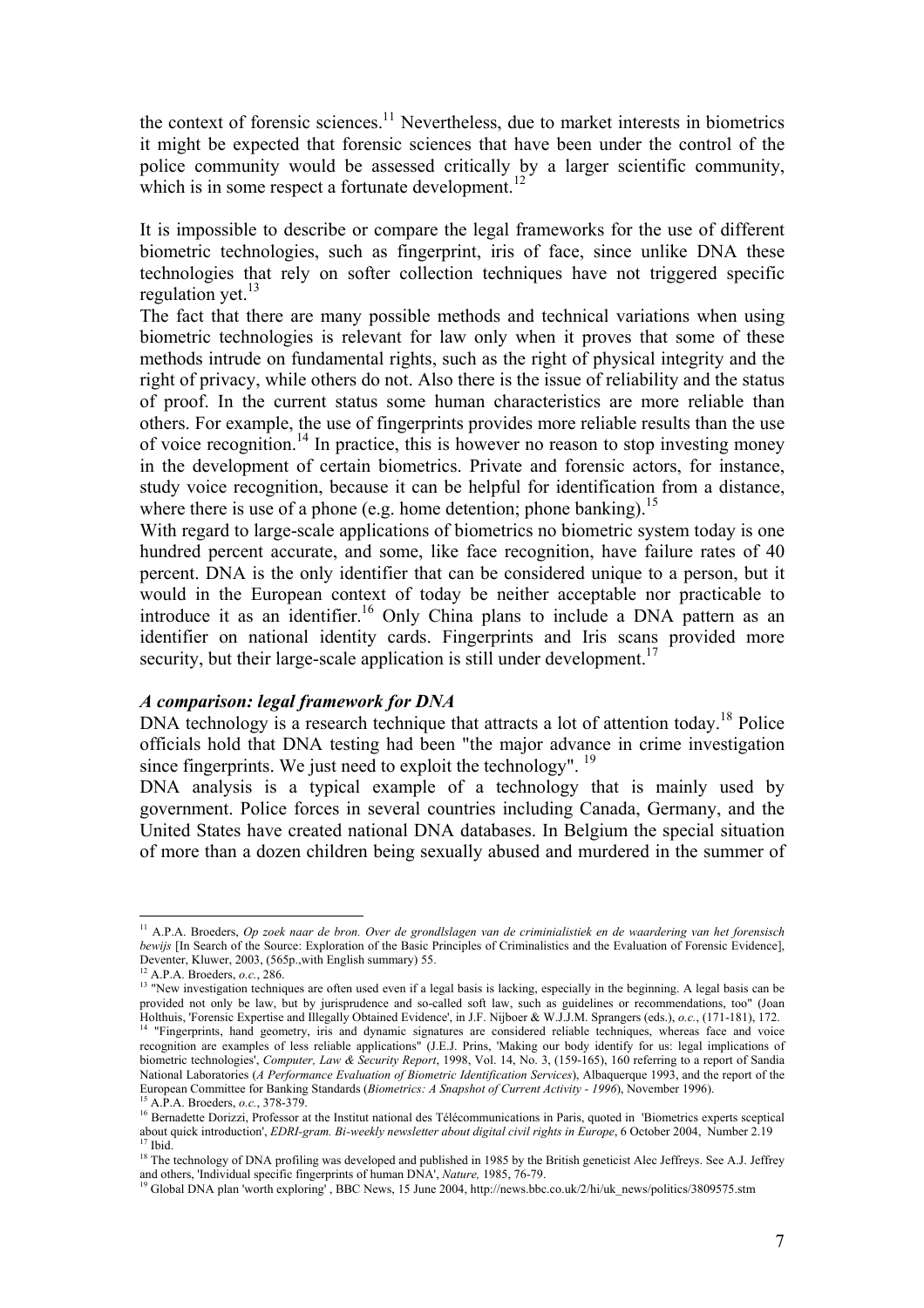1996 led to the establishment of a DNA database within 24 h in August 1996.<sup>20</sup> Until then the law explicitly prohibited a DNA database.  $21$  In the United States, DNA technology was introduced into the legal system in 1987. The UK database, set up in 1995 by the Forensic Science Service (FSS), was the world's first national DNA database. Laws currently allow samples to be taken from anyone suspected of, charged with, reported for or convicted of a recordable offence. The FSS database now holds around 2.2 million people's DNA profiles, plus some 225,000 samples from crime scenes. In an average month, DNA matches are found linking suspects to 15 murders, 45 rapes and other sex offences, and 2,500 motor vehicle, property and drug crimes. $^{22}$ 

The Council of Europe, stressing the need for legal safeguards and specific legislation has advocated the use of the technology in Europe.<sup>23</sup> Also in 1997 the Council of Europe of the European Union adopted a resolution concerning the exchange of DNA profiles.<sup>24</sup> The resolution notes that sharing DNA profiles can contribute significantly to the investigation of crime and urges Member States to exchange profiles. Since exchange is only possible if the Member States have DNA databases, they are invited to consider establishing national DNA databases.

The percentage of European countries known to be currently performing DNA criminal analysis in criminal investigations has increased by 15% between the years 1999 and 2002 to reach a total of 78 %<sup>25</sup>. There are countries with specific legislation and countries without. Countries such as Croatia, Cyprus, Czech Republic and Italy have a DNA database but do not plan to implement any specific legislation.<sup>26</sup> In Spain legislation is pending. So far only evidence and voluntary samples are entered into the database. In France at least up until 1997 samples could only be taken with consent. In the Netherlands the Code of Criminal Proceedings stipulates the conditions for DNA profiling.<sup>27</sup> Taking of samples without consent is allowed when the offence is punishable by prison sentence of 4 years or more or in case of special offences (e.g. sexual offences). In all other cases the taking of samples is allowed with consent of the suspect. Countries such as Austria, Germany, Poland, Turkey, Slovakia, Sweden equally allow the use of physical force allowed under certain circumstances. In Slovakia and Turkey the refusal to co-operate after a justice authority has given authorisation, can also be punished as a separate punishable offence.<sup>28</sup>

Generally speaking there is trend to intensify the use of DNA samples. Each DNA database expansion has triggered sharp debate. Some scholars and advocacy groups condemned the early database laws and their gradual expansion as "unfettered

 $20$  A bill followed in 1999. Up until this time no sampling without consent was possible. Law of 22 March 1999 regarding the identification procedure based on DNA analysis in criminal cases, *Offiial Journal*, 20 May 1999 and 24 June 1999). See Bart De Smet, Vergelijkend DNA-onderzoek in strafzaken, Reeks CABG, Gent, Larcier, 2003, 53p.<br><sup>21</sup> Mark Benecke, 'DNA typing in forensic medicine and in criminal investigations: a current survey', Naturwissenschaften, 1997,

Vol. 84, (181-188), 185.

 $^{22}$  Global DNA plan 'worth exploring', BBC News, 15 June 2004, http://news.bbc.co.uk/2/hi/uk\_news/politics/3809575.stm<br> $^{23}$  Recommendation of the Council of Europe dealing with the use of DNA analysis within the fram

system (1992): "The taking of samples for the purposes of DNA analysis should only be carried out in circumstances determined by the domestic law; it being understood that in some States this may necessitate specific authorisation from a judicial authority. Where the domestic law admits that samples may be taken without the consent of the suspect, such sampling should only be

carried out if the circumstances of the case warrant such actions."<br><sup>24</sup> Council Resolution of June 9, 1997 on the exchange of DNA analysis results, *O.J.*, C 193/02, 24 June 1997.<br><sup>25</sup> See for an overview: Susan Hitchin &

<sup>&</sup>lt;sup>26</sup> Susan Hitchin & Werner Schuller, o.c., 26.<br><sup>27</sup> These were introduced by the law of 8 November 1993 dealing with DNA research in criminal cases, *Official Journal*, 1993, 596.

<sup>28</sup> Mieke Loncke, *l.c.*, 24.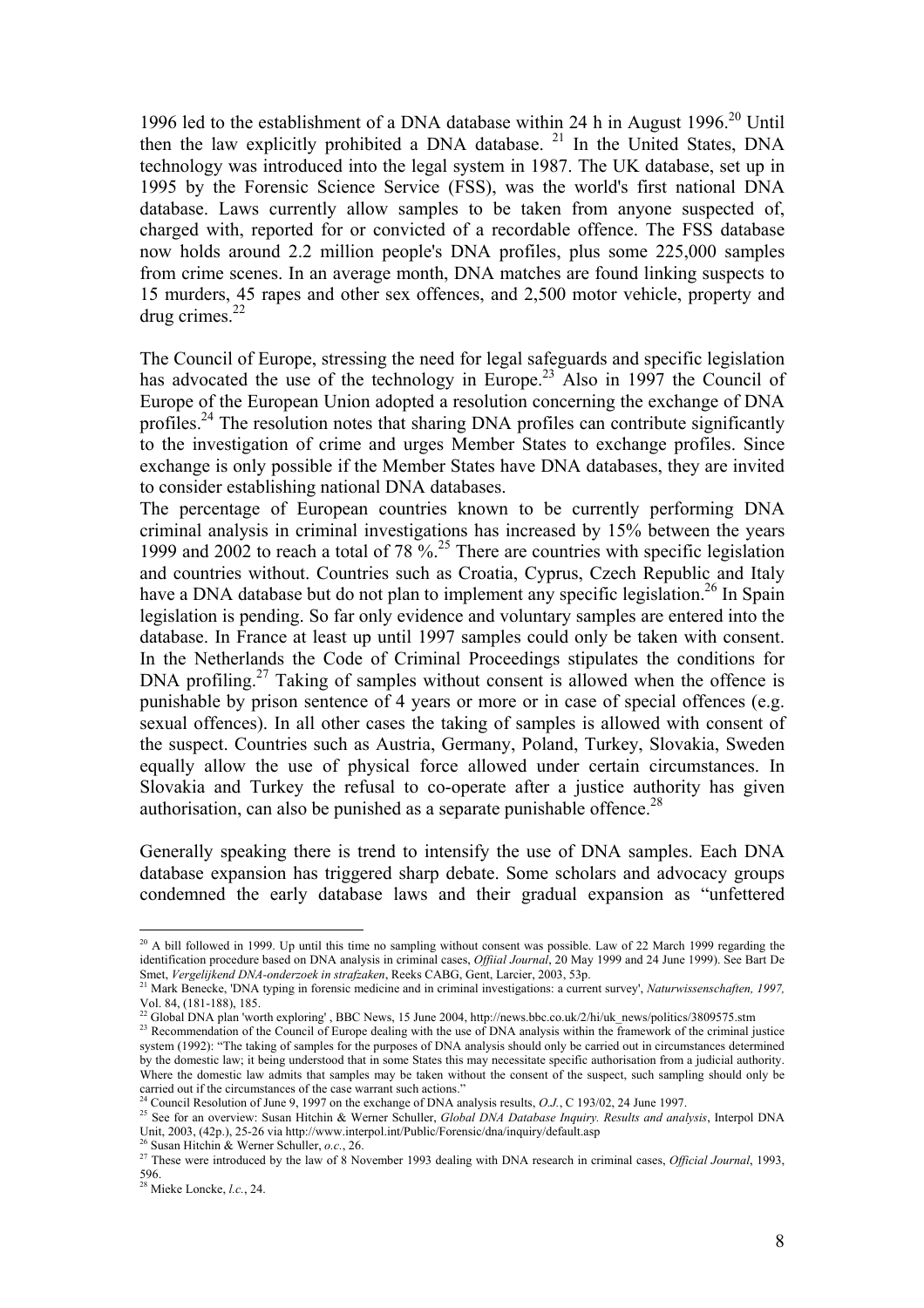government-sponsored bio-invasion," "surveillance creep," and a "dangerous erosion of privacy." However there is more that possibly could come. The latest trend is to sample DNA nation-wide for preventive purposes. Not only police officials plead for nation-wide (or truly comprehensive) DNA databases. There are also authors within the scientific community that hold that comprehensive databases, covering entire populations, may represent a fairer and more effective accommodation of the interests in public safety and civil rights and liberties than the current system of piecemeal expansion.29 Together with EU proposals to set up a European database on criminal records, ideas are launched to set up a central European DNA database. This would facilitate detection of offenders that are active in different countries.<sup>30</sup>

Proponents stress the privacy-friendly nature of current use of DNA in forensic science.<sup>31</sup> However they cannot ignore that even within the current technological options it remains possible to find 'sensible data'.<sup>32</sup> Moreover, law can change and countries such as the Netherlands have already implemented changes to existing DNA bills allowing for identification of sensible data.<sup>33</sup> As of 1 September 2003 the Dutch judiciary and the police are able to use visible external personal characteristics from DNA investigations on cell tissue in their search for as yet unidentified perpetrators.<sup>34</sup> This new type of DNA investigation, putting the Netherlands ahead –together with England– in the field of criminal DNA investigation, is deemed important at such moments as when DNA profile comparisons and other methods of detection have failed to provide results, and there are few or no indications as to the identity of the suspect.

#### *Biometric data stored in databases: everything said?*

Different options are possible as regards the way in which templates are stored and used. One could opt for central storage in a large database (on-line) or storage on a smart card (off-line). When stored in a database, the biometric information is often connected to other personal data, such as names or addresses of the individuals. This need not be the case with storage on a smart card. This application could therefore be a key option for secure anonymous verification in the information society.<sup>35</sup> With a biometric system based on a decentralised concept, it is indeed possible to offer simultaneously the strong security level promised by biometrics and maintain an acceptable level of privacy. Indeed, the biometric data can be stored on a card. A biometric reader could authenticate the owner of the card (the matching process can even be supported by the card itself). And finally the card can be used to permit access to the service  $36$ 

Storing biometric features on a portable device has the additional advantage that a biometric feature can't be revoked. When these features are stored centrally and the user receives a certificate that authorises him to do something or accredit it, the owner

<sup>29</sup> D.H. Kaye, Michael E. Smith & Edward J. Imwinkelried, 'Is a DNA Identification Database in Your Future?', *Criminal Justice*, (Journal of the American Bar Association Section of Criminal Justice), Fall 2001, No. 19, (5-9), 6. See also Edward J. Imwinkelried & D.H. Kaye, 'DNA Typing: Emerging or Neglected Issues', *Wash. L. Rev.* 2001, Vol. 76, 413; D.H. Kaye & Michael Smith, 'DNA Databases for Law Enforcement: The Coverage Question and the Case for a Population-Wide Database', in David Lazer (ed.), *The Technology of Justice: The Use of DNA in the Criminal Justice System*, 2001; D.H. Kaye, 'Two Fallacies About DNA Databanks for Law Enforcement', *Brook. L. Rev.*, 2001, Vol. 67, 179-206.

<sup>&</sup>lt;sup>30</sup> Marjan de Boer, 'Towards One European DNA Database', in J.F. Nijboer & W.J.J.M. Sprangers (eds.), *o.c.* 529-538.<br><sup>31</sup> D.H. Kaye, Michael E. Smith & Edward J. Imwinkelried, 'Is a DNA Identification Database in Your F http://www.justitie.nl/english; A.P.A. Broeders, *o.c.*, 315.<br><sup>34</sup> Article 195 f of the Code of Criminal Procedure<br><sup>35</sup> J.E.J. Prins, 'Making our body identify for us', *l.c.*, 160.

<sup>&</sup>lt;sup>36</sup> Institute For Prospective Technological Studies - Joint Research Centre, *o.c.*, 48.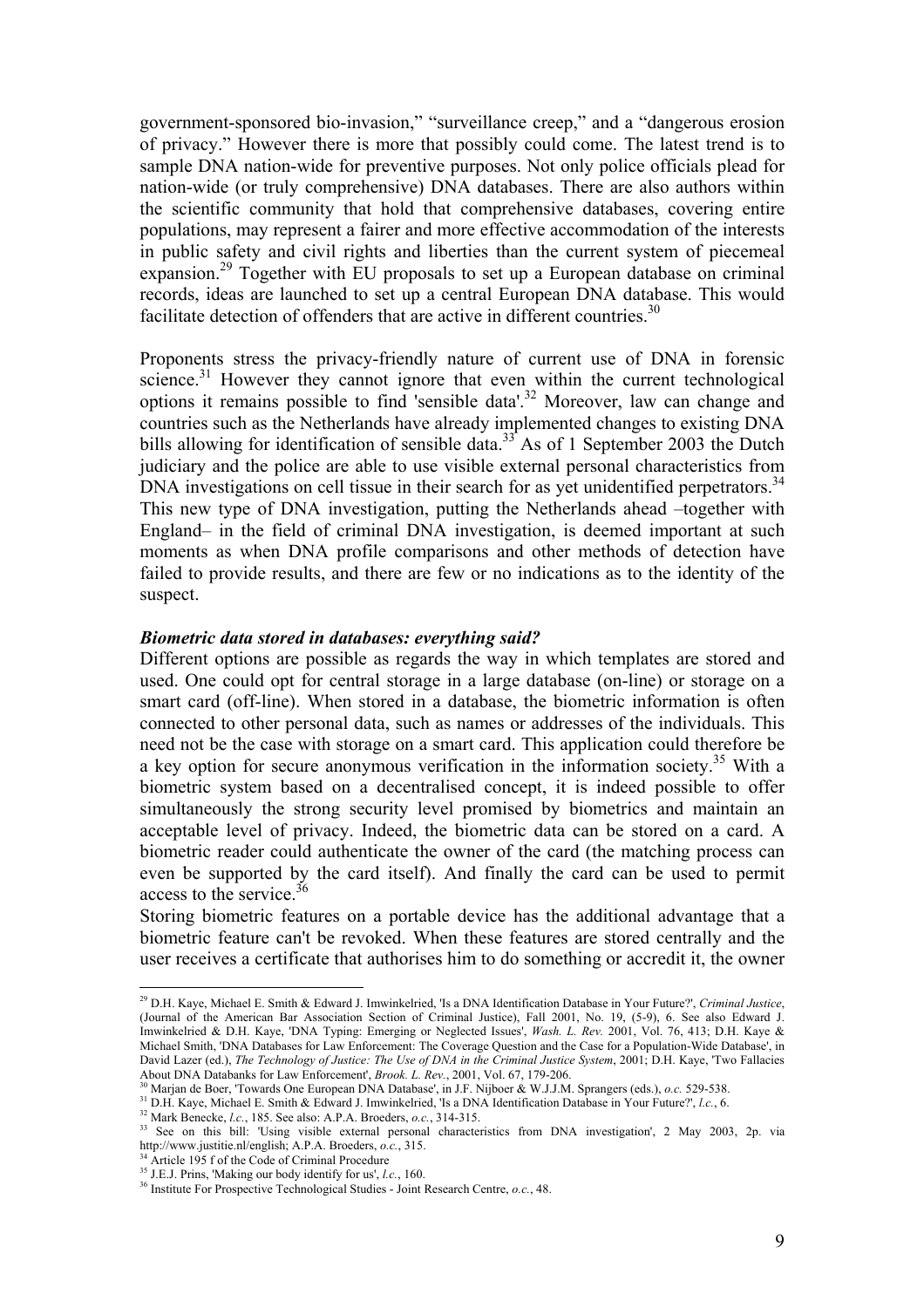of the system (or law enforcement agencies) can revoke it for instance to delete it or say it isn't valid any more. However with biometrics or certificates on a portable device, the user becomes 'the owner' and third persons, e.g. the owner of the system (or law enforcement agencies) cannot do many things.

The question whether the reader should be integrated on the smart card or not is also relevant.<sup>37</sup> Does the terminal have to trust the user's matching device or user has to trust the terminal/provider?

It is often assumed that the privacy and data protection framework balanced against law enforcement demand the choice between local and central storage and security needs. We will see in the next Chapters that this choice has to be made, although law leaves considerable discretion. However, many more important choices have to be made, especially within the choice for central storage. In particular, we think about the use of biometrics as an element of blacklist technology and about the question whether systematic matching is made obligatory in all public and private transactions and interactions.

#### *Human Rights applied to biometrics*

In 1998, Corien Prins was one of the first, to our knowledge, to analyse the impact of biometric technology on the area of fundamental rights as laid down in the European context.38 To her surprise, this in-depth analysis did not produce a negative result for the use of unique characteristics of a human being such as his fingerprint, iris or hand geometry. In the following we summarise her findings. Starting point is her observation "that with most biometric technologies no penetration of the body's surface is required, meaning that the use of these technologies will not be deemed unreasonably intrusive from this perspective". With this technical fact almost everything is said about the human rights analysis. Four criteria or issues, -reliability, proportionality, the presence of a fallback option and prior knowledge or consent-, may however challenge the right balance that makes biometrical technology nonintrusive from a human rights perspective.

To begin with there is the issue of the *reliability* of the technique used. Prins gives the example of the California case of *Christopher Ann Perkey v. Department of Motor Vehicles*<sup>39</sup> in which the Department of Motor Vehicles asserted that fingerprint technology was the only reliable manner to judge the integrity of the drivers licensing records it held. Other techniques such as handwriting samples could be too easily changed. The California Supreme Court agreed and ruled that the use of fingerprint technology bore a rational relationship to the legitimate goal of using a reliable method to check the identity of driver's license applicants. Presented in this way, the issue of reliability closely resembles the issue of *proportionality* is an issue.<sup>40</sup> With other less intrusive identification and security mechanism available, organisations should not directly turn to the use of biometric technologies. "Thus, fundamental rights are likely to be violated in case biometrics is used for applications merely requiring a low level of security. In the end organisations and government agencies must demonstrate that there is a compelling interest in using biometric technology and

 $\overline{a}$ 

<sup>&</sup>lt;sup>37</sup> See also Institute For Prospective Technological Studies - Joint Research Centre, *o.c.*, 48.<br><sup>38</sup> J.E.J. Prins, 'Making our body identify for us', *l.c.*, 161.<br><sup>39</sup> Christopher Ann Perkey v. Department of Motor Vehi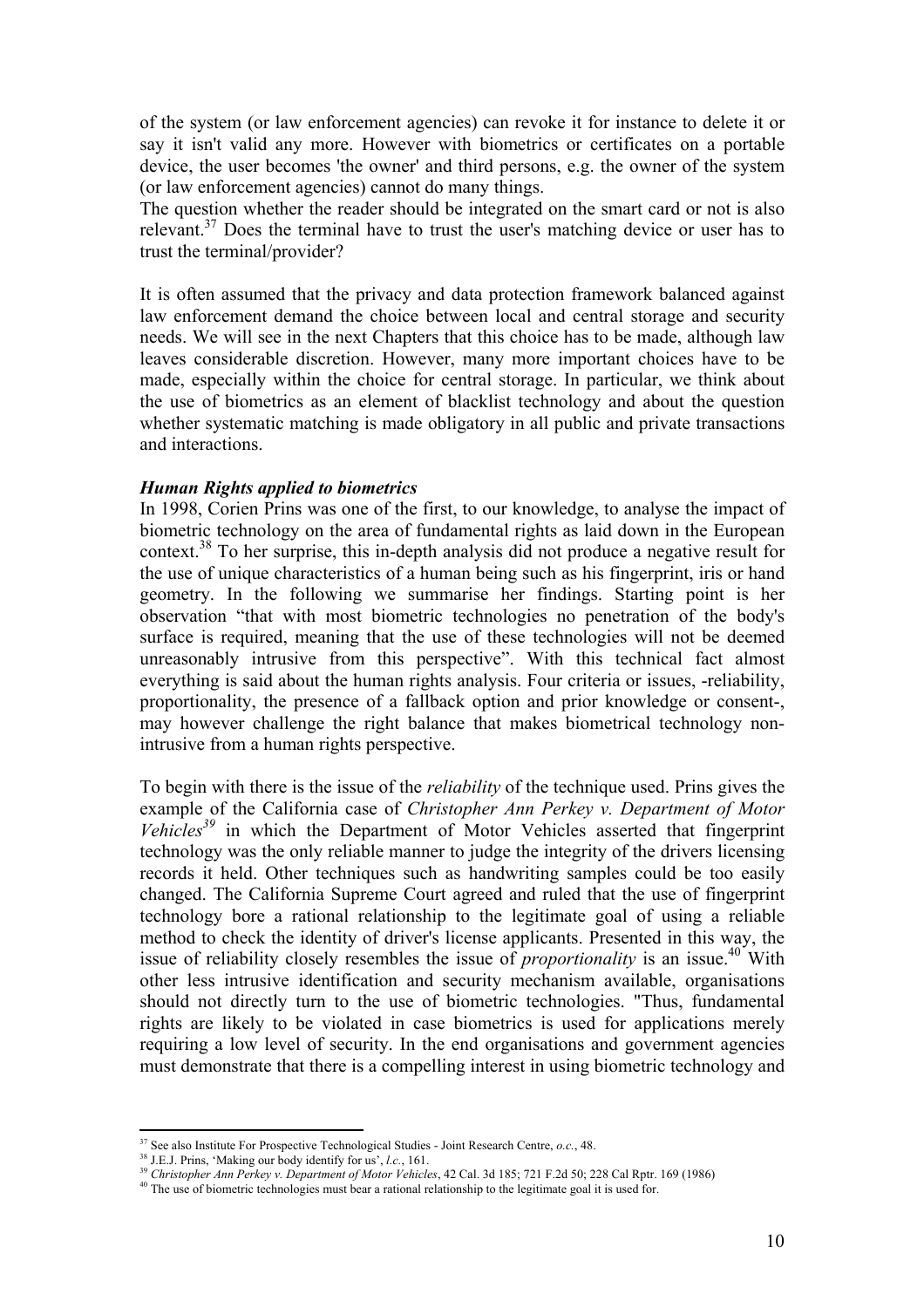that, *e.g.* an obligatory fingerprint requirement is reasonably related to the objective it is required for".<sup>41</sup>

*Thirdly*, there is question whether a fallback option exists. Where the organisation applying biometrics also allows for other mechanisms for the required verification or identification (*e.g.* by means of a PIN), individuals will in general not have a strong case in arguing that the application of biometrics intrudes on fundamental rights. Closely linked to this is the *fourth* criterion of prior knowledge or consent from the data subject. From the perspective of fundamental rights, the use of biometrics on a voluntary basis will in general not cause problems. In case at some point in the future the use of biometrics becomes obligatory, the type of biometrical data and the purpose for which the data are to be applied, will be key factors in determining whether a statutory basis for such use is required.

#### *Biometrics untouched by human rights law: some explanations*

Many things can be said about this 'first' human rights analysis carried out by this renowned scholar. We feel that the issues at stake are not identified properly. The perspective is mainly a private law perspective, but this does not explain everything. There are also inherent limitations of the current European system of human rights. The analysis is mainly written from a private law perspective. In this area of law consent plays a major role when determining the legitimacy of agreements and relationships. In public law, governing relations between citizens and official authorities, consent plays a minor role disqualifying criteria three and four. Within private law several mechanisms, such as consumer law (see *below*), exists to correct potentially damaging effects from imposed agreements. Is there truly free consent when banks and credit card companies impose biometrics on their cards? For historical reasons these corrections are not a result of human rights law. On the contrary, this kind of law is mainly devised for government - citizen relationships. The issue of consent (and its necessary limitations) is not dealt with in the European Convention, neither is it possible to challenge private law practices before the European Court of Human Rights. Only 'victims' of state practices can turn to Strasbourg.<sup>42</sup>

The analysis is also written *before* the events of 11/9, making biometrics also an issue of governmental security policy. In one of her other works, Prins herself, observes that addressing the issue of biometrics in this specific context heavily influences the assessment of criteria such as reliability and proportionality.<sup>43</sup> Again the third and fourth criteria will be less relevant. One could respond to this by saying that human rights law is perfectly suited to deal with the issue of biometrics in governmentcitizen relationships. We tend to doubt this for several reasons. To start with the right to respect for privacy *as enshrined in the Convention* is not absolute. The flexible notion of respect is informed by the interests of national security, public safety, the economic well being of the country, prevention of disorder and crime, protection of public morals and the rights and freedom of others. This broadly formulated list of legitimate grounds to restrict privacy in Article 8.2 of the Convention potentially

<sup>&</sup>lt;sup>41</sup> J.E.J. Prins. 'Making our body identify for us', *l.c.*, 161.

<sup>42</sup> P. van Dijk & G. van Hoof. *Theory and Practice of the European Convention on Human Rights*. Second Edition. Deventer: Kluwer, 1998, 17. To a certain extent the negative effects of this situation find a remedy in the theory of positive state obligations, but this does not solve al problems.<br> $^{43}$  LH AM C in the solve al problems.

<sup>43</sup> J.H.A.M. Grijpink & J.E.J. Prins, 'New Rules for Anonymous Electronic Transactions? An Exploration of the Private Law Implications of Digital Anonymity. *The Journal of Information, Law and Technology*, 2001, 2, (14p.), 13.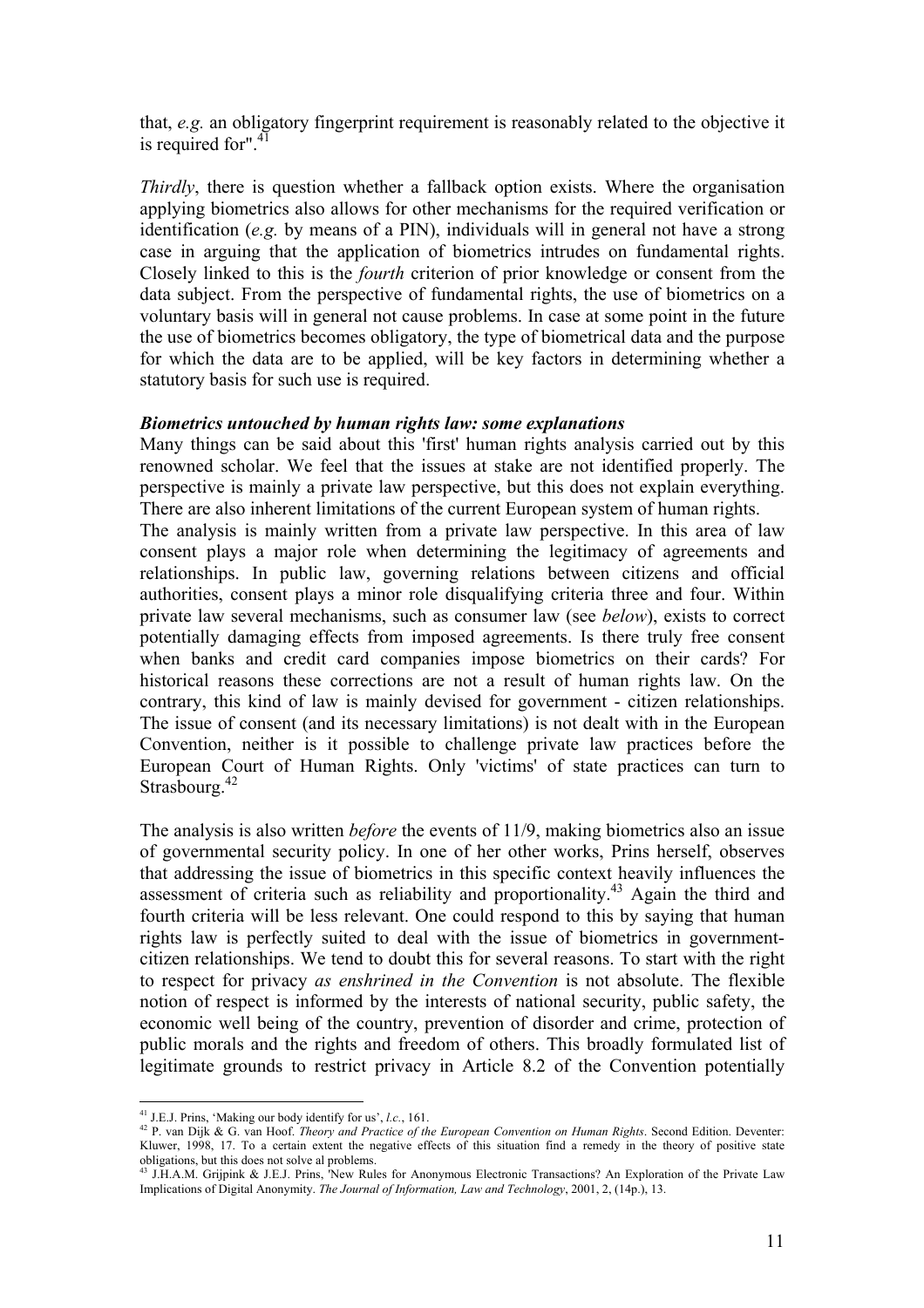allows for a broad implementation of biometric technologies. With regard to public safety and crime fighting, national authorities when assessing the need to implement biometrics are given a "margin of appreciation". Although several authors maintain that general regulations that allow for privacy infringements will probably not pass the quality of law test nor the proportionality test imposed by the Court, some European Member States have elaborated broad regulations with regard to data retention,  $44$  and will probably never be sanctioned by the European Court. Similar to the famous *Echelon* case there will be a problem of finding a 'victim' in the sense of the Convention, viz. a person that can prove an actual damage to his human rights. Also, because of their reliability biometrics will meet the proportionality requirement more easily. *Because they are esteemed reliable, they are esteemed useful and thus esteemed proportional.* Finally there is the specific context in which biometric technologies are used for security purposes. True as it is that the Court has condemned the use of broad terms of a warrant and the lack of any special procedural safeguards in *Niemietz*, 45 the use of biometrics in large scale applications, such as border and airports checks, does not fit in a traditional scenario of criminal investigation. A broad, preventive application of biometrics will not, so we believe, be subjected to the *Niemietz* test. Note in this respect that the presumption of innocence contained in Article 6.2. of the Convention is limited to the context of the traditional criminal procedure. Only those "charged with a criminal offence shall be presumed innocent until proved guilty according to law". Note also that already with the 1990 Schengen Information System, requests for surveillance made by police and by national secret intelligence agencies, were made possible linking police interventions to a mere suspicion of danger (*infra*). Seemingly Europe has not too much problems with the lowering of the propable clause standard that is often imposed to traditional police work.<sup>46</sup>

#### **Chapter III. European data protection and biometrics**

#### *Introduction*

Apparently the European data protection framework has a lot in it to supplement the traditional human rights framework and to make up for some of the weaknesses that we identified in the preceding chapter. It applies to all personal data without exception, $47$  it applies not only to the public sector, but also to the private sector and conflicts between citizen; it is made to apply to new technological developments, it has open eyes for further use of data and possible further abuse and it creates special watchdogs, next to the judiciary, skilled and trained to identify new threats to rights and liberties created by the use of new technology.

 $\overline{a}$ 44 See for instance on the Belgian Article 109b of the law of 11 March 1991 introduced by the laws of 11 June 1998 and 28 November 2000: Yves Poullet, 'The Fight against Crime and/or the Protection of Privacy: A Thorny Debate', *International Review of Law Computers & Technology*, 2004, Vol. 18, No. 2, 251-273.<br><sup>45</sup> In this case the European Court found a search and seizure in a lawyer's office to be a violation of the proportionality

requirement that lurks behind the wordings of "necessary in a democratic society". After having found that the facts having triggered the investigation (pressure on a judge) were not of a minor nature, the Court noted the broad terms of the warrant and the lack of any special procedural safeguards, such as the presence of an independent observer in German law. Moreover the search impinged on professional secrecy to an extent that appears disproportionate in the circumstances. The Court then added the following: "it has, in this connection, to be recalled that, where a lawyer is involved, an encroachment on professional secrecy may have repercussions on the proper administration of justice and hence on the rights guaranteed by Article 6 (art. 6) of the Convention" (ECHR, *Niemietz v. Germany*, judgement of 16 December 1992, § 37)

<sup>&</sup>lt;sup>46</sup> Our feeling that the current human rights framework will not hold back security uses of biometrics is backed up by several post 9/11 trends that have remained legally unchallenged up until today.<br><sup>47</sup> Compare with the possibility that the Court finds that Article 8.1 of the Convention does not apply. See on the distinction <sup>47</sup>

operated by the Court between personal data that falls within the scope of Article 8 and personal data that does not fall within the scope of the Article: P. De Hert & S. Gutwirth 'Making sense of privacy and data protection', *l.c.*, 122-123.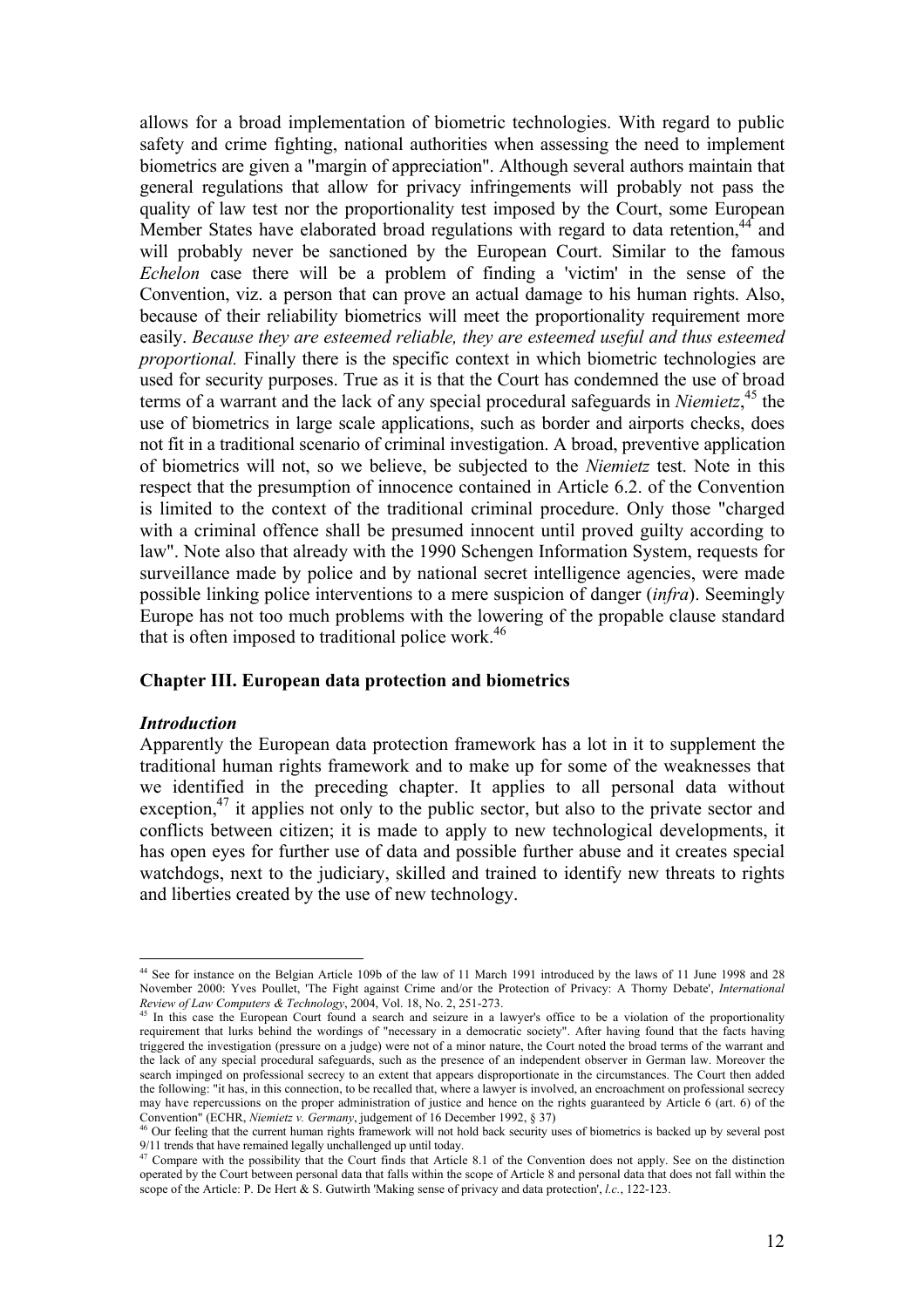The basic practices or principles of data protection are spelled out in the international legal data protection texts produced by institutions such as the Organisation for Economic Co-operation and Development  $(OECD)$ ,<sup>48</sup> the Council of Europe<sup>49</sup>, the  $UN<sup>50</sup>$  and the European Union.<sup>51</sup> Each of these organisations produced what have become a classic data protection instrument, respectively the OECD Guidelines, the Treaty 108 and the Data Protection Directive.<sup>52</sup> The EU has also included the right to data protection in the European Charter of Fundamental Rights.<sup>53</sup>

#### *Biometrics and data protection*

Although the term 'biometrics' does not appear in the Directive, it is seemingly indisputable that their processing involves 'capturing, transmitting, manipulating, recording, storing or communicating sound and image data relating to natural persons' in the sense of the Directive. Hence, the Directive applies to processing involving such data.

The Directive equates 'personal data' with any information relating to an identified or identifiable natural person ('data subject'); an identifiable person is one who can be identified, directly or indirectly, in particular by reference to an identification number or to one or more factors specific to his physical, physiological, mental, economic, cultural or social identity.<sup>54</sup> Raw biometrical images of a person are personal data in the sense of the Directive. The Directive is also applicable to the templates derived from raw biometrical images. This kind of data, viz. indexical data,  $55$  is no different from e.g. a written report on a person when processed in a personal computer.

It is sufficient for the Directive that data make it possible to identify a person, it is not necessary to know the name of the person to speak of 'personal data' in the sense of the Directive.<sup>56</sup> The sperm samples found on Monica Lewinsky's dress, which matched the DNA features of President Clinton and the shoeprints found near the place, where O.J. Simpson's wife was killed can be clearly qualified as personal data.<sup>5</sup>

Although not all biometrical data is sensitive in common knowledge terms or in data protection terms, they are collected and stored in order to identify persons. The Directive does not apply to anonymous data, but it draws a very high line for this. The notion of 'identifiable' in the European Directive is, unlike other international data protection texts, very extensive. Data that at first glance does not 'look' like personal data can very often lead to an individual. It is not because a processor wants data to be anonymous, that data is anonymous. The definition of 'identifiable' is so broad that

<sup>&</sup>lt;sup>48</sup> Cf. OECD Guidelines Governing the Protection of Privacy and Transborder Data Flows of Personal Data, 23 September 1980 in *Guidelines Governing the Protection of Privacy and Transborder Data Flows of Personal Data*, Paris, OECD, 1980, 9-12;

<sup>&</sup>lt;sup>49</sup> Treaty 108: Convention for the protection of individuals with regard to automatic processing of personal data, Council of Europe, January 28, 1981, *European Treaty Series*, no. 108: *International Legal Materials*, 1

<sup>&</sup>lt;sup>50</sup> The United Nations Guidelines are a more recent international instrument. Guidelines concerning computerized personal data files, adopted by the General Assembly on 14 December 1990. We will not further discuss these UN-Guidelines, because in Europe they are overshadowed by the other regulations.<br>
Europe they are overshadowed by the other regulations.

<sup>51</sup> Directive 95/46/EC of the European Parliament and of the Council of 24 October 1995 on the protection of individuals with regard to the processing of personal data on the free movement of such data, *Official Journal of the European Communities*, L 281, 23 November 1995, 31-50 (further cited as "Data Protection Directive")<br>
<sup>52</sup> This Directive has been supplemented by data protection Directive")<br>
<sup>52</sup> This Directive has been supplemented by data protection provision

<sup>364, 2000, 1,</sup> entered into force December 7, 2000.

 $54$  Directive 95/46/EC, Article 2(a).

<sup>&</sup>lt;sup>55</sup> We use this term for data such as written personal data, social security numbers, driver's license numbers, or home address as or and terms can be the data such as biometrics and visual data. Comp. with Anton Alterman, *Le.*, 145.<br><sup>56</sup> See more in detail: Diana Alonso Blas, 'Privacy and the Use of Databases in Forensic Disciplines: a Balance of In

J.F. Nijboer & W.J.J.M. Sprangers (eds.), *o.c.*, (499-511), 501-503. 57 Diana Alonso Blas, , *l.c.*, 502. The shoeprints in the latter example belonged to very specific and exclusive sport shoes. O.J.

Simpson had by chance been photographed wearing shoes of this kind.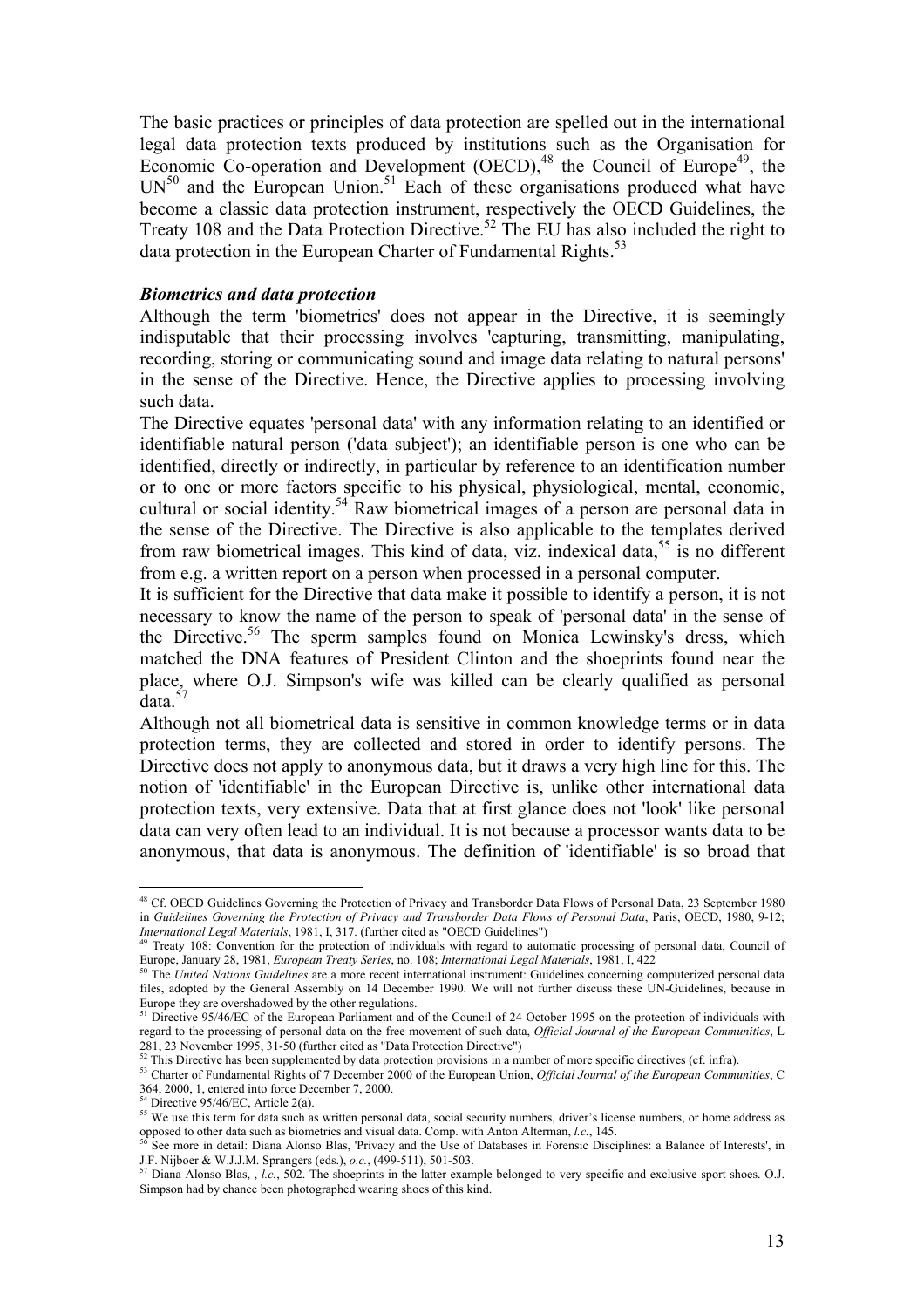data can be considered personal as long as the controller himself is still able to identify the persons behind the data. $58$ 

All biometrical technologies are covered by the Directive, with or without recording of the 'raw image' or with our without use of templates. With a small but important exception for police and justice (infra), the Directive covers their use by public bodies and private bodies. The following applies some of the sometimes very specific data protection principles of the Directive on our subject matter.<sup>59</sup>

*a.* biometrical information must be collected for specified, explicit and legitimate purposes and not further processed in a way incompatible with those purposes (art. 6°1b); *b.* before processing any biometrical information the supervisory body has to be notified of the purposes of the processing (art. 18); *c.* biometrics should be collected and processed fairly and lawfully; the processing of biometrical data revealing racial or ethnic origin, political opinions, religious or philosophical beliefs, trade-union membership and the processing of data concerning health of sex life should be prohibited as a rule (art. 8); *d.* the collection and processing must be adequate, relevant and not excessive in relation to the declared purposes (art. 6°1c); *e.*  biometrical images have to be accurate and, where necessary, kept up to date or erased (art. 6°1d); *f.* biometrical data may not be disclosed to third persons if this doesn't follow out of the declared purpose (art. 17 and 19); *g.* the biometrical data subject has a right to know about the processing and the use of the processed biometrics (art. 10-11); *h.* all biometrical data subjects are endowed with a right of access to the biometrical data and to obtain rectification, erasure or blocking of data when the processing violates the provisions (e.g. incomplete or inaccurate nature of the data). In some cases these rights are restricted to safeguard national security, defence, public security, prevention and criminal investigation, economic or financial interests of states, rights and freedoms of others (art. 13); *i.* every biometrical data subject has a right not to be subject to a decision which is based solely on automated processing of data intended to evaluate certain personal aspects relating to him, such as his performance at work, credit-worthiness, reliability, conduct, etc (art. 15); *j.*  there has to be a responsible controller<sup>60</sup> to ensure data protection rights and duties (art. 6°2-16, 17, 18, 19).

In her study Corien Prins makes reference to American and Canadian bills that translated some of the data protection principles into 'biometrical terms'.<sup>61</sup> In 1992, section 139-a of the New York State Social Services Law was amended to require automated fingerprint imaging as a precondition for enrolment in social welfare programs in several New York State counties.<sup>62</sup> The provision contains duties to set up adequate and timely procedures to insure that the recipient or application's right to access and review of records for the purpose of accuracy and completeness as well as procedures for necessary correction of inaccurate or incomplete information. Section 139-a further provides that in case an applicant is suspected of fraudulent multiple

<sup>&</sup>lt;sup>58</sup> To often controllers assume they are processing anonymous data when an avarage individual other than themselves are unable to determine the name of the persons. See on this erronuous interpretation: Diana Alonso Blas, *, l.c.*, 503.<br><sup>59</sup> Compare with P. De Hert, 'European Data Protection as a Framework for the Use of Camera's And Video's for P

in J. Nijboer & J. Reijntjes (eds.), *Proceedings of the First World Conference on New Trends in Criminal Investigation and* 

*Evidence, 1997, The Hague Koninklight Shall mean the natural or legal person, public authority, agency or any body which alone or jointly with others determines the purposes and means of the processing of personal data (.* 

<sup>&</sup>lt;sup>61</sup> J.E.J. Prins, 'Making our body identify for us', *l.c.*, 160-161.<br><sup>62</sup> New York State Social Services Law 139-a (3) (a). Section 139-a deals with special provisions to avoid abuse of assistance and care.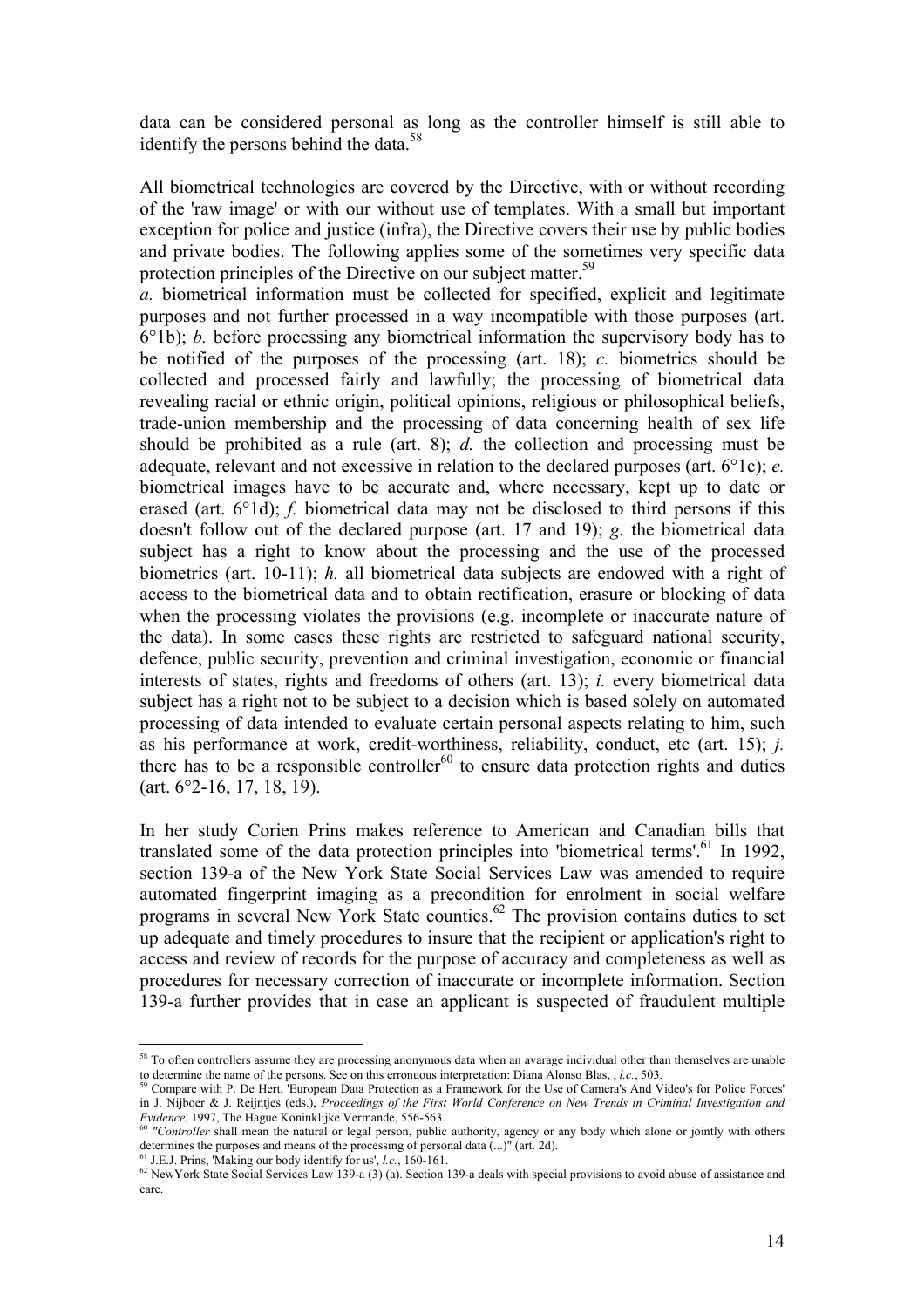enrolment on the basis of a matched fingerprint, the welfare benefits may not be automatically denied.63 First, the individual must be notified and he or she is entitled to a hearing to be held within forty-five days of the notification.<sup>64</sup> Also, section 139-a (3) (g) contains a provision on periodic audits to monitor compliance with all laws and regulations regarding the automated finger imaging matching system to ensure that "any records maintained as part of such system are accurate and complete, that no illegal disclosures of such records have taken place, that effective software and hardware designs have been instituted with security features to prevent unauthorised access to such records (...)."

The Province of Ontario, Canada, has adopted similar regulation on the use of biometric information also for social assistance purposes.<sup>65</sup> Principle objective of the legislation is to provide the use of biometric information with a legal basis: where legislation related to social assistance requires an individual's signature, biometric information may now be used in the place of such a signature, provided the requirements set in the Bill legislation are met. These requirements deal with the purposes for which biometric information may be collected and use, disclosure of the information to third parties, the circumstances under which the biometric information may be collected from individuals, the types of personal data that may be retained together with the biometric information and the conditions for the storage of the information.

In particular, Prins draws the attention to two features of the Canadian regulation. First, there is the narrow definition of biometric information defined as "information derived from an individual's unique characteristics", with the explicit exclusion of photographic or signature images. Secondly, the Ontario Bill stipulates that the biometric data must be stored in an encrypted form,<sup>66</sup> whereas the New York State Social Services Law merely states that effective software and hardware designs with security features are instituted.<sup>67</sup>

#### *The fallacies of European data protection*

Notwithstanding its broad scoop, there are many shortcomings to European data protection. The framework is ambitious but generates problems with almost every new technological development.<sup>68</sup>

First, data protection legislation tends to be very difficult and technical. This may give way to erosion and a denial of this new area of law.  $^{69}$  We have shown in the past that many judges in countries such as Belgium and the Netherlands confronted with privacy cases (in criminal law, in employment law) disregard the guidelines imposed by data protection law and only focus on 'first' questions such as 'is the suspected guilty?' or 'was the employee using the Internet to watch porno?'. The methods of

 $\overline{a}$ 63 Compare with the right to be protected against automated individual decisions Article 15 of the Directive (*below*). 64 NewYork State Social Services Law 139-a (3) (f).

<sup>&</sup>lt;sup>64</sup> New York State Social Services Law 139-a (3) (f).<br><sup>65</sup> At the time of writing of her Article, the said Bill discussed by Prins was still under preparation. Cf. Bill 142, to revise the law related to Social Assistance by enacting the Ontario Works Act and the Ontario Disability Support Program Act, by repealing the Family Benfits Act, the Vocational Rehabilitation Services Act and the General Welfare Assistance Act and by amending several other Statutes.

<sup>&</sup>quot;An administrator shall ensure that biometric information collected under this Act is encrypted forthwith after collection, that the original biometric information is destroyed after encryption and that the encrypted biometric information is stored or transmitted only in encrypted form and destroyed in the prescribed manner". 67 Section 139-a (3) (g).

<sup>&</sup>lt;sup>68</sup> The problem related to the scope of Article 15 of the Directive with regard to automatic decision procedures based on biometrics will be discussed in Chapter V.

<sup>69</sup> P. De Hert, 'Kenbaarheid van bedrijfscontrole op e-mail en internetgebruik. Factoren die spelen bij de chaos rond dit leerstuk [Foreseaability of Surveillance by Employers of E-mail and Internet. Factors that Contribute to the Vagueness of Privacy Protection], *Privacy & Informatie*, 2002, No. 1, 26-30.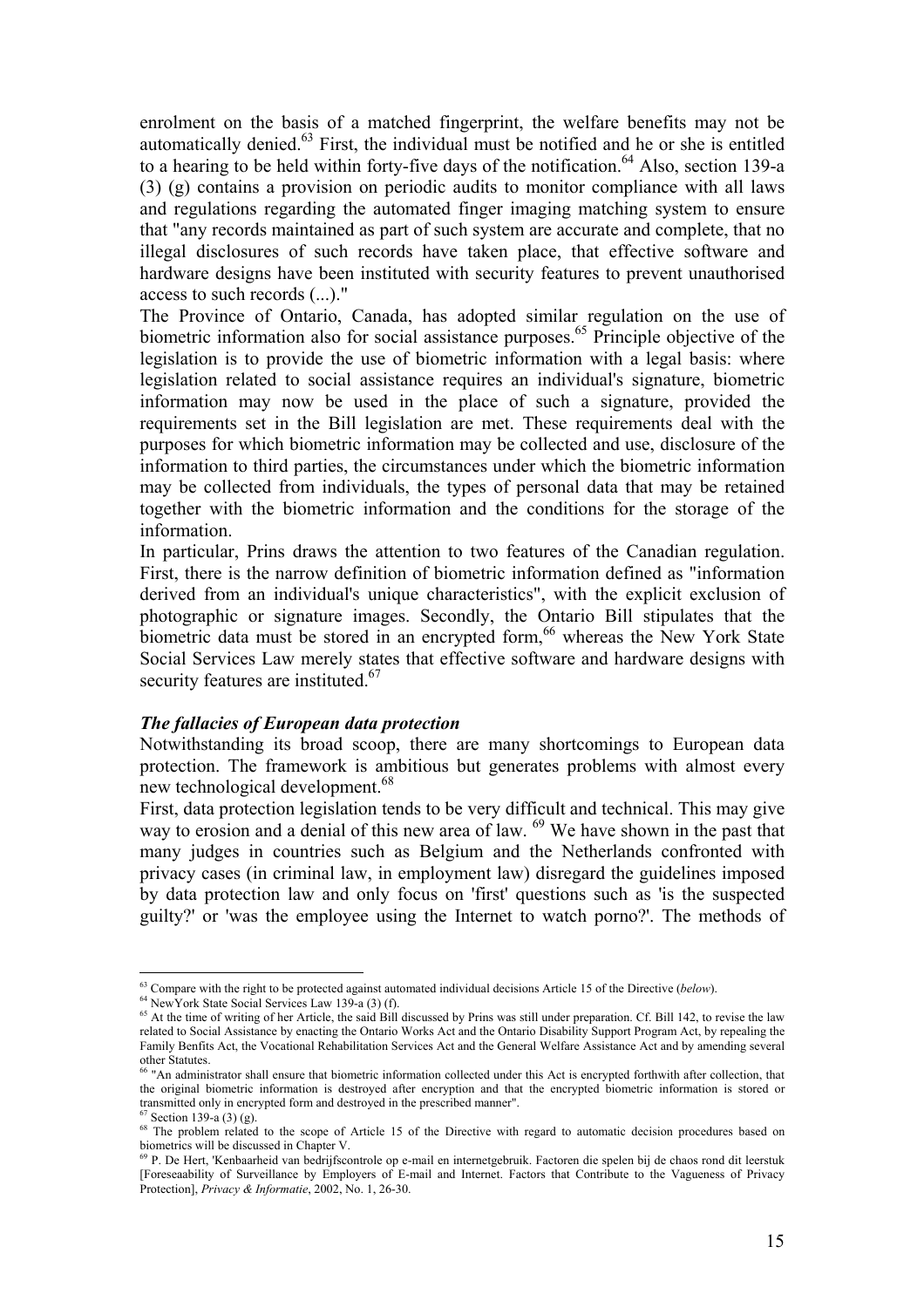evidence gathering and their impact on privacy and protection of personal data are seldom studied properly by the courts.

Secondly, whenever an issue is framed within data protection terms, this seems inevitably give way to complex questions with regard to the scope of data protection. Is there 'a structured file' in the sense of the Directive? Can a certain practice be equated with 'processing'? Is there personal data involved in the sense of the Directive? When are data 'anonymous' in the sense of the Directive?<sup>70</sup> Although the Directive was almost designed for the Information Society, application of it to problems raised by the Internet<sup>71</sup> remained contested up until the famous *Lindqvist* Judgement of the Court of Justice.<sup>72</sup>

Questions with regard to the application of the Directive on processing of sound and image data are reported in the First report on the implementation of the Data Protection Directive published recently by the European Commission of the European Communities.<sup>73</sup> Although the central message of the report is that there is no reason to panic and that the Data Protection Directive can handle the new evolutions, we learn that there remain several crucial problems of interpretation remain with the application of the general rules of data protection, and that additional rules and guarantees are demanded by some for questions such as CCTV and biometrics.

In her study on biometrics Corien Prins argues that the Directive *does not* apply to templates on smart cards, because this kind of data is not about *identified or identifiable persons*. 74 However, the Preamble advances a broad interpretation of the notion of 'identifiable'.<sup>75</sup> Even when biometrics are uses of-line (e.g. on a smart card) it is always possible with the help of the processor of the smart card to identify a smart card holder, hence the Directive applies. Of course one could argue that these kind of interpretation problems can be overcome by the work of judges, in particular the Court of Justice, having the authority to interpret the law, but the fact that these problems is significant. The many hesitations of the Court of Justice in *Lindqvist* and the small deviations of the regular interpretation of the Directive given by data protection experts, such as the Working Group 29,<sup>76</sup> are not a nature to calm us.

A third problem has to do with so called sensitive data (data relating to racial or ethnic origin, political opinions, religious or philosophical beliefs, trade union membership or data concerning health or sexual preference).<sup>77</sup> Article 8 of the Directive contains a prohibitive rule with regard to this kind of data. The core of the underlying motive is that the processing of these sensitive data bears a supplementary risk of discrimination.78 Derogation is only possible in strictly defined circumstances, for example for reasons of national security and when there is explicit consent.<sup>79</sup> In

 $70$  See on this discussion: Diana Alonso Blas, 'Privacy and the Use of Databases in Forensic Disciplines: a Balance of Interests',

*l.c.*, 503.<br><sup>71</sup> On these problems: De Hert, 'European Data Protection and E-Commerce: Trust Enhancing?', *l.c.*, 200-210<br><sup>72</sup> Court of Justice, *Bodil Lindqvist v. Sweden*, Judgement of 6 November 2003 (No. C101/01), ia

Brussels, 15.5.2003, COM(2003) 265 final, (27p.), 20<sup>2</sup><sup>74</sup> J.E.J. Prins, 'Making our body identify for us', *l.c.*, 161-162.

<sup>74</sup> J.E.J. Prins, 'Making our body identify for us', *l.c.*, 161-162. 75 Directive 95/46/EC, Preamble, § 26.

<sup>&</sup>lt;sup>76</sup> P. De Hert. & W. Schreurs, 'De bescherming van persoonsgegevens op het Internet: nuttige verduidelijking door de rechtsrpaak' [Protection of data on the Internet: Useful hinsights given by the Court], annotation of *Bodil Lindqvist v. Zweden*, *Auteur&Media*, 2004/2, 127-138 (with French summary)<br><sup>77</sup> Directive 95/46/EC, Article 8.1.<br><sup>78</sup> Directive 95/46/EC, Preamble, § 33. See also: Diana Alonso Blas, *l.c.*, 504.

<sup>&</sup>lt;sup>79</sup> When falling under the scope of the said Article, biometrics will have to meet additional legal demands have to be met, among which explicit consent of the data subject (article 8 Directive) following from the principle rule prohibiting the processing sensitive data.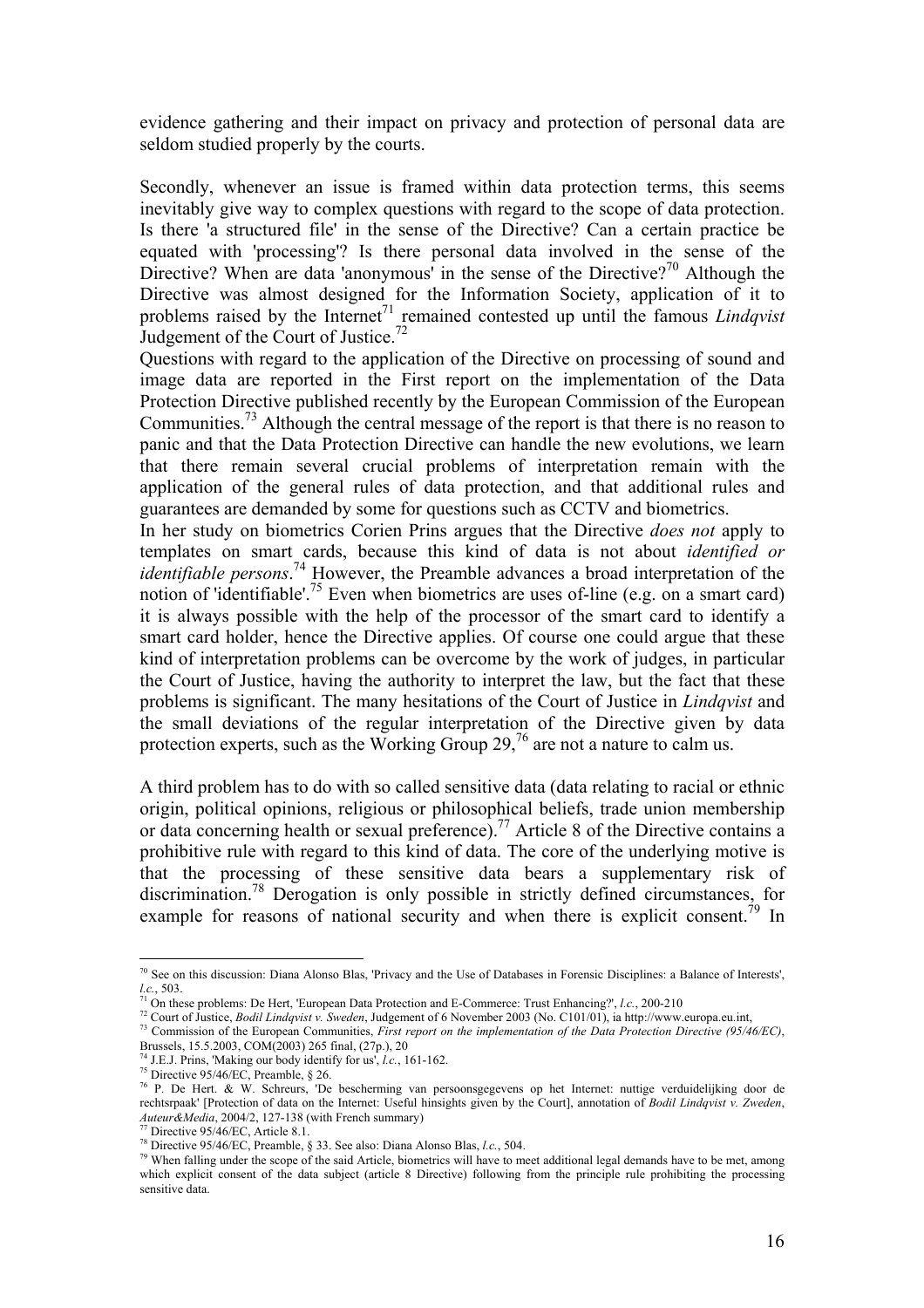certain situations the use of biometrical data could imply use of sensitive personal data. Blood or DNA data belong to the category of sensitive data since they somehow concern the health of natural persons. $80$  Also, when opting for fingerprint techniques or face recognition techniques, racial or ethnic origin can be revealed.<sup>81</sup>

These statements are somewhat vague. When exactly do blood samples fall within the category of sensitive data? Is it by nature or only in some situations? Prins suggests that not all biometrical technology fall within the scope of Article  $8<sup>82</sup>$  but does not give additional information.

Prins adds that templates as such do not qualify as sensitive data because the digital data of the template cannot be translated back into the biometrical information (the sensitive information of a person's skin cannot be traced on the basis of a template). Thus, a template as such never constitutes sensitive data. However, in situations where the original scanned image is not destroyed and kept in a database, the storage of the relevant data must meet the specific conditions set by Article 8 of the Directive.<sup>83</sup>

These deductions have to be confronted with scientific expertise, especially the assumption that templates cannot be translated back. $84$  Also it is important to understand in which situations sensitive personal data are processed by which technology. It is tempting to suggest that only biometric technologies using physical characteristics process sensitive data, while technologies using behavioural characteristics do not. However, voice recognition, belonging to the latter, could as well give information relating to racial or ethnic origin and health. On the other hand it might well be that judges and policy makers do not regard biometrical data as sensitive data as long as the purpose of the processing is not to identify sensible data. The Belgian Data Protection Authority in her recommendations with regard to visual data has defended this position. The Commission has taken the view that pictures of people taken for security purposes do not fall within the category of sensible data, because of the purpose of security cameras.<sup>85</sup>

#### *Enabling without limits*

A more fundamental critique with regard to data protection is directed against the business- and government-friendly (enabling) logic behind the framework. This report started with a case study of a Dutch discotheque that implemented a biometrical security system that was used afterwards for other purposes and without considering other less intrusive alternatives. The manager followed the normal data protection procedures and notified to the Dutch Data Protection Authority. Apparently the data protection job was done. Of course one could respond to this that a notification to the local authority does not imply a formal 'go'. On the contrary, the notification allows the authority to react is this is needed. Empirically, based on my own experience as a legal person working for the Belgium Data Protection Authority in the past, this seldom happens. It is also not required that the processor or controller waits for a 'green light'. The processing can be started once the notification is done.

<sup>&</sup>lt;sup>80</sup> Diana Alonso Blas, *l.c.*, 504.

<sup>&</sup>lt;sup>81</sup> J.E.J. Prins, 'Making our body identify for us', *l.c.*, 162.<br><sup>82</sup> "Again, the choice for a certain technique appears a determining factor for certain legal implications, in this case a qualification as sensitive dat

<sup>83</sup> J.E.J. Prins, 'Making our body identify for us', *l.e.*, 162.<br><sup>84</sup> Comp. with Institute For Prospective Technological Studies - Joint Research Centre, *Security and Privacy for the Citizen in the* Post-September 11 Digital Age. A prospective overview, o.c., 47 suggesting that in the future this may change.<br><sup>85</sup> See P. De Hert, O. De Schutter & S. Gutwirth, 'Pour une réglementation de la vidéosurveillance', Journal d

September 1996, 569-579.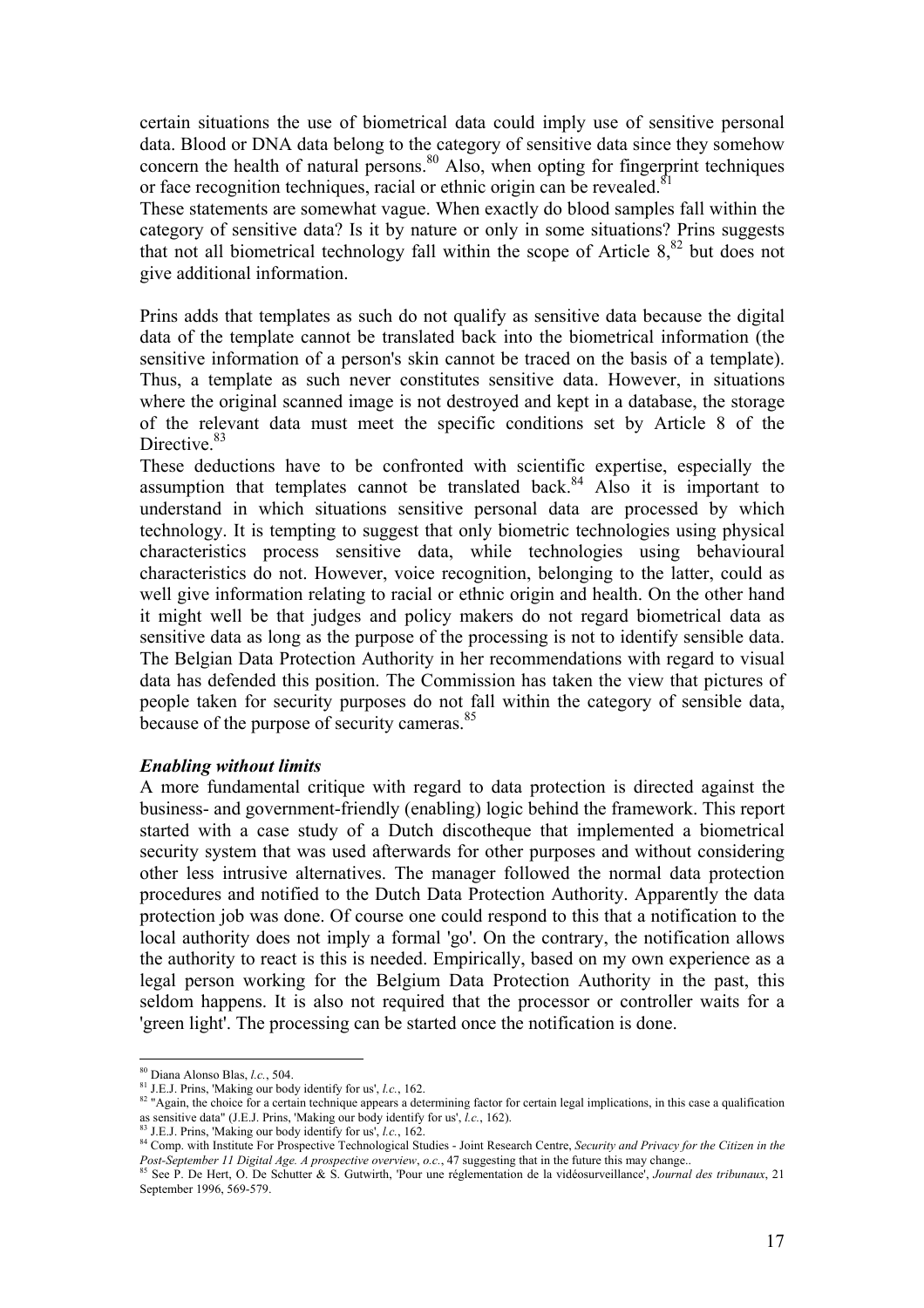The strength of data protection, -its ability to deal with new technologies-, may also be its weakness when it creates a situation wherein market forces and dominant powers do the legislator's work. When the latter then finally turns his attention to the problem, he will have to face the fact that once technology is accepted, the more difficult it will be to limit it later on.<sup>86</sup> When technologies are new, or are uses in newer ways (such as the application of satellite technology to cellular phones), their uses are easier to modify and their consequences are easier to control. The use of security and identification technology in the form of biometrics, detectors, surveillance equipment, and advanced forms of access control are relatively recent developments. If we wish to question the unintended consequences of these developments, now is the time to do so.

#### **Chapter IV. European human rights and data protection, reconsidered**

#### *Reasonably people should be concerned about power accumulation*

In this legal study we have so far highlighted the shortcomings and weaknesses of human rights law and data protection law. Both frameworks in their current formulation are seemingly unable to grasp 'real' concerns that make people and policymakers turn to them expecting for answers. Crucial in this regard are concerns of growing unlimited powers that are established. Even when one assumes that the new technologies will not make wrong decisions, there remains the fact of power accumulation. The U.S. Supreme Court has rightfully noted that there is a "threat to privacy implicit in the accumulation of vast amounts of personal information in computerised data banks or other massive government files".<sup>87</sup> The threat in question is not as only the possible use of this information for e.g. intrusive profiling of individuals, but also the creation of a situation in which one actor accumulates so much power that it becomes difficult for a society to define accurate checks and balances. The Swiss philosopher Constant therefore reversed Locke's concept of trust. One should not too easily assume that the interest of the governors coincide with the interests of the governed. Not the state, but the individual should be trusted. Constant introduced the principle of preparing for the worst into constitutional thinking.<sup>88</sup> Rulers should not be expected to be competent. They have been and will be rarely above the average, either morally or intellectually and often below it.<sup>89</sup>

The challenge for the debate with regard to biometrical technology is there. Only time and experience can tell whether biometrics will live up to their expected superiority with regard to their identifying and verifying powers. Assuming that these technologies fulfil their promises, the discussion should not be about the risk of errors, but about power, about possible limits of actors in society to know. In the Netherlands policy-makers have grasped the meaning of this argument and their e-

 $\overline{a}$ 

<sup>&</sup>lt;sup>86</sup> Anton Alterman, *l.c.*, 149.<br><sup>87</sup> Supreme Court, Whalen v. Roe, *United States Supreme Court Reports (U.S.)*, 1977, Vol. 429, 589.<br><sup>88</sup> Benjamin Constant, *Principes de politique applicable à tous les gouvernements*, Paris, 1997, (447p.), Book I, Chapter V, 42. See also K. Popper, *The Open Society and its Enemies*, (1945), London, Routledge, 1962, Vol. I, (351p.), 113.

<sup>89</sup> Benjamin Constant, *o.c.*, Book III, Chapter II-V, 68-78.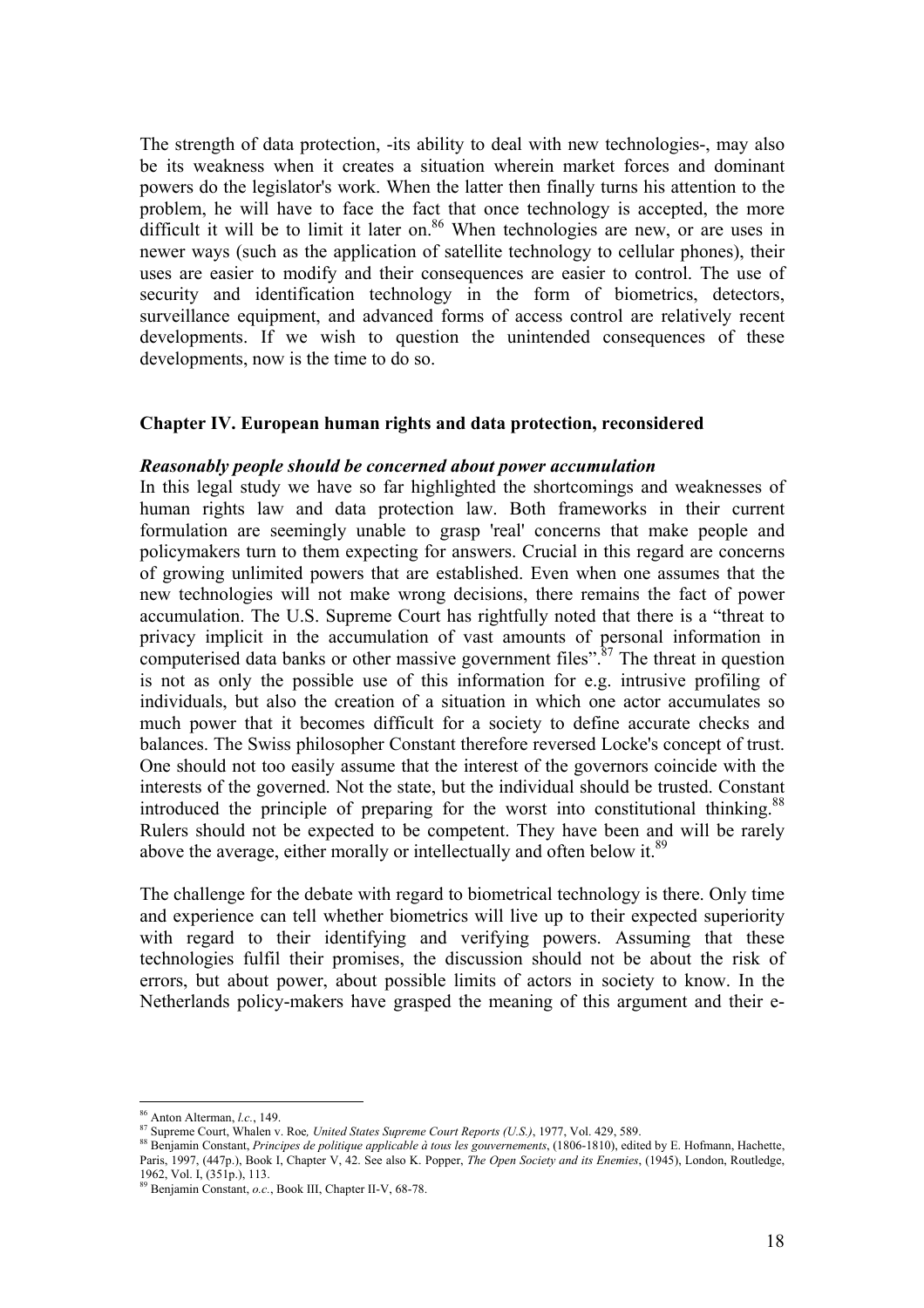government projects are introduced with the slogan 'The government should be intelligent, but not all-knowing'.<sup>90</sup>

The difficulty of the power-argument is the issue of distrust. There is no human right available that echoes this political message. There is no elegant way for saying that recognition of a healthy amount of distrust is necessary in order to built up an open, orderly society. Even without evidence of bad past performance, constitutionalism requires a certain degree of institutionalised distrust. The concern for power is a main issue to be addressed when confronting biometrics. Do we want technology that enables 'the accumulation of vast amounts of personal information in computerised data banks or other massive government files'?

#### *Two tools of information government: a possible approach of chances*

In our previous work we identified the historical need for a Data Protection Treaty besides the ECHR, the underlying objectives of European data protection and we proposed a framework that allowed an intelligent use of privacy *and* data protection.<sup>91</sup> With regard with their respective use, our study showed that it is possible to argue that *privacy* must be understood as a legal concept calling for the *mise en oeuvre* of opacity tools, while *data protection regulations* appear to provide an almost perfect example of transparency tools. The distinction between legal opacity tools and legal transparency tools is a familiar feature of the modern liberal or Western state. Tools of opacity like privacy and criminal prohibitions are instruments to stop power and to set normative limits to power, while legal frameworks such as labour law, data protection, public administration law, consumer law and evidence law can be mainly not exclusively- seen as 'tools of transparency', viz. instruments aiming at regulating and channelling powers that are deemed necessary, reasonable or legitimate power in a constitutional state.

Faced with new problems, such as insistence on security of new technological developments the approach should consist of combining these tools and to identify the kind of tools necessary for every problem. Both tools are supplementing each other, and in a sense pre-suppose each other. Channelling power in the mist is deemed to fail; limits and points of departure are necessary. Approaching new phenomena with heavy prohibitions may lead to a situation in which the prohibitions are not respected or to a situation in which technological development is blocked. Hence, an approach based mainly on opacity tools should be considered with due care.<sup>92</sup>

Furthermore, it should be stressed that the two approaches do not exclude each other. They depend on policy choices, which can be revised and adapted. As a result, an option for the second or transparency approach (regulating instead of prohibiting) can after some time and practice eventually show that the opacity approach is preferable (and vice versa) or that a better balance between approaches should be devised. In reality one will rarely find legal solutions based exclusively upon one tool. A blend of the two approaches will generally be preferable, since a solid legal framework should

<sup>90</sup> See more in detail: P. De Hert, 'Een politiek raamwerk voor e-government. Sla uw vrouw elke dag, vraag haar maar waar het goed voor is' [A Political Framework for E-government] in M. Cools, Ch. Eliaerts, S. Gutwirth, S., T. Joris & B. Spruyt (eds.), Ceci Next pas un juriste Liber amicorum Bart De Schutter, Brussels, V.U.B. Press, 2003, 139-152.<br><sup>91</sup> P. De Hert & S. Gutwirth, 'Making sense of privacy and data protection. A prospective overview in the light of the futu

identity, location based services and the virtual residence' in Institute For Prospective Technological Studies - Joint Research Centre, *Security and Privacy for the Citizen in the Post-September 11 Digital Age. A prospective overview*, Report to the European Parliament Committee on Citizens' Freedoms and Rights, Justice and Home Affairs (LIBE), July 2003, IPTS-Technical Report Series, EUR 20823 EN, p. 111-162.

 $92$  This approach is e.g. followed in Article 13 of the Charter of fundamental rights of European Union of 7 December 2000 prohibiting 'eugenic practices, in particular those aiming at the selection of persons' and 'making the human body and its parts a source of financial gain'.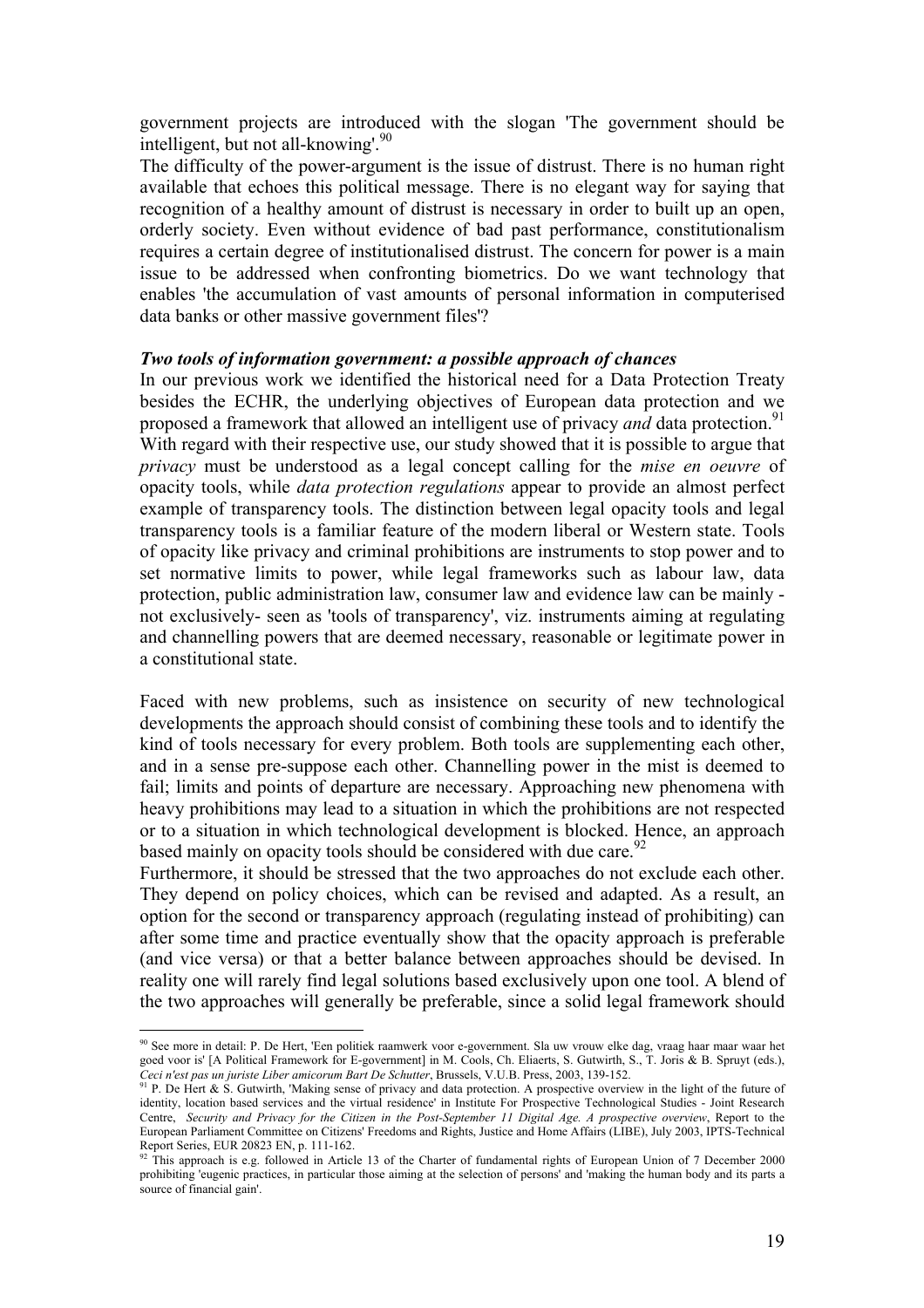be both flexible (second tool) and firmly anchored in intelligible normative choices (first tool). A good example of such balancing of approaches is given in the Directive 2002/58/EC on privacy and electronic communications of 12 July 2002 (supra). This Directive puts an end to the long lasting controversy regarding direct marketing by explicitly adopting an opt-in system that inherently implies the prohibition of unsolicited marketing mail unless the user explicitly requests to receive it.<sup>93</sup> Equally, the Directive contains strict rules regarding cookies, making these almost useless.<sup>94</sup> In this example it becomes clear how the model of channelling business practices (transparency tool) is supplemented by the limiting model of a negative obligation (opacity tool) after due consideration and debate. A second example can be found in national legislation dealing with CCTV, containing for instance prohibitions on directing cameras towards entrances of private premises. Other examples are the numerous national bills on the use of DNA-samples in criminal matters. Although the processing of DNA-samples, from the perspective of Directive 95/46/EC, is in fact an ordinary application of processing of personal data, the risk fullness of the matter explains why states supplement general data protection bills with specific prohibitive bills on DNA.

With regard to new technologies, the European legislator shall have to assess the risks and threats to individual liberty separately.<sup>95</sup> The two complementary instruments at his disposal allow for a well-balanced regulatory framework. It can be assumed that there will be reliance on data protection and other transparency tools by default and that only in rare cases or after due consideration of actual risks prohibitive opacity measures shall be taken to protect rights and freedoms and to promote trust in the Information Society. The sheer fact that both instruments co-exist implies a permanent determination to assess the level of acceptance and implementation of use and potential abuse of new technologies and the ensuing enforcement of legal rules. This process may explain why factors such as September 11 and new technological developments can account for a shift from transparency tools to opacity tools (when trust is fragile) or vice versa (when trust is re-established).

But what should be protected through opacity or privacy tools and what should be protected through transparency tools? What is, in a democratic constitutional society, so essential that it must be as a rule shielded from interference by others (public and private actors)? Which aspects of individual life in an open society must be protected against openness and transparency?<sup>96</sup> Which aspects of individual life should be

 $\overline{a}$  $93$  The Directive takes an "opt-in" approach to unsolicited commercial electronic communications, i.e. users must have given their prior consent before such messages are addressed to them. This opt-in system also covers SMS and other electronic messages received on any fixed or mobile terminal.

Cookies are hidden information exchanged between an Internet user and a web server, and are stored in a file on the user's hard disk. Their original purpose was to retain information between sessions, but they are also a useful tool for monitoring a net surfer's activity. The Directive stipulates that users should have the opportunity to refuse to have a cookie or similar device stored on their terminal equipment. To that end, users must also be provided with clear and precise information on the purposes and role of cookies.

<sup>&</sup>lt;sup>95</sup> Anyhow, future technologies with still unknown potential and bearing risks for the liberty of the individual, should be coped with in the light of a *precautionary* approach (a process that includes information gathering, broad consultation, participative procedures of decision-making, etc.).

<sup>96</sup> This actually the core question of David Brin's very inspiring book *The transparent society. Will technology force us to choose between privacy and freedom* (Perseus publ., 1999, 378 p.). Nonetheless, we defend a different position, inasmuch that we do not carry *mutual transparency* (and *symmetric information flows*) as far as Brin. We do not value anonymity and opacity so negatively as him. The fundamental reason for this, we think, is that Brin distinguishes freedom ('personal sovereignty') and privacy much more than we do: for him privacy is "a delicacy that free people can pour for themselves as much or as little as they choose ... Privacy is a wonderful highly desirable *benefit* of freedom" (p. 79) Brin associates freedom to free speech and comes to the conclusion that "there can be few compromises when it comes to the underpinnings of liberty. Without both individual freedom and distributed sovereignty, all our vaunted modern privacy would vanish into legend" (p. 79). Our understanding of privacy is precisely interwoven with the 'underpinnings of liberty', and that is why we tend to give privacy a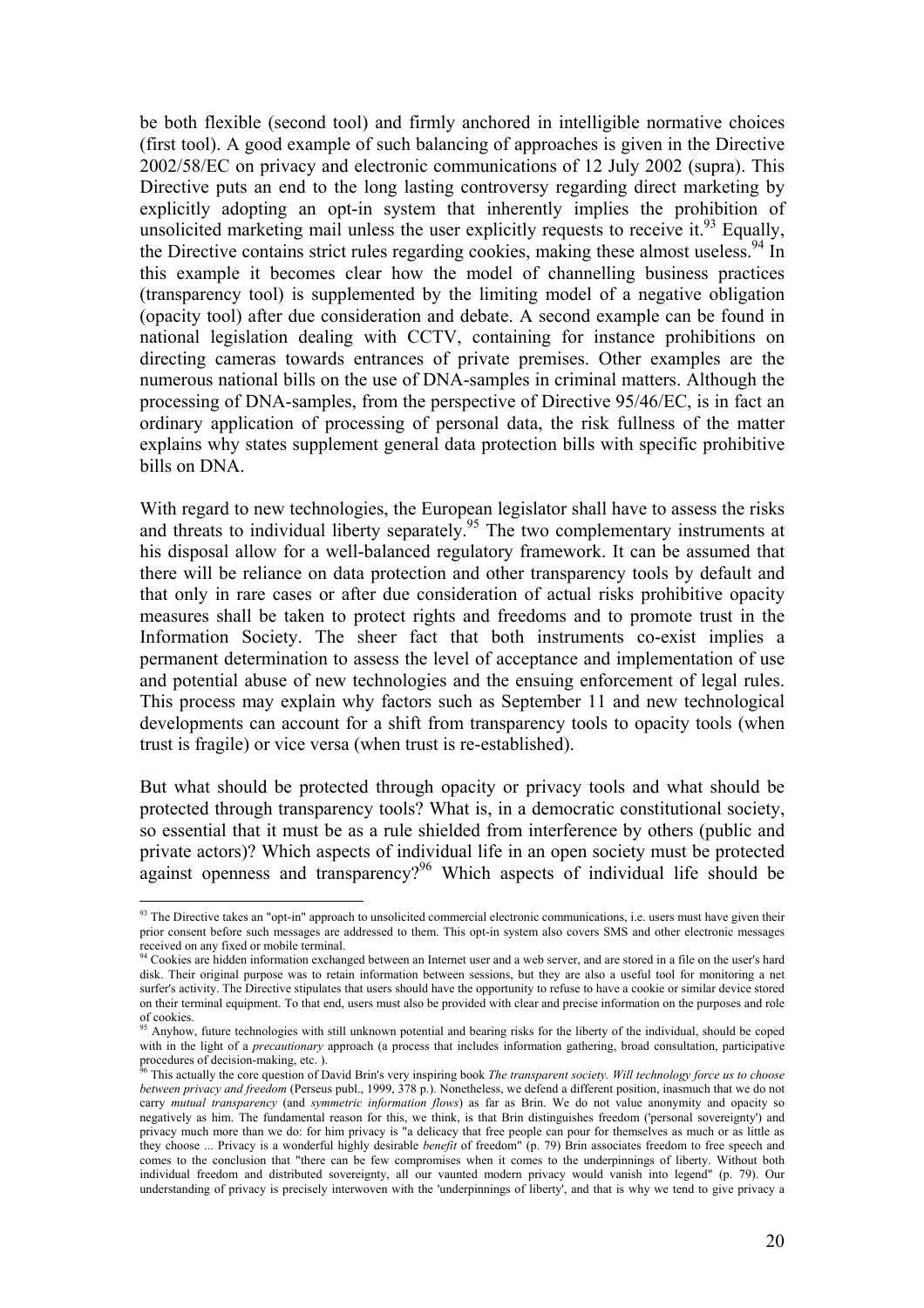withdrawn from scrutiny, surveillance and control? Where are hard norms needed? Where should ad hoc balancing be replaced by categorical balancing?

In the next paragraphs we endeavour to understand the specificity of biometrics in the light of the risks their use (potentially) entails. We will rely extensively on Anton Alterman's in depth study of the issue.<sup>97</sup> Alterman distinguishes two questions: (1) Does biometric identification raise the same issues regarding data privacy as other forms of personal identification? (2) Are there any privacy issues specific to biometric ID's? We observe that Alterman does not distinguish privacy and data protection questions.

#### *Assessing 'common' risks regarding biometrics*

Alterman first critically interrogates four main arguments offered in defence of the idea that biometric technology does not raise significant privacy issues.<sup>98</sup> He rejects the argument that biometrical databases are 'innocent' because of technical limits and because of their current inability to be interlinked. The technology is making rapid technical advances making large-scale applications more accurate. Due to standardisation the possibility of linking biometrical databases becomes more concrete.99 The argument that the technology cannot easily be abused because identification requires co-operation, is also rejected.<sup>100</sup> The deployment of face recognition by the Tampa Police at the 2001 Super Bowl and the possibility to scan passports from a distance (*supra*), illustrate that biometrical identification schemes can be applied secretly. A last argument, viz. the "security" argument, is interrogated by applying typically data protection questions and concerns. The (very American) argument goes as follows: the template algorithms are secure because biometrics vendors have a proprietary interest in keeping them confidential". Alterman rights points at several flaws in the reasoning:<sup>101</sup>

-a firm that controls biometric databases could make unethical use of the data for financial gain or other purposes;

-a technical error could cause the release of decrypted biometric ID's and the personal data associated with them on a corporate intranet or extranet.

-a disgruntled programmer could alter the data to support false ID matches or make good ones fail;

-a law enforcement agency could force the data and algorithms to be turned over to them;

-a computer hacker could access the data and algorithms and post them on a Web site.

Seemingly, Alterman's arguments mainly address central storage of biometrics and the base line of his argument seems to be that eve, carefully guarded algorithm do not mean much when databases remain vulnerable to hacking and human abuse. "The ethics of biometric identification cannot rest on the assumption that the data is

more positive and broader connotation. For Brin, privacy only concerns a limited array of aspects which come close to the sanctity of the home: " (...) I won't exchange my liberty or anyone else's - for security. I certainly won't give up essential privacy: of home, hearth, and the intimacy that one shares with just a few".<br><sup>97</sup> Anton Alterman, 'A piece of yourself: Ethical issues in biometric identification', *Ethics and Information Technology*, 2003,

Vol. 5, (139-150).

 $98$  "(1) The "technical limits" argument: in a large population the technology has limited capability to identify a particular individual. (2) The "balkanisation" argument: information remains local and restricted because no interoperability standards exist. (3) The "co-operation" argument: the technology cannot easily be abused because identification requires co-operation. (4) The "security" argument: the template algorithms are secure because biometrics vendors have a proprietary interest in keeping them confidential<sup>"</sup> (Anton Alterman, *l.c.*, 141).<br><sup>99</sup> Anton Alterman, *l.c.*, 141-142.<br><sup>100</sup> Anton Alterman, *l.c.*, 142.<br><sup>101</sup> Anton Alterman, *l.c.*, 142.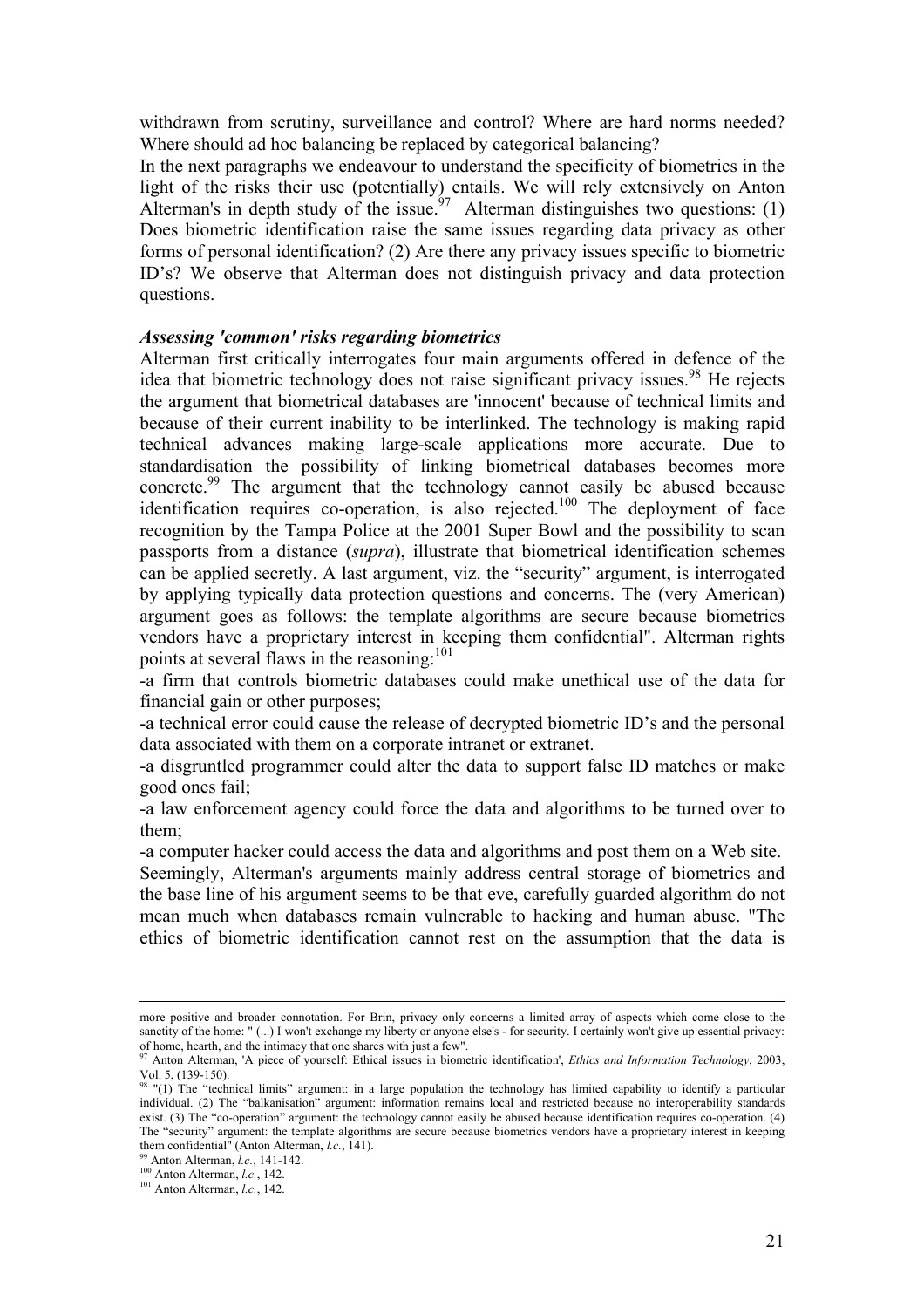absolutely secure".102 Imagine, Alterman writes with regard to the EURODAC system for identifying asylum seekers, "the danger of retaliation by the country of origin" should they obtain the biometric ID's for their own nationals.<sup>103</sup>

The Article 29 Working Group also advances a specific argument against systems such as Eurodac and VIS: there is a considerable risk that an individual whose digital fingerprints have been collected does not otherwise communicate his or her real identity, particularly if the circumstances under which the fingerprints were collected do not guarantee perfect reliability; "the hijacked identity would then be permanently associated with the digital fingerprints in question".<sup>104</sup>

But Alterman's arguments are also directed against the use of biometrical identification in general and their ability for all sorts of surveillance. In data protection terms this would be the risk of uncontrolled further use of data. Imagine a hotel being equipped with the MacDonalds technology that we discussed in Chapter I. There are already hotel trade publications pointing out that "with the use of this [biometric] technology a front desk clerk could know instantly at check-in that Mr. John Smith during his last stay purchased three Cokes from the mini-bar, two martini's in the lounge, ate dinner at the hotel restaurant where he ordered the special and since his last visit has moved from Chicago to Atlanta".<sup>105</sup> Also there is the already discussed argument against the unethical use of biometrics against the population at large.<sup>106</sup> The argument is legitimately raised against biometrics, because only unique identifiers of this kind allow for large-scale applications.<sup>107</sup>

#### *Assessing specific risks regarding biometrics*

A critical attitude towards biometrics may be considered as a popular form of technological anxiety directed to what is new.108 We already discussed the implicit obligation of data protection to regard *all* technologies as similar. Alterman, however, demonstrates convincingly that next to classical privacy and data protection worries, there are dangers specific to biometric ID, just because they are representations of the body: "This view is based on the claim that privacy is control over how and when we are represented to others. The proliferation of representations that identify us uniquely thus involves a loss of privacy, and a threat to the self-respect which privacy rights preserve".<sup>109</sup>

We have a fundamental privacy interest in controlling identifying representations of ourselves, including biometric images, Alterman holds, and he adds that biometric data, unlike indexical data, has inherent moral value. To understand this we have to

<sup>&</sup>lt;sup>102</sup> The Article 29 Working Group regarding the idea of creating a centralised VIS database advances a similar argument, viz. disbelief in technological security measures to protect centrally stored biometrics. See Article 29 Data Protection Working Party, 'Opinion No 7/2004 on the inclusion of biometric elements in residence permits and visas taking account of the establishment of the European information system on visas (VIS)', doc. 11224/04/EN WP 96, adopted on 11 August 2004, (12p.), 4-5 via<br>http://europa.eu.int/comm/internal market/privacy...

<sup>&</sup>lt;sup>103</sup> Anton Alterman, *l.c.*, 143.<br><sup>104</sup> Article 29 Data Protection Working Party, 'Opinion No 7/2004', *l.c.*, 4.<br><sup>105</sup> Anton Alterman, *l.c.*, 142.<br><sup>106</sup> "Even people with criminal records are not necessarily criminals subjected to examination and comparison of this sort. Moreover, co-operation from all persons is technically infeasible using any combination of measures". law enforcement authorities are not entitled to conduct surveillance on the general population without any evidence of wrongdoing, as was done by the FBI in the infamous COINTELPRO program of the 1970's. Nor is it permissible for them to covertly make people part of a criminal identification program, any more than they can force law-abiding citizens to participate in a police line-up. The Tampa incident already falls short of ethical standards on these grounds, and the increasing accuracy and interoperability of the software means that the potential for much more serious, perhaps criminal, abuses exists" (Anton Alterman, *l.c.*, 142).<br><sup>107</sup> It is possible to 'run' databases with names, however there are always overlaps (especially in some countries where only a

limited amount of names are in use) and names can easily be incorrectly spelled.<br><sup>108</sup> Some characterise privacy concerns over biometrical data as 'paranoia'. See Anton Alterman, *l.c.*, 146 for ref.<br><sup>109</sup> Anton Alterman,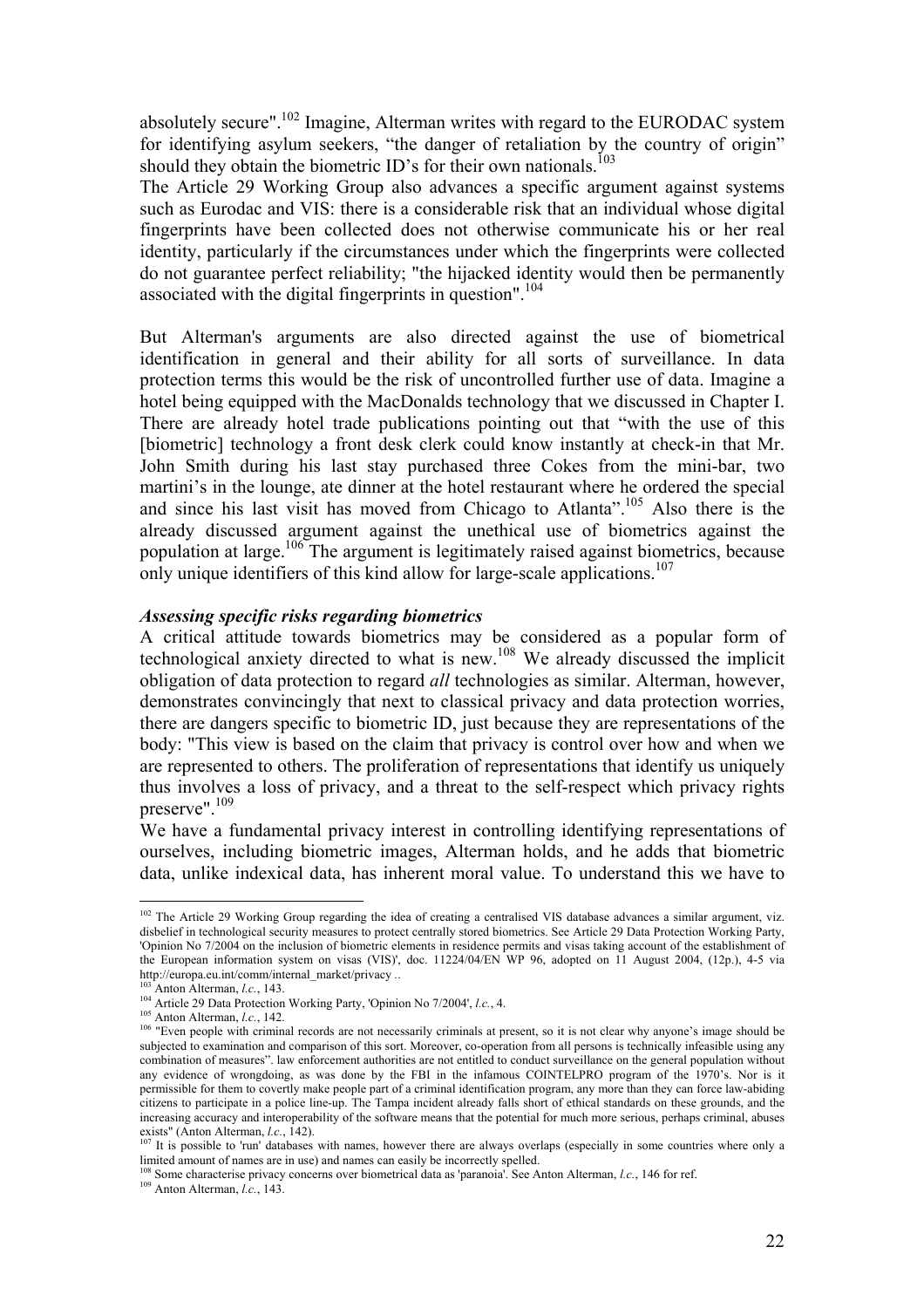go back to what was said earlier in the preceding chapter about the difference between visual images of persons and indexical data and the (greater) inherent value of the former because of their internal relation to an embodied person. Biometric scans share many of the properties that make people naturally cautious about photographs. As noted, such scans can potentially be of use to people who want to harm us or to authorities we wish to avoid. Moreover, like photographic representations, we may find the data embarrassing in itself, or fear that by comparison with other biometric images we will stand out as unusual or defective in some way.<sup>110</sup>

If we have a special interest in controlling photographic representations, we have an even stronger one in controlling biometric scans of ourselves. The combination of irreversibility, $111$  reliability, $112$  and efficiency $113$  amounts to more than a mere practical difference between biometric and photographic identification.<sup>114</sup> Biometrical technology, Alterman holds, alienates a part of the embodied self: "The body becomes an object whose identity is instantly determinable by purely mechanical means, and subject to external controls on that basis; while those means themselves are removed from the control of the subject. The representations are infinitely reproducible by their owner, but are not even accessible to the subject whose body they represent. The embodied person now bears, more or less, a label with a bar code, and is in this respect alienated from her own body as well as from the technology used to recognise it. If having an iris scan on file is not quite like being incarcerated in the world at large, being made known to mechanical systems wherever they may be is still a tangible loss of privacy that is not precisely paralleled by any other kind of information technology".<sup>115</sup>

#### *Applying opacity tools to biometrics*

Taking these moral considerations and social risk seriously, forces policy-makers to consider the creation of specific legal instruments stressing that submission of biometric data is a serious decision that should not be permitted for all purposes. In literature several suggestions are made to incept legal concepts designed to stop unwanted biometrical practices. A first example of a possible opacity tool is the general recognition of a right to control the creation and use of biometric images of ourselves. This right, an elaboration of a more general privacy right to control identifying representations of ourselves, must be a "presumption" and a derogation of it must be grounded by compelling considerations of public safety or other important norms<sup>116</sup>

<sup>&</sup>lt;sup>110</sup> "It is disconcerting to learn that one's facial image, through its biometric representation, was matched with those of murderers, even if it is hard to say why. Other potential forms of embarrassment, though, are easier to understand. If someone has a reason not to want a snapshot of her pimply face juxtaposed with images of *Cosmopolitan* models, then someone who was born with only nine fingers may not want his hand geometry recorded at all. Even intangible fears may develop a basis in fact, for biometric scans might be analysed for obscure information that is unknown even to those who produce the technology. An HIVpositive gay male may have qualms about biometric imaging which only acquire grounds when it is discovered that his retinal scans are distinguishable from those of HIV-negative individuals" (Anton Alterman, *l.c.*, 146).<br><sup>111</sup> It is possible to dissociate oneself from a photographic image by various superficial means (e.g. shaving or colouring

The features used for biometrics cannot be altered without serious physical damage, except by the ageing process. Surgically modifying the patterns on one's thumbs or irises is, for all but hardened criminals, surely less desirable than the consequences of being identified by a scanner.

The reliability of photographs can be decreases due to factors such as focus, range, angle, texture, background, contrast, lighting, and density, as well as transient surface features of the subject (facial hair, expression, etc.). With regard to biometrics, these factors do not exist or are carefully controlled at the outset.

A photograph or film can only be *visually* compared with a person, limiting the certainty of the comparison and creating practical obstacles, such as the need to locate the image and the time to compare a large number of potential matches. Computer, of the other hand, processes biometric comparisons, and the "images" are data representations from the moment of creation.<br><sup>114</sup> Anton Alterman, *l.c.*, 145-146.<br><sup>115</sup> Anton Alterman, *l.c.*, 145.<br><sup>116</sup> Anton Alterman, *l.*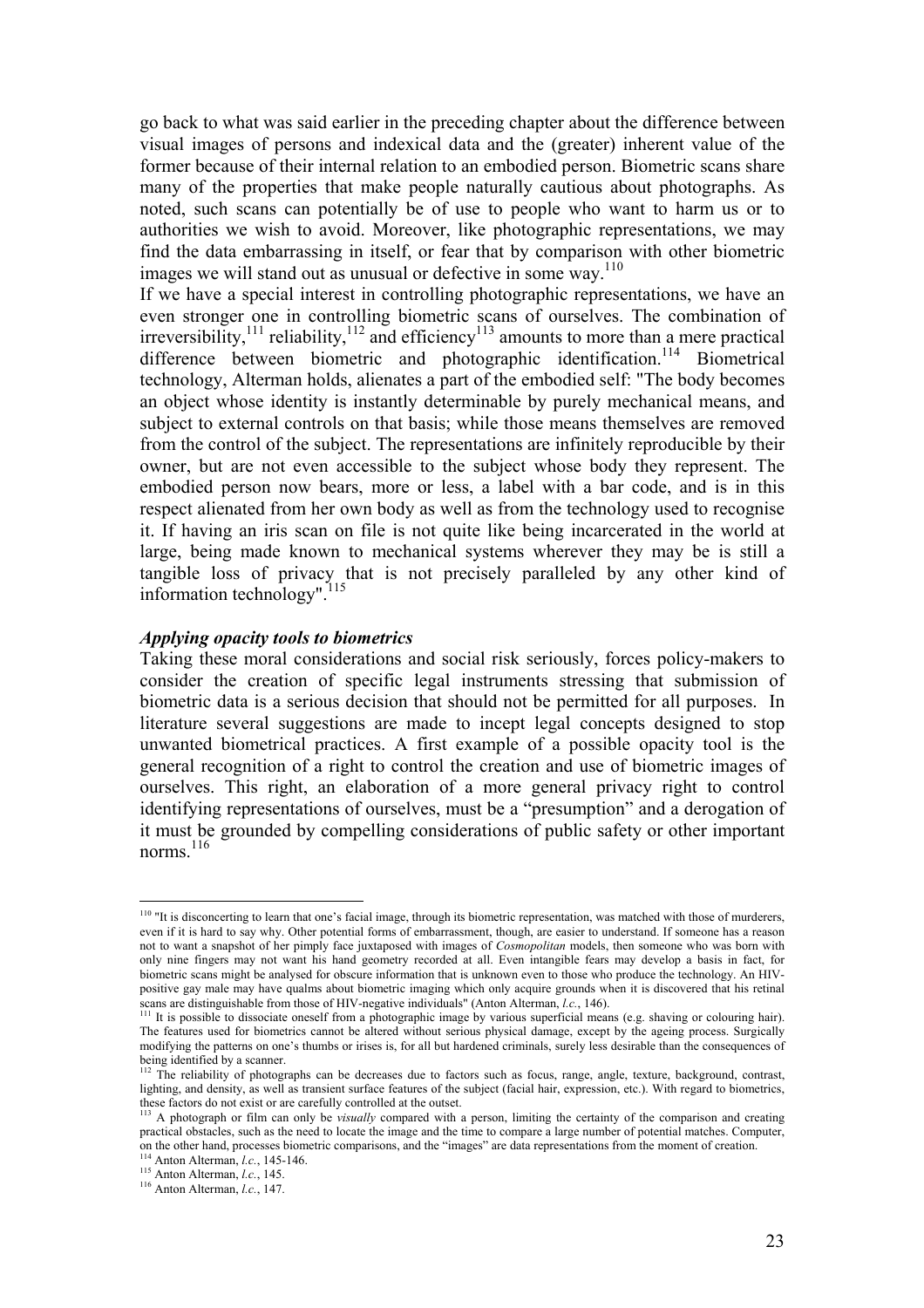An alternative approach would consist in creating a right to biometrical anonymity. We agree with Goemans and Dumortier that the issue of anonymity is best served by a peace meal approach, avoiding a general approach that disregards possible unwanted misuses.<sup>117</sup> Taking all relevant factors in consideration there is a good case for biometrical anonymity. Making 'pieces of ourselves readable to machines' is thus rejected, especially in cases where anonymity exists in comparable 'real-world' situations.<sup>118</sup> A theoretical argument for the inception of a right to biometrical anonymity, next to existing privacy rights, is based on the distinctive purposes of these two kinds of rights. Anonymity can, indeed, be distinguished from privacy. It not only serves other purposes than privacy, $119$  but also has a different nature: While anonymity is a state of being, privacy is the degree to which a member of society chooses to employ that state of being in his or her interactions with the State and with other citizens.<sup>120</sup>

A second alternative consists in recognising a property right of the subject to the information stored. We saw *above* law's refusal to recognise a property right on data. For various theoretical reasons, the idea of having a property right on data is rejected in data protection and privacy literature.<sup>121</sup> Often this debate, so we believe, is flawed by the fact that different property concepts are used in the discussion. Granted that a legislator has a certain discretion in defining what property is, we observe *firstly* that the current data protection Directive protects sensitive data in a very property-like manner, explicit consent being one of the few possible derogations.<sup>122</sup> *Secondly*, we observe that the idea of right to informational privacy is impregnated by a propertyfeel. It may therefore not be a surprise that similarities between property rights and privacy rights are stressed.<sup>123</sup> A property approach may still be controversial,<sup>124</sup> but its symbolic meaning and the ease of understanding it,  $125$  gives it a clear advantage over other alternative strategies

<sup>&</sup>lt;sup>117</sup> Goemans & Jos Dumortier, 'Mandatory retention of Traffic Data in the EU: Possible Impact on Privacy and on-line Anonymity', in C. Nicoll, J.E.J. Prins & M.J.M. Van Dellen (eds.), *Digital Anonymity and the Law. Tensions and Dimensions*, Volume 2 Information Technology & Law Series (IT&Law Series), The Hague, TMC Asser Press, 2003, 182.<br><sup>118</sup> "A helpful guideline for granting opacity is derived from the analogy between the physical and digital world. The e

of the latter cannot be a sufficient reason to end all forms of anonymity that exist in the former. Logic of prohibition should be applied or taken as a starting point every time digital anonymity or opacity is challenged in areas where it is respected in the physical world. A second guideline is based on the difference between the administrative identity and the psychosocial identity. Both in the public and the private sector identification technology should have the former as an object. Electronic signatures, smart cards, tags, finger prints that respect these limitations can be wholly dealt with within the framework of data protection imposing requirements such as accountability and transparency. An opacity tool-based prohibition may be needed when it turns out that identification technology allow to identify persons on the basis of a combination of the administrative and the psychological and sociological identity, for instance based on an analysis of behaviour and preferences" (P. De Hert & S. Gutwirth, *l.c.*, 155)<br><sup>119</sup> See J.H.A.M. Grijpink & J.E.J. Prins, 'New Rules for Anonymous Electronic Transactions? An Exploration of the Private Law

Implications of Digital Anonymity', *l.c.*, 4. See also: P. De Hert, 'The Case of Anonymity in Western Political Philosophy. Benjamin Constant's Refutation of Republican and Utilitarian Arguments against Anonymity', in C. Nicoll, J.E.J. Prins & M.J.M.<br>Van Dellen (eds.), o.c., 47-97.

van Dellen (eds.), *o.c.*, 477. 120<br><sup>120</sup> Chris Nicoll & Corien Prins, 'Anonymity: Challenges for Politics And Law', in C. Nicoll, J.E.J. Prins & M.J.M. Van Dellen eds.), *o.c.*, 289.<br>
<sup>121</sup> See for a discussion: P. De Hert, 'Grondrechten die bijna niet verdedigd kunnen worden. De bescherming van persoonlijke

gegevens op het internet' [Human Rights that can not Be Defended. Protection of Personal Data on the Internet] in St. Parmentier (ed.), *De rechten van de mens op het Internet*, ICM Jaarboek 1998, Antwerp, Maklu, 2000, 21-76.<br><sup>122</sup> Comp. P. De Hert, 'Grondrechten die bijna niet verdedigd kunnen worden. De bescherming van persoonlijke gegevens op het

internet', *l.c.*, 50-55 and Corien Prins, 'The Propertization of Personal Data and identities', *Electronic Journal of Comparative Law*, 2004, Vol. 8, No. 3, 1-7.<br><sup>123</sup> Anton Alterman, *l.c.*, 143 with ref. to Adam D. Moore, "Intangible Property: Privacy, Power, and Information Control",

American Philosophical Quarterly,1998, Vol. 35, No. 4, 365–378; Thomas Scanlon, 'Thomson on Privacy', *Philosophy & Public Affairs*, 1975, Vol. 4, No. 4, 315–322; James Rachels, 'Why Privacy Is Important', *Philosophy & Public Affairs*, 1975, Vol. 4, No. 4, 323–333 and Judith Jarvis Thomson, "The Right to Privacy", Philosophy & Public Affairs, 1975, Vol. 4, No. 4, 233–333 and Judith Jarvis Thomson, "The Right to Privacy", Philosophy & Public Affairs, 1975, Vol. 4, No.

Consumer Privacy Discourse', *Stanford Technology Law Review*, 2002, Working Paper, para 59-66, via http://stlr.stanford.edu/STLR/Working\_Papers/02\_Karas\_1/ See also: Joseph I. Rosenbaum, *l.c.*, 567-568.

http://stlr.stanford.edu/STLR/Working\_Papers/02\_Karas\_1/ See also: Joseph I. Rosenbaum, *l.c.*, 567-568.<br><sup>125</sup> See for specific economical arguments to define a property right on information in the context of the Informati Paul Scholtz, 'Transaction Costs and the Social Costs of Online Privacy, *First Monday*, 2001, Vol. 6, No. 5, 21p., via firstmonday.org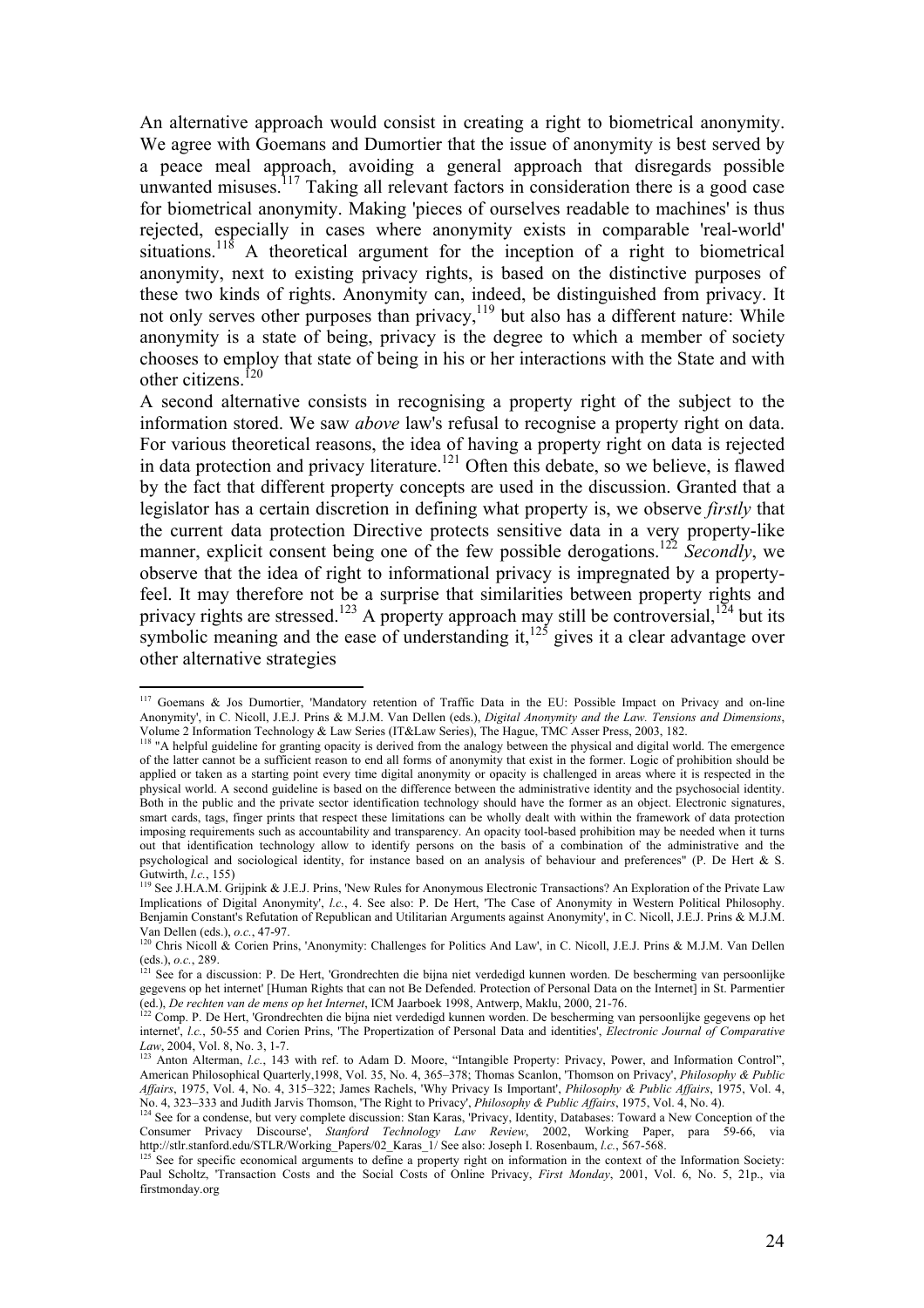These three general opacity approaches should of course be supplemented with specific opacity rules. Specific technology merits specific regulation. A lot of possible options following from the foregoing analysis are open. The Canadian refusal to consider the Malaysian MyKad passports offers one example.

Many more other prohibitions are worth considering:

-prohibitions on possible use, e.g. for ordinary financial transactions (as opposed to, say, access to ATM machines), for social benefits or employment,<sup>126</sup> or for potentially dangerous uses such as " 'keyless entry' into hotel rooms:<sup>12</sup>

-prohibitions of multi-model biometrics;

-prohibitions of central stored biometrics;

-prohibitions of storing 'raw images';

-prohibitions of using financial rewards to promote participation in biometric identification programs:<sup>128</sup>

-prohibitions on non-encrypted processing and transmitting of biometrical data;<sup>129</sup>

-prohibition of biometrical technology that generates sensible data when alternatives  $exit:$ <sup>130</sup>

-incriminations for theft and unauthorised use of biometric data.<sup>131</sup>

#### *Applying transparency tools to biometrics: data protection*

When legitimate use is thus better circumscribed, it becomes possible to consider enhancing transparency tools. Data protection, of course, is a first option.<sup>132</sup> The example has been set with the Eurodac Regulation. Although Directive 95/46/EC applies to Eurodac, the European legislator has rightly considered supplementing measures.<sup>133</sup> A regulation was preferred to a directive in view of the need to apply strictly defined and harmonised rules in all the Member States in relation to the storage, comparison and erasure of fingerprints. The Regulation foresees a monitoring system to evaluate the performance of Eurodac,<sup>134</sup> and obliges the Member States to provide for a system of penalties to sanction the use of data recorded in the central database contrary to the purpose of Eurodac.<sup>135</sup> The general principle of purposelimitation is made more explicit, as Article 1.3 states "data may be processed in Eurodac only for the purposes set out in Article 15(1) of the Dublin Convention". The general principle that data has to be deleted when not useful anymore for the purpose of the processing is made explicit. After 10 years, or at the moment of acquiring citizenship in a Member State, the data will be automatically erased from the central database.136 Furthermore there is a very solid regulation for access rights for the subject, including a right to exercise these rights wherever in the European Union.<sup>137</sup>

 $126$  Anton Alterman, *l.c.*, 148.

<sup>127</sup> Anton Alterman, *l.c.*, 147.<br><sup>128</sup> Anton Alterman, *l.c.*, 147. We discussed the American policy *higher*. It is troublesome to note that also in Europe, some governments use financial rewards to encourage citizen to enrol. See 'Biometrie met actiekorting', *Bits of Freedom Nieuwsbrief*, 18 August 2004, No. 2.18.<br><sup>129</sup> See on the duty to encrypt our discussion of the Canadian Social Security Bill *above*.

<sup>130</sup> We discussed earlier the Canadian regulation on biometrics used for social security purposes. In this regulation a narrow<br>definition of biometric information is used to exclude photographic and signature images.

<sup>&</sup>lt;sup>131</sup> Anton Alterman, *l.c.*, 148.<br><sup>132</sup> Other options such as consumer law and evidence law will be discussed later on.<br><sup>133</sup> Eurodac Regulation Preamble, para 17: "The principles set out in Directive 95/46/EC regarding and freedoms of individuals, notably their right to privacy, with regard to the processing of personal data should be supplemented or clarified, in particular as far as certain sectors are concerned".<br><sup>134</sup> Eurodac Regulation Preamble, para 18.

<sup>135</sup> Eurodac Regulation Preamble, para 19.<br><sup>136</sup> See Eurodac Regulation Preamble, art. 6 and 7.<br><sup>137</sup> Eurodac Regulation Preamble, art. 18.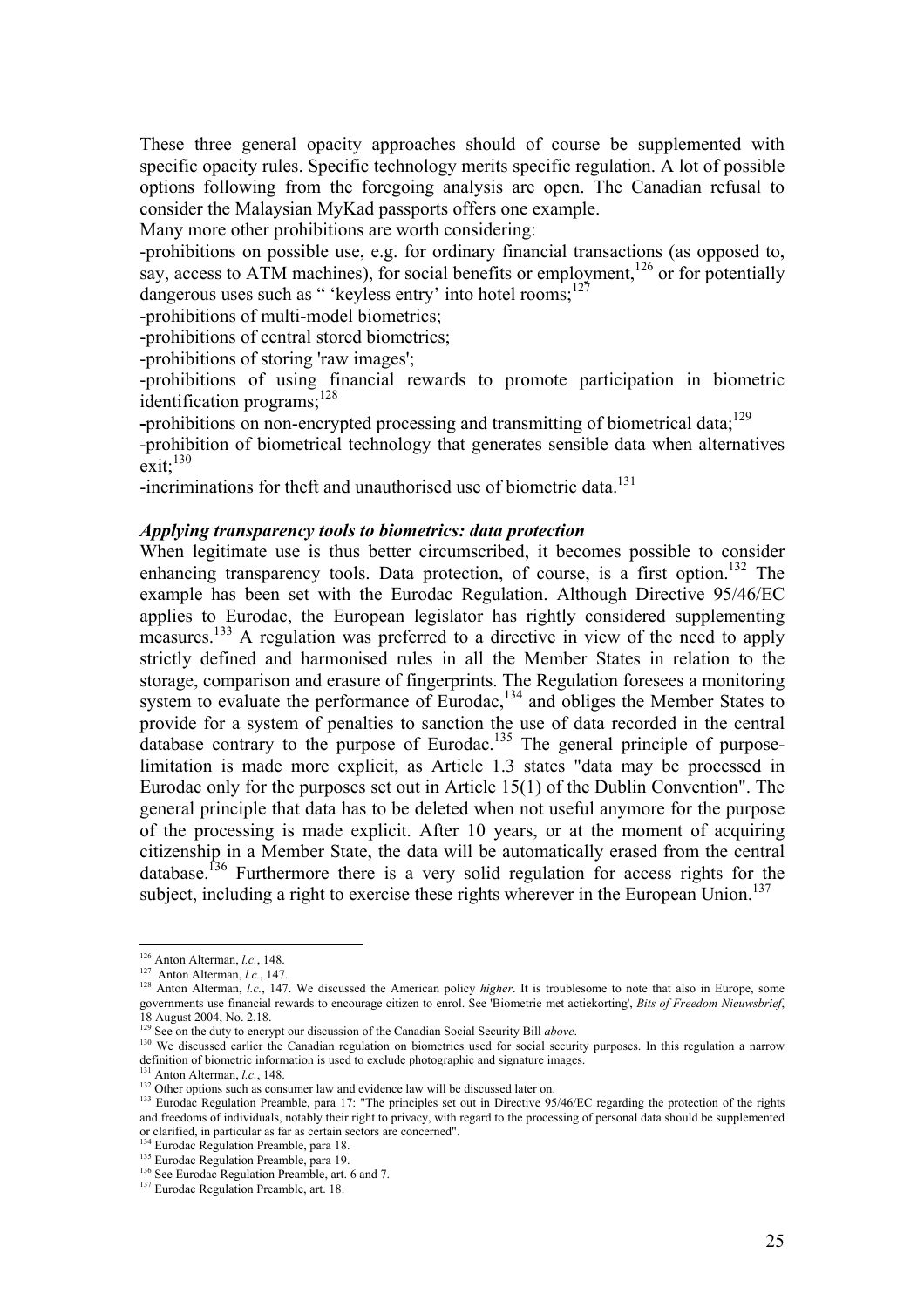Further elements for a general framework can be found in the existing research done by national data protection authorities, experts and of course the Article 29 Working Group.<sup>138</sup> These and other recommendations should be assessed in order to see whether they could serve as the basis for a more general framework on biometrical data. Although we are proponents of a technological specific approach, it might be useful to consider elaborating a framework that also takes into account the basic fact that biometrics almost always involve the use of smart cards. Such a framework has the advantage of simplicity, because it translates abstract guidelines to more real life situations. In the U.K. proposals for a national identity card, discussed in Chapter II, a National Identity Register containing contain details of the names, current and previous addresses, place of birth, identifying characteristics, nationality and immigration status of every UK resident, is established. We recall that biometrics will be stored on the card and in the database. An important legal guarantee in the proposal is the provision that imposed that details of every access made to the Register will be stored, revealing the times and places that online checks were made on the card and hence the location of its owner.<sup>139</sup>

A more general source of ideas is the excellent Council of Europe Report *on the protection of personal data with regard to the use of smart cards* prepared by Karel Neuwirt.<sup>140</sup> This report accurately identifies the pros and contra's of smart cards and contains many useful privacy and data protection recommendations. One of the basic principles is that the cardholder is the owner of information stored on the card, although the cardholder may or may not be the owner of the card itself. Ownership of information has certain implications, Neuwirt holds. The cardholder has the right:

- to know what data and functions are on the card;

- to exclude certain data or information from being written onto the card;

- to reveal at discretion all or some data from the card;

- to remove specific data or information from the card.<sup>141</sup>

To this basic principle, Neuwirt adds a series of smart card guidelines based on the basic principles of data protection law

#### *Applying other transparency tools to biometrics: consumer law and liability*

Other legal instruments can also bring forward transparency. Consumer rights are often better enforced and recognised then data protection rules. This legal framework needs to be put into practice because there is clear need to protect citizens against risks generated by public *and* private use of biometrical identification.

Existing consumer rights can be enriched and interesting ideas can be borrowed from other areas of law. The Belgian data protection bill of 1992, for instance, contains interesting rules with regard to the reversal of burden of proof (in case of conflict controllers have to proof that they have not made any mistake or did not commit any fault).<sup>142</sup> The same bill also incepts a swift civil law procedure allowing the data subject to obtain judicial review within very short time delays.

<sup>&</sup>lt;sup>138</sup> The Article 29 Working Group so far has produced a general 'Working Document on biometrics' (of 1 August 2003) and a specific recommendation (Opinion No 7/2004 on 11 August 2004) on the inclusion of biometric elements in residence permits and visas taking account of the establishment of the European information system on visas (VIS). In the latter the general issue of proportionality of a central biometrical database stands central, but the Working Party also calls for interesting 'transparency' measures to be taken.

<sup>139</sup> See 'UK government pushes ahead with national ID card Number', *EDRI-gram. Bi-weekly newsletter about digital civil rights in Europe*, 2 December 2004, Number 2.23, sub 4.<br><sup>140</sup> This report that is not dated can be consulted at the Council of Europe website: www. legal.coe.int/dataprotection/

<sup>&</sup>lt;sup>141</sup> Exceptions from these mentioned principles may be stipulated solely by law.<br><sup>142</sup> For a discussion: DE HERT, P. (eds.), *Vie Privée et protection des données*, Brussels, Politeia Uitgeverij, three volumes, 2004 (second edition), 1087p.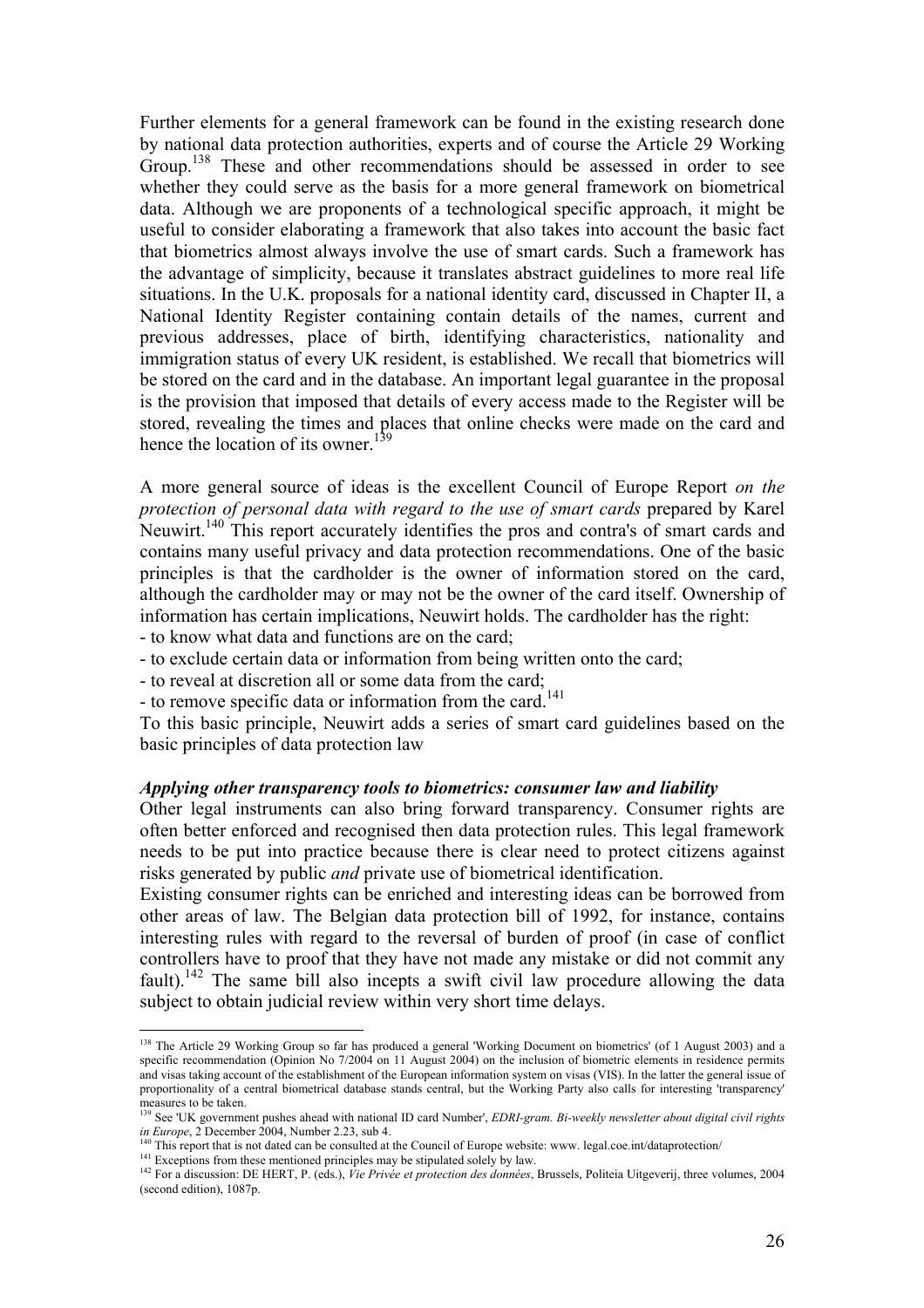Consumer law is also an ideal instrument to discourage voluntary biometrical schemes, since 'voluntary schemes have a funny way of turning into compulsory ones in all but name'.<sup>143</sup> Consumer law should make clear that anyone who is asked to voluntarily submit biometric identifiers should be (1) fully informed of the potential risks; (2) competent to understand the impact of their actions; and (3) under no threat of harm to agree to such an action. *Harm* should be interpreted very broadly here, to include such things as the inconvenience of having to wait in a much longer line.<sup>144</sup> To inhibit pressured or hasty decision-making would a waiting period between application and recording of biometric ID's should be required. This also serves to encourage serious deliberation, and also partially offsets the public tendency to assume that any commercial technology that is permitted by law must not pose a serious risk to one's person.<sup>145</sup>

Strengthening the meaning of the requirement in data protection that 'consent' needs to be free and informed, consumers should be recognised an explicit right to withdraw from a database with biometrical data once their data has been entered.<sup>146</sup>

 $143$  Charter 88, *l.c.*, 4.

<sup>&</sup>lt;sup>144</sup> Anton Alterman, *l.c.*, 147.<br><sup>145</sup> Anton Alterman, *l.c.*, 148.<br><sup>145</sup> Anton Alterman, *l.c.*, 148.<br><sup>146</sup> The importance of the principle of consent of the data subject has been emphasised by the European Data Protect Commissioners in their statement concerning an envisaged health database in Iceland, containing health records and other related information, including genetic data, in principle relating to all Icelanders. In the statement it was said that: "the principle of free and informed consent of the person concerned to the storage and further processing of his or her data must be fully respected. The data subject must also be given the right to withdraw from the base once his or her data have been entered. Exemptions from these principles would only be acceptable for exceptional reasons and with adequate safeguards for the correct use of the data". See more in detail: Diana Alonso Blas, *l.c.*, 506-507.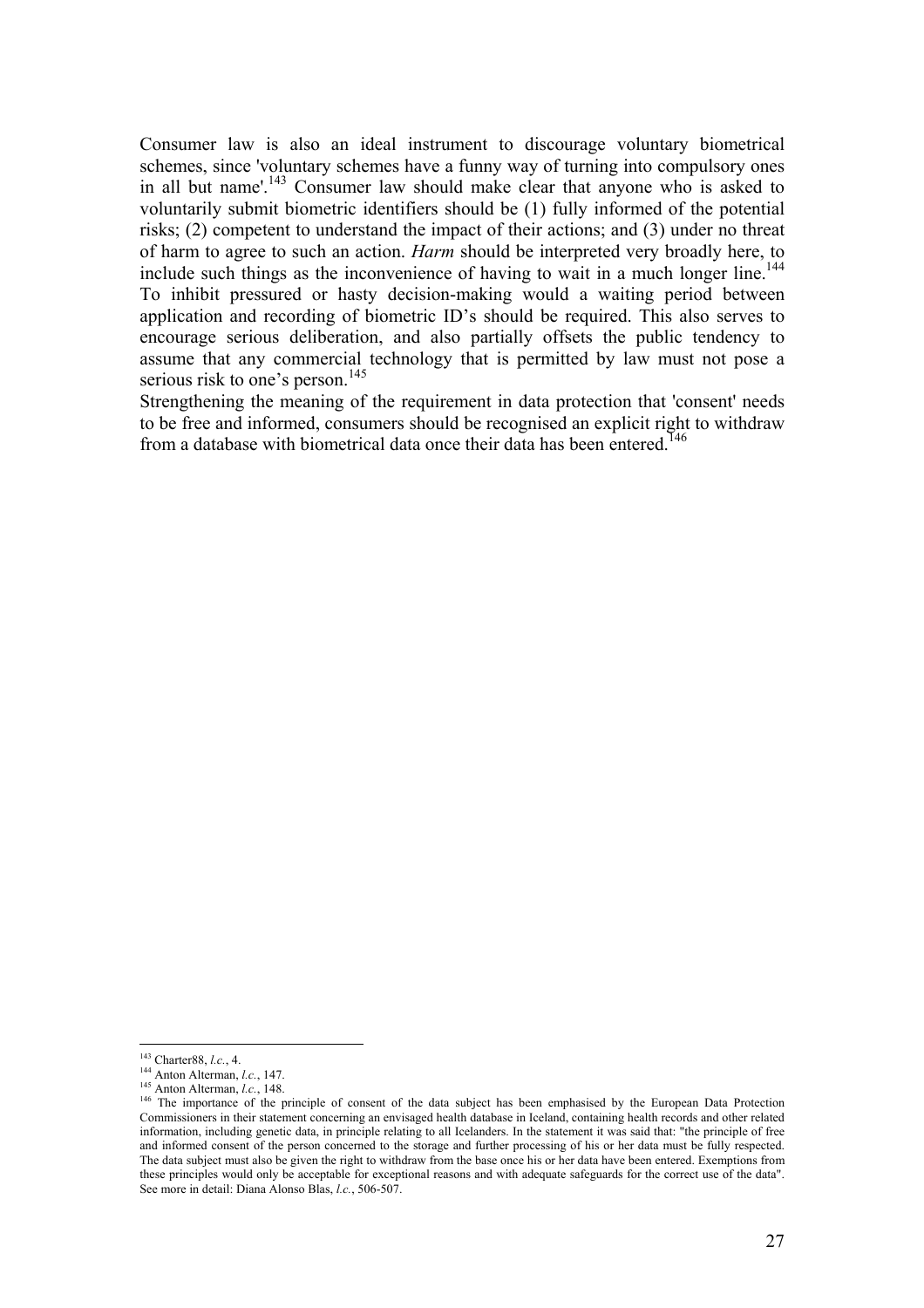#### **Chapter V. Evidence law**

#### *Introduction*

It has been rightly observed that whereas delivering proof in many civil law systems can be characterised as an open system (*i.e.*, in principle everything is admissible as evidence), delivering proof in common law systems looks far more complex. These systems work with various formalities when it comes to the admission and evidential value of material. Hence, depending on the country's legal tradition, proving a case with the application of biometric information raises problems.<sup>147</sup>

The central problem for biometrical technology with regard to evidence law is the problem of reliability of the evidence.<sup>148</sup> In general one might conclude that the use of biometrics will enhance the evidential value of material or will make certain processes more reliable.<sup>149</sup> Nevertheless, the exact reliability depends on the chosen technology and the chosen false rejection rate (FRR). As mentioned, the set of numbers of the template is never a 100% digital translation and matching of the original scanned image of the fingerprint or hand geometry. It is precisely for this reason that the use of biometrics and their implied reliability cannot be a reason to award biometrics compelling evidentiary value. The (technical) context surrounding the use of biometric technologies can never guarantee an entirely reliable result.<sup>150</sup> Comparison based on biometric information can thus be in error.151 There is also a risk that the biometrical material is intentionally tampered with or that the results are falsified.<sup>152</sup> It is also possible for the material that the expert works on to be misattributed through honest error.<sup>153</sup> Other risks are deterioration of the biometrical material,<sup>154</sup> and incompetence of the scientist.<sup>155</sup> These risks are well illustrated by the O.J. Simpson case,<sup>156</sup> and by the recent findings of a panel of forensic experts that the Federal Bureau of Investigation wrongly implicated an Oregon lawyer in a deadly train bombing in Madrid because the F.B.I. culture discouraged fingerprint examiners from disagreeing with their superiors. "The error was a human error and not a methodology or technology failure," the panel said in a report on the arrest of the lawyer, Brandon Mayfield of Portland, who was jailed for two weeks in May. "Once the mind-set occurred with the initial examiner, the subsequent examinations were tainted".<sup>157</sup>

 $147$  J.E.J. Prins, 'Making our body identify for us', l.c., 162.

<sup>&</sup>lt;sup>148</sup> Spencer rightly broadens the subject to problems with non-technical evidence. In practice, biometrical evidence will always come to court together with testimony. In a murder-trial, e.g., a biometrical trace is a powerful piece of evidence, but the fact that it was found there will have to be established by testimony. Lies, honest errors and inaccurate transmission of the testimony to the judge can flaw testimony. See John R. Spencer, 'Evidence and Forensic Science' in J.F. Nijboer & W.J.J.M. Sprangers (eds.),

*o.c.*, (543-555), 548.<br><sup>149</sup> Of course this is also true for DNA analysis. Already today the results of DNA analysis present strong evidence to the court in view of the reliability of analysis and the high degree of certainty with which it is possible to conclude that a profile of a trace belongs exclusively to the suspect.

<sup>&</sup>lt;sup>150</sup> See for a general overview of factors contributing to error: Ian Freckelton, 'A Taxonomy of Error and Deviance', in J.F. Nijboer & W.J.J.M. Sprangers (eds.), *o.c.*, 319-340. See also A.P.A. Broeders, *o.c.*, 413-42

<sup>&</sup>lt;sup>151</sup> J.E.J. Prins, 'Making our body identify for us', *l.c.*, 162.<br><sup>152</sup> About scientists 'cooking' their results and suppressing results that undermine the prosecution case: John R. Spencer, *l.c.*, 550;<br>Ian Freckelton.

I<sup>53</sup> John R. Spencer, *l.c.*, 549.<br><sup>153</sup> John R. Spencer, *l.c.*, 549.<br><sup>154</sup> In contrast to whole blood used for paternity testing, biological stains at crime scenes are often exposed to UV (sun)light, humidity, and decay. In addition, clinicians have begun to request analyses of tissue that has been stored for years in paraffin or denaturing preservatives. See Mark Benecke, *l.c.*, 182.<br><sup>155</sup> John R. Spencer, *l.c.*, 550-552. This incompetence can take many forms. One of the examples given by Spencer is particularly

relevant. In a Scottish case, a forensic scientist reported that the accused's body fluids contained a substance found in the body fluids of only 6.6 of the population, and that this substance was present in samples taken from the vagina of the woman the defendant was accused of raping. He failed to mention, however, that the victim was also part of this 6.6 per cent, which meant his tests proved nothing.<br><sup>156</sup> See A.P.A. Broeders, *o.c.*, 102 & 178 with ref.

<sup>157</sup> See David Stout, 'Report Faults F.B.I.'s Fingerprint Scrutiny in Arrest of Lawyer', *New York Times*, November 17, 2004.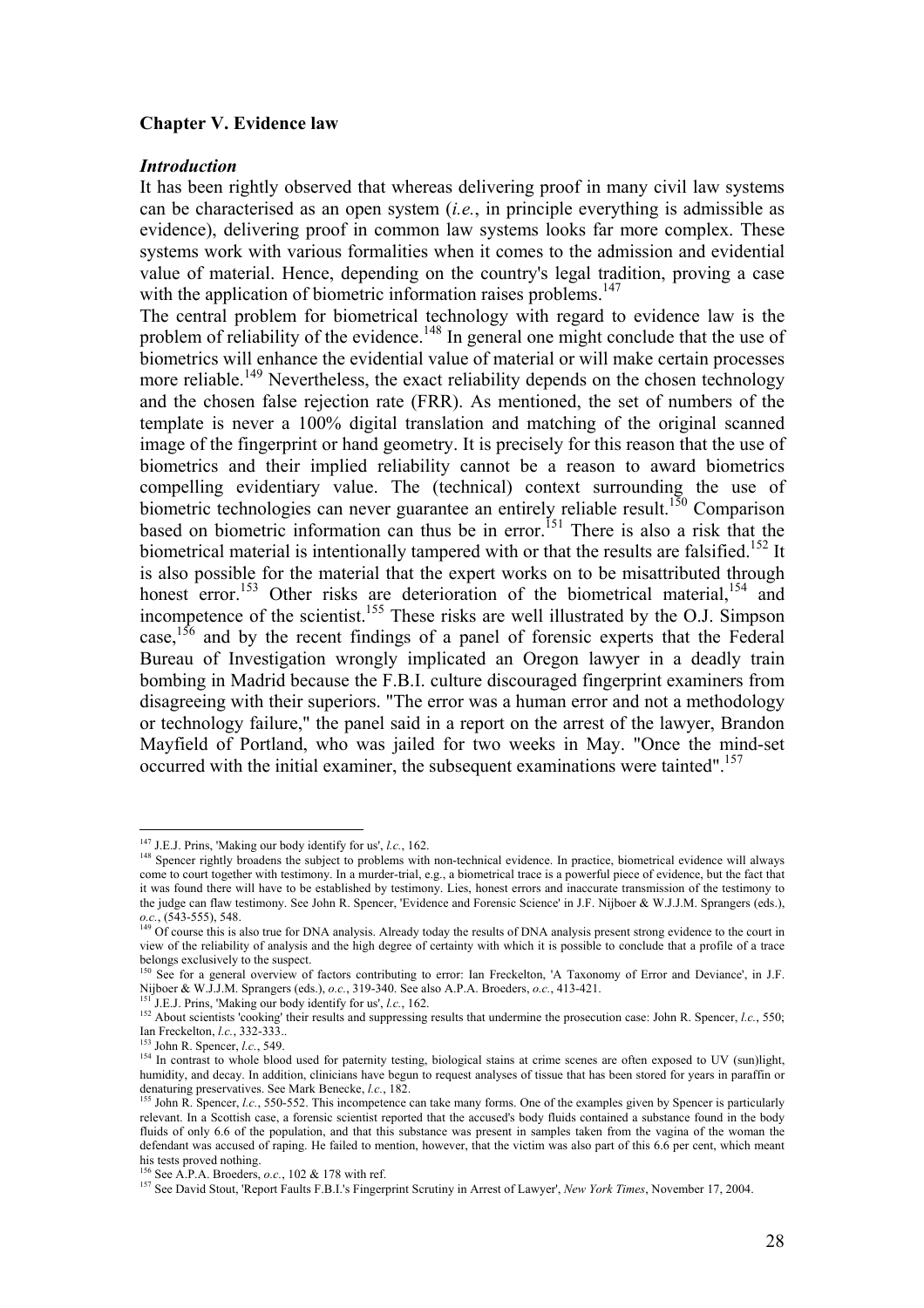We will see that depending on the country's legal tradition different responses are formulated with regard to the problem of reliability and the connected problem of having to invite scientific experts in the legal arena to clarify this. By taking care of the reliability problem, evidence law operates as a transparency tool guaranteeing the rights of all parties involved especially the defence party. Transparency, i.e. guiding or channelling power, is also achieved through measures that protected against automatic decisions and against illegally obtained evidence.

Our findings will echo our earlier findings about human rights law and data protection law. Problems with regard to evidence law are not absent, but in general they can be overcome in practice.<sup>158</sup> The challenge is not creating a legal framework encouraging the use of biometrical technology and data, but defining additional safeguard that surround the use of biometrical technology.

#### *Problems with evidence in European law?*

Although there is no coherent whole of rules governing evidence law in Europe there are generally accepted principles of criminal evidence such as (1) the prosecution bears the burden of proof; (2) the standard of proof beyond reasonable doubt or justified conviction; (3) the presumption of innocence; (4) evidence should be relevant and it is not necessary to prove what is evident or well-known; (5) the necessity of motivation when judging to allow public control.<sup>159</sup>

Notwithstanding these common principles, the legal different systems are on and beneath the surface very different. Especially when it comes to technical matters and the parts played by the judge, the parties, and the experts, the existing system in Europe diverge and will continue to do so for a long time.<sup>160</sup> This divergence explains why evidence law Europe has many faces. The term 'admissibility of evidence' for instance, does not fit well in civil law systems that in general doe not regulate the presentation of evidence. We wrote that in many civil law systems, delivering proof in civil law systems could be characterised as an open system (*i.e.*, in principle everything is admissible as evidence).<sup>161</sup> There seems to be 'on paper' some complication with countries such as Germany and the Netherlands, that unlike the European countries with an open system of evidence, have a system based on the notion of 'legality of the evidence', viz. the rule that accepted types of evidence are legally listed. Since biometrical evidence is not mentioned in e.g. the Dutch Code of Criminal Procedure,<sup>162</sup> there might be reason for doubt whether this new type of evidence is acceptable. In practice, evidence law in the Netherlands and Germany is moving towards a system of freedom of evidence.<sup>163</sup> Usually this is made possible through an extensive interpretation of the admitted categories of legal evidence.<sup>164</sup>

<sup>158</sup> D.H. Kaye, 'DNA Identification in Criminal Cases: Lingering and Emerging Evidentiary Issues', in *Proceedings of the* 

Seventh International Symposium on Human Identification, Madison Wisconsin: Promega Corp, 1997, (12-26), 12).<br>
<sup>159</sup> Johannes F. Nijboer, 'Methods of Investigation and Exclusion of Evidence', in J.F. Nijboer & W.J.J.M. Spr

 $\frac{160}{161}$  Jean Pradel, *l.c.*, 429.<br><sup>161</sup> This in contrast to common law systems that work with various formalities when it comes to the admission and evidential value of material (*supra*).<br><sup>162</sup> Article 338 of the Dutch Code of criminal Procedure requires all convictions to be based on 'lawful means of proof' which is

lists exhaustively as (i) the personal observation of the judge, (ii) the declaration of the accused, (iii) the declaration of a witness, (iv) the declaration of an expert, and (v) official documents.<br><sup>163</sup> See Jean Prade

<sup>&</sup>lt;sup>164</sup> When the Dutch Computer Crime Act 1993 amended the provisions of the Code of Criminal Law and of the Code of Criminal Procedure in order to define new categories of crimes and to create new investigative powers in computerised environments, the Dutch law of evidence was left unchanged. There was not need to change anything because this law was rightly seen as flexible. Computer evidence (printouts of intercepted e-mails, data gathered in computers) entered without difficulty in the broad categories of legal evidence defined by the Code of Criminal Procedure. See Hans Henseler and Jaap Roording, 'The Development and Regulation of New Forensic Investigative Methods', in J.F. Nijboer & W.J.J.M. Sprangers (eds.), *o.c.*, (233- 255), 249.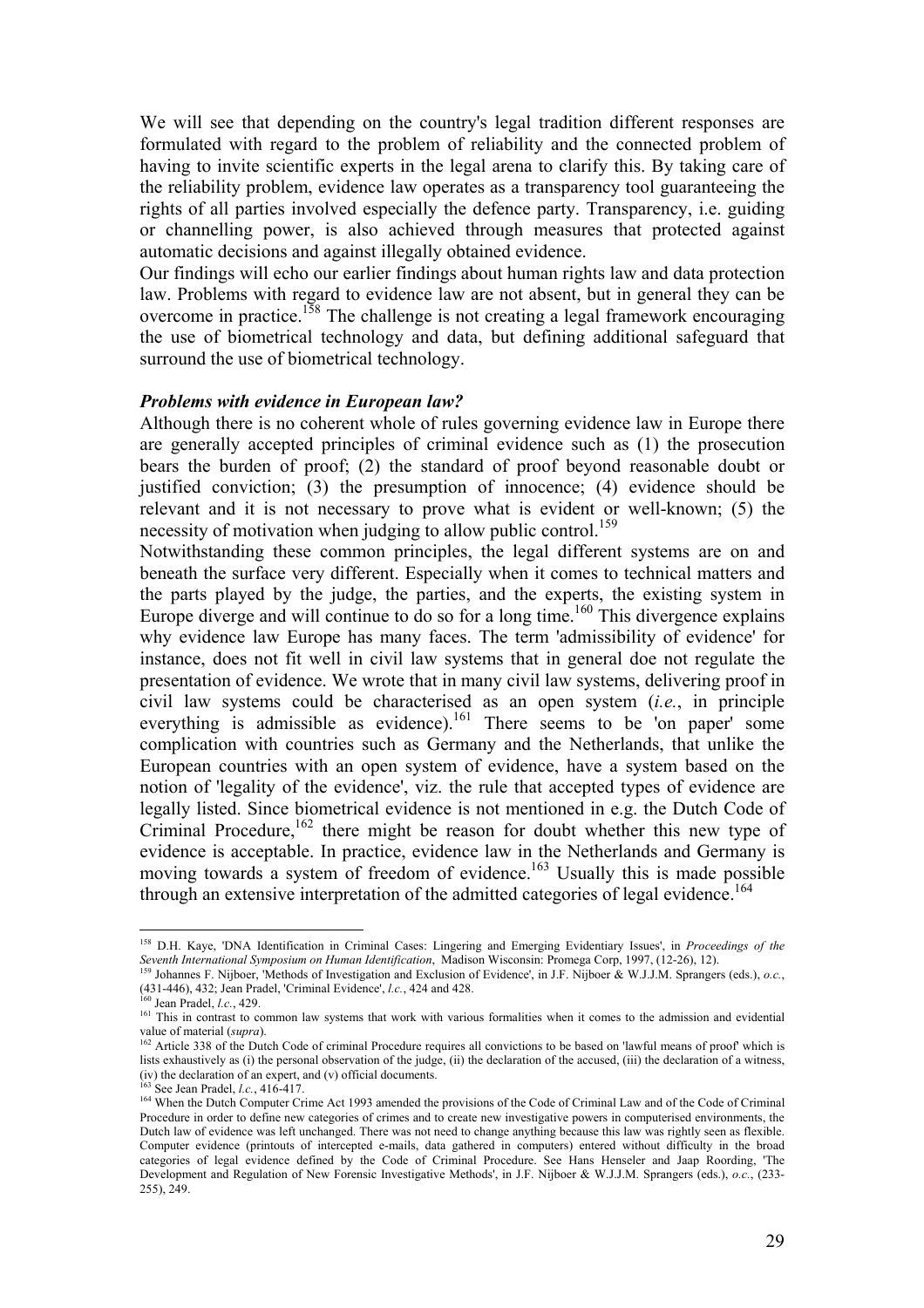If the picture thus remains bright for the legal reception of biometrical evidence in Europe, there is still the hurdle of European common law countries (English and Wales), and mixed Scottish,<sup>165</sup> and Scandinavian systems. However in England and Wales the legal rules regarding admissibility are more flexible compared to the U.S.166 In contrast to the American *Daubert* approach, the British laws on admissibility, in line with the rest of Europe, recognise the expert rather than the method.

#### *Problems with expert evidence in European law?*

The rules concerning expert witnesses are also far from harmonised. Rules determining whether a given person is an expert witness vary from country to country. In some jurisdictions a formal qualification or registration as an 'Expert' is needed. In others knowledge and experience are accepted.

In countries such as Sweden, England, and Wales the parties (prosecutor and defence) instruct experts almost exclusively. The court has to weight (and may disregard) their reports. Most continental systems know a system of court-appointed experts. In Belgium, for instance, it is standard practice that the judge appoints an expert witness to report on specific issues. The expert's report may determine the outcome of the case. A similar regulation exists in the Netherlands, where the court, as well as the forensic laboratory may decide which expert should perform the analysis.<sup>167</sup> In countries such as Malta and France the parties may not choose an expert themselves.168 Finally in countries such as Italy and Portugal, in addition to the judge naming one or more experts, the two parties can also name 'technical consultants' (a system of control expertise).<sup>169</sup>

It is often hold that the common law system of adversarial appointed expert witnesses puts the criminal defendant in a better position to challenge an adverse expert opinion than does the system of court-appointed experts.170 Against this view, some hold that the continental system better secures neutrality in experts, because the system of party appointed experts inevitably generates a risk or bias.

There is truth in both positions. No safer feeling for a party to have a choice of expert, but party-driven systems of expert evidence may bring forward situations where experts make scientific concessions for commercial gain.<sup>171</sup> In systems with an inquisitorial tradition, the system of court-appointed experts may discourage critical examination at the trial phase, since the expert's affiliation to a recognised expertise institute and his presumed objectivity.172 When there is no sufficient quality control of the ongoing research in these recognised institutes or laboratory, errors are unavoidable.  $173$  The risk is heightened in systems such as in the Netherlands, where

<sup>&</sup>lt;sup>165</sup> There are several systems of law operating in the United Kingdom. Compared to the common law of England and Wales, legal systems that know the jury trial, law in Scotland is closer to civil law.<br><sup>166</sup> D. Ormand *Sco* 

D. Ormerod, 'Sounding Out Expert Voice Identification' *Criminal Law Review*, 2002, (771-790) quoted by A.P.A. Broeders, *o.c.*, 42). See on the rejection of the *Frye* test, considered to strict, by the English Courts: John R. Spencer, *l.c.*, 553.<br><sup>167</sup> Lia van der Westen, 'Organisation and Regulation of Expert Evidence' in J.F. Nijboer &

*Harmonisation in Forensic Expertise. An Inquiry into the Desirability of and Opportunities for International Standards*, Amsterdam, Thela Thesis, 2000, (447-455), 451. DNA analysis is an exception. In this case the court decides which expert should perform the analysis.<br><sup>168</sup> Lia van der Westen, 'Organisation and Regulation of Expert Evidence', *l.c.*, 451.

Les Van Pradel, *l.c.*, 423.<br><sup>170</sup> This position partly accounts for the opposition in the United Kingdom to the idea of introducing court-appointed experts in English criminal proceedings. See John R. Spencer, *l.c.*, 55

<sup>&</sup>lt;sup>171</sup> See for examples: A.P.A. Broeders, *o.c.*, 69.<br><sup>172</sup> Bart De Smet, *o.c.*, 4.<br><sup>173</sup> Bart De Smet, *o.c.*, 4. The following quotation shows how far the self-image of objectivity can lead to uncritical positions: "From the point of view of a forensic scientist, it is evident that neither wrong typing results nor misuse of the stored DNA data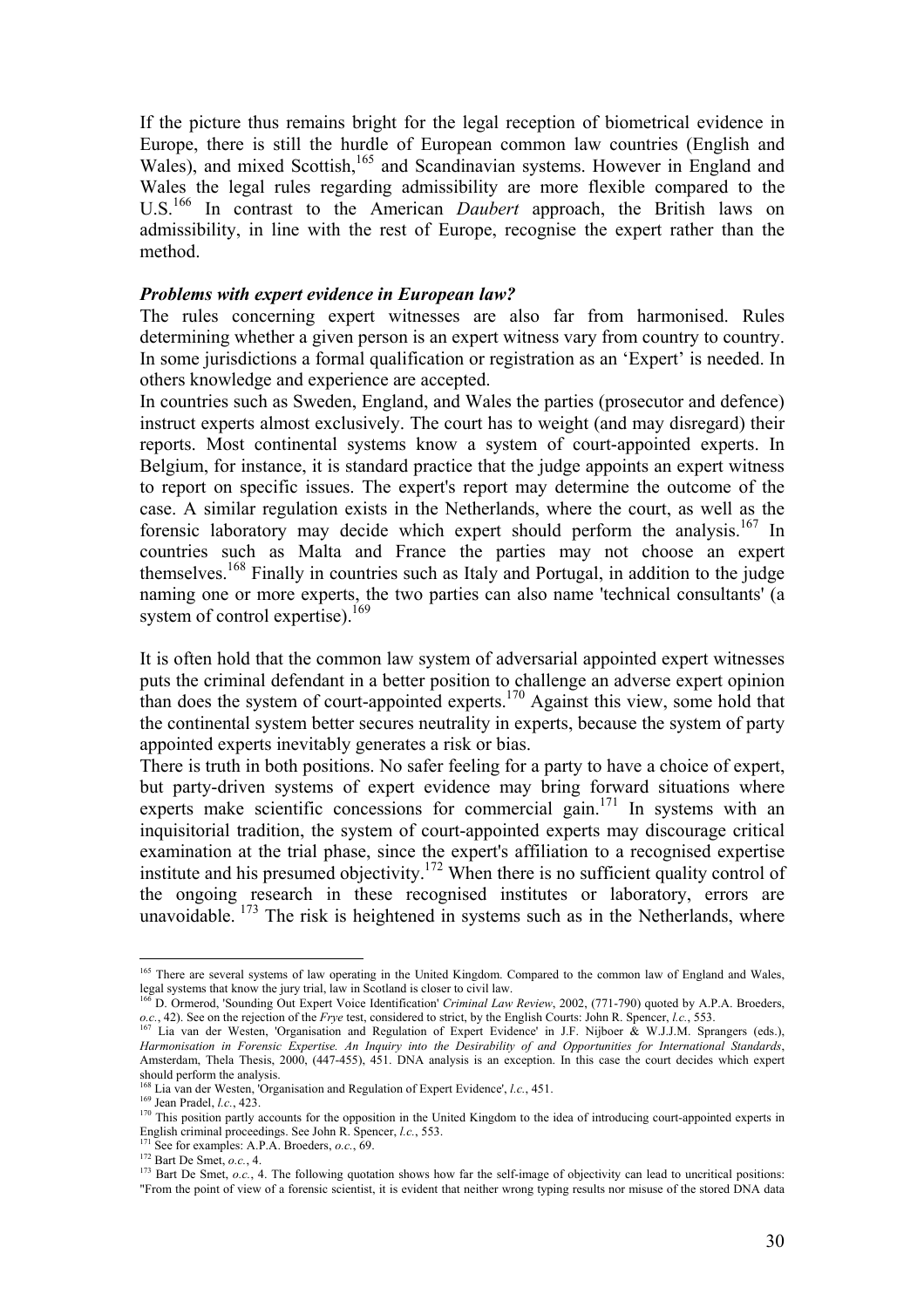experts that prepare reports seldom witness in court.<sup>174</sup> This risk is heightened in systems such as the Portuguese, where the judge is in principle obliged by Article 163 of the Code of Criminal Procedure to follow the expert's opinion.<sup>175</sup>

Spencer, in favour of the continental system of court-appointed experts, recognises this risk of insufficient quality control. He sees a solution in the French system that requires experts to be chosen from official lists, the admission to which is carefully controlled.<sup>176</sup> This safeguard, selection of the experts; does not resolve the whole problem. Experts selected by the judge or the government working in official institutes may still lack independence or qualifications. In fact this occurs and the situation in civil law systems remains far from perfect.<sup>177</sup>

Other solutions and guarantees exist and need to be considered. Not all courts in Europe enquire about the expert's qualifications and that the Dutch *Cour de Cassation*  only recently started checking on the profession competencies of the forensic expert. Checking on these requirements should be standard in all European countries, especially when evidence is based on new (biometrical) material.

Concern for protection of non-professional expert testimonies brought the Belgian Constitutional Court to a certain relaxation of the rule that the court-appointed expert in criminal cases does not have to consult with all the parties at the trial phase.<sup>178</sup> It also brought the Dutch Supreme Court in 1989 to rule that, where it is plausible suggested that the official court expert's methods are controversial the court must at least give reasons for refusing to seek a second opinion.<sup>179</sup> Again this last safeguard, viz. qualified motivation by the judge of his choice to use contested expert evidence, does not resolve the whole problem. Comparison based on biometric information can be in error even with court-appointed selected experts. No system of court-appointed experts can guard against the risk of error inherent in forensic evidence unless it provides adequate machinery to enable the defendant to insist on the court obtaining a second opinion.<sup>180</sup> Especially when evidence is based on technical evidence, a right to counter-expertise should be recognised.<sup>181</sup>

A right to counter-expertise is of course not novel for the adversarial, common law system. In the continental system this right is not firmly established yet. But let us assume that most European countries today do recognise a right to a counter-expert. Still there may be important hurdles before we can genuinely talk of a fair trial where there is equality of arms. Indeed, in many countries the defence has to choose the new expert in one of the recognised laboratory or institutes. In the Netherlands the defence can find expertise outside the official institutes, but the average defence lawyer has no overview of all the kinds of expertise available and the defence will

is possible under the very secure precautions now taken. (Other persons may imagine situations in which DNA databases can be misused)" (Mark Benecke, *l.c.*, 185).<br><sup>174</sup> A.P.A. Broeders, *o.c.*, 413.<br><sup>175</sup> See more in detail Jean Pradel, *l.c.*, 429.

<sup>&</sup>lt;sup>176</sup> John R. Spencer, *l.c.*, 554. In many European countries this system does not exist and experts are formally appointed without compiling a public register of names. See more in detail: Lia van der Westen, 'Organisation and Regulation of Expert Evidence',

*l.c.*, 452. 177 There are reported cases of non-professional expert testimonies with negative consequences for the defence. For a discussion **177 There** are reported cases of non-professional expert testimonies with negat A. Broeders, *o.c.*, 44 and Livia E.M.P. Jakobs and W.J.J.M. Sprangers, *Lc.*, 214 with ref.<br><sup>178</sup> See on Constitutional Court (Arbitragehof), Judgement of 30 April 1997 (http://www.arbitrage.be/), Chris Van Den Wyngaert,

*o.c.*, 862-863 and 986-987.<br><sup>179</sup> Hoge Raad, 28 February 1989, *N.J.*, 1989, 748. The case concerned an expert's opinion that certain children had been sexually

abused, based partly on their reaction to anatomically correct dolls. See John R. Spencer, *l.c.*, 550. <sup>180</sup> John R. Spencer, *l.c.*, 554. <sup>181</sup> A.P.A. Broeders, *o.c.*, 49.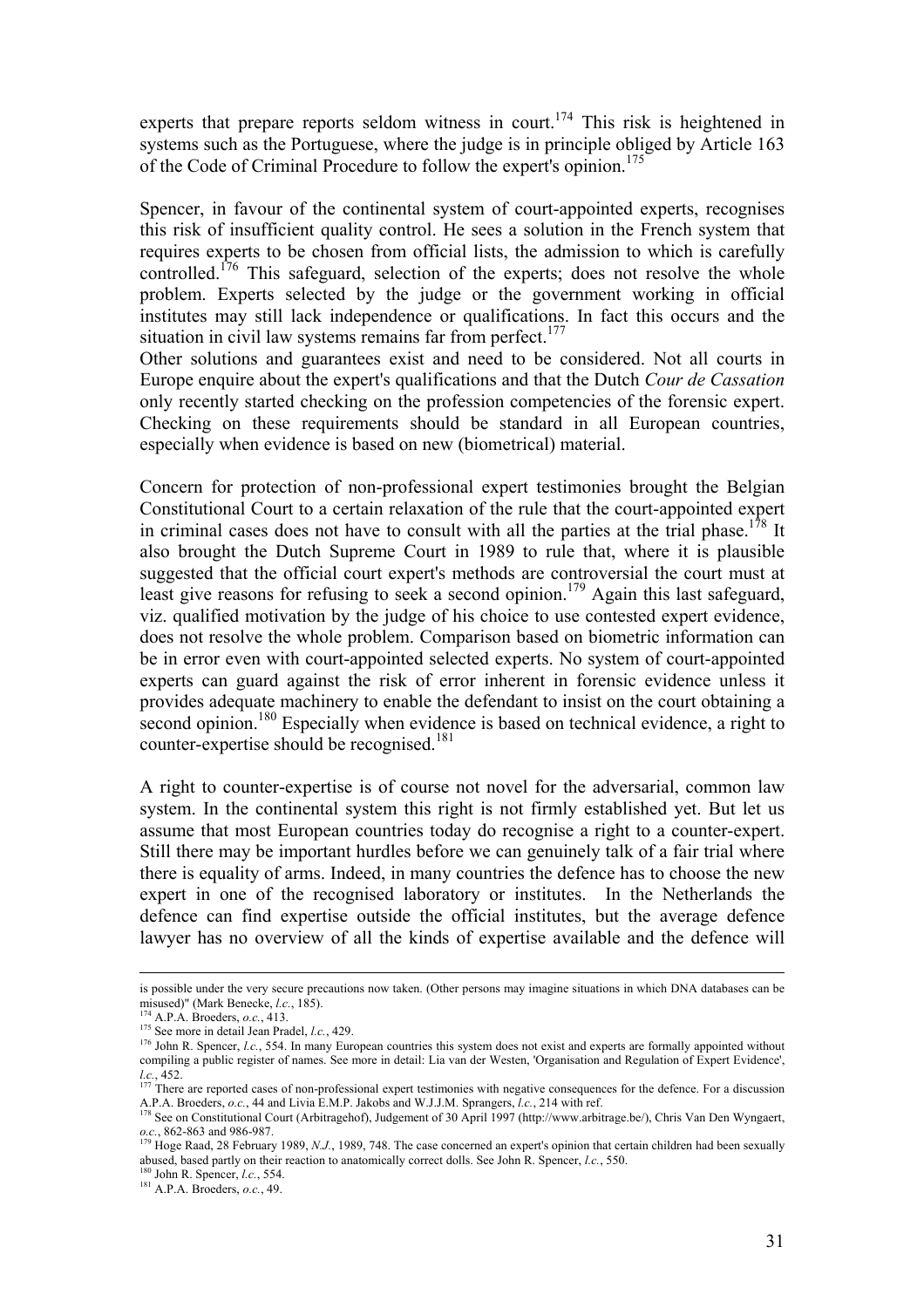have to pay the costs of the counter-expertise, which puts him in a difficult position with respect to expert evidence.<sup>182</sup> Besides this, the judge has to be convinced at the trial that the defence expert is really an expert in the opinion of the court.<sup>183</sup> It would enhance the right to a fair trial if systems established a register containing of all the available scientific institutes (governmental and non-governmental). Such a register could be made easily and kept up-to-date with little effort.<sup>184</sup>

Another hurdle remains. Assuming again that most countries recognise a right to a counter-expert, we note that the defence often does not have the right to have the second expert participate at the investigation of the first expert. It is evident that the possibility to contradict the results of the expert-evidence in court does not make up for all the shortcomings.<sup>185</sup> Technically, a counter-expertise may not always be possible, e.g. after an autopsies. The recognition of a right to be present during the expert analysis *before* the trial phase (during the pre-trial investigations) is therefore a better option, but such a right is not recognised by the European Court (see *above*). Other European countries are more benevolent to the rights of the defence. The Codes of Italy and Portugal allow the defence to appoint their own 'technical consultant' to work along-side the official experts.<sup>186</sup>

The foregoing shows that a right to be able to appoint a counter-expert is not a complete solution. At the one hand, expert analysis is very expensive and the defence may not be in a position to order a counter-expertise. At the other hand, there may be situations where all that the defence wants is to be present when the court-appointed expert does his or her analysis and to be able to let their voice hear. Support for this can be found in the European *Mantovanelli* case. In this case the Court found an infringement on the right to a fair hearing, since the defence had been prevented from participating on an equal footing in the preparation of the expert report.<sup>187</sup> Legal commentators recognise that this case requires that some sort of adversarial elements have to be build in the expert procedure, but it remains unclear whether the Court requires that this has to be done in the pre-trial stage.<sup>188</sup>

#### *Evidence law as a transparency tool: protection against illegally obtained evidence*

In his world survey of evidence law, Jean Pradel rightly stresses the efforts made also within Europe to reduce cases of nullity.<sup>189</sup> Countries, such as England and Germany, have long time rejected the idea of sanctioning by exclusion, or the linked concept of excluding all 'fruits of the poisonous tree'.<sup>190</sup> Whenever exclusion was accepted it was

<sup>&</sup>lt;sup>182</sup> Livia E.M.P. Jakobs and W.J.J.M. Sprangers, *l.c.*, 214.

<sup>&</sup>lt;sup>183</sup> Livia E.M.P. Jakobs and W.J.J.M. Sprangers, *l.c.*, 215.<br><sup>184</sup> Livia E.M.P. Jakobs and W.J.J.M. Sprangers, *l.c.*, 216.<br><sup>185</sup> See in detail about the tendency of expert evidence to become 'blackboxed': Petra van Kam twenty-one year old girl who lost her life after a medical operation. Here parents were the complainants in the Strasbourg court. They claimed that 'the procedure followed in preparing the expert medical opinion ordered by the Administrative Court of Nancy, (where the medical report prepared by an expert was the most important piece of evidence) had not been in conformity with the adversarial principle and had given rise to a violation of the right to a fair hearing as secured by Article 6, par 1 of the ECHR. See: Petra van Kampen, *l.c.*, 196-198.

Acker Ferra van Court made clear in *Mantovanelli*, the right to adversarial proceedings is a trial right: it concerns the right to adversarial proceedings is a trial right: it concerns the right to be able to comment on the evidence and comments filed by the opposing party before the tribunal itself. The right to comment during the preparatory stages of the report thus is not included<sup>"</sup> (Petra van Kampen, *l.c.*, 199). See also: Chris Van Den Wyngaert, *o.c.*, 863.<br><sup>189</sup> Jan Bradal *La.*, 426, 427.

<sup>&</sup>lt;sup>189</sup> Jean Pradel, *l.c.*, 426-427.<br><sup>190</sup> See also Chris Van Den Wyngaert, *o.c.*, 1008.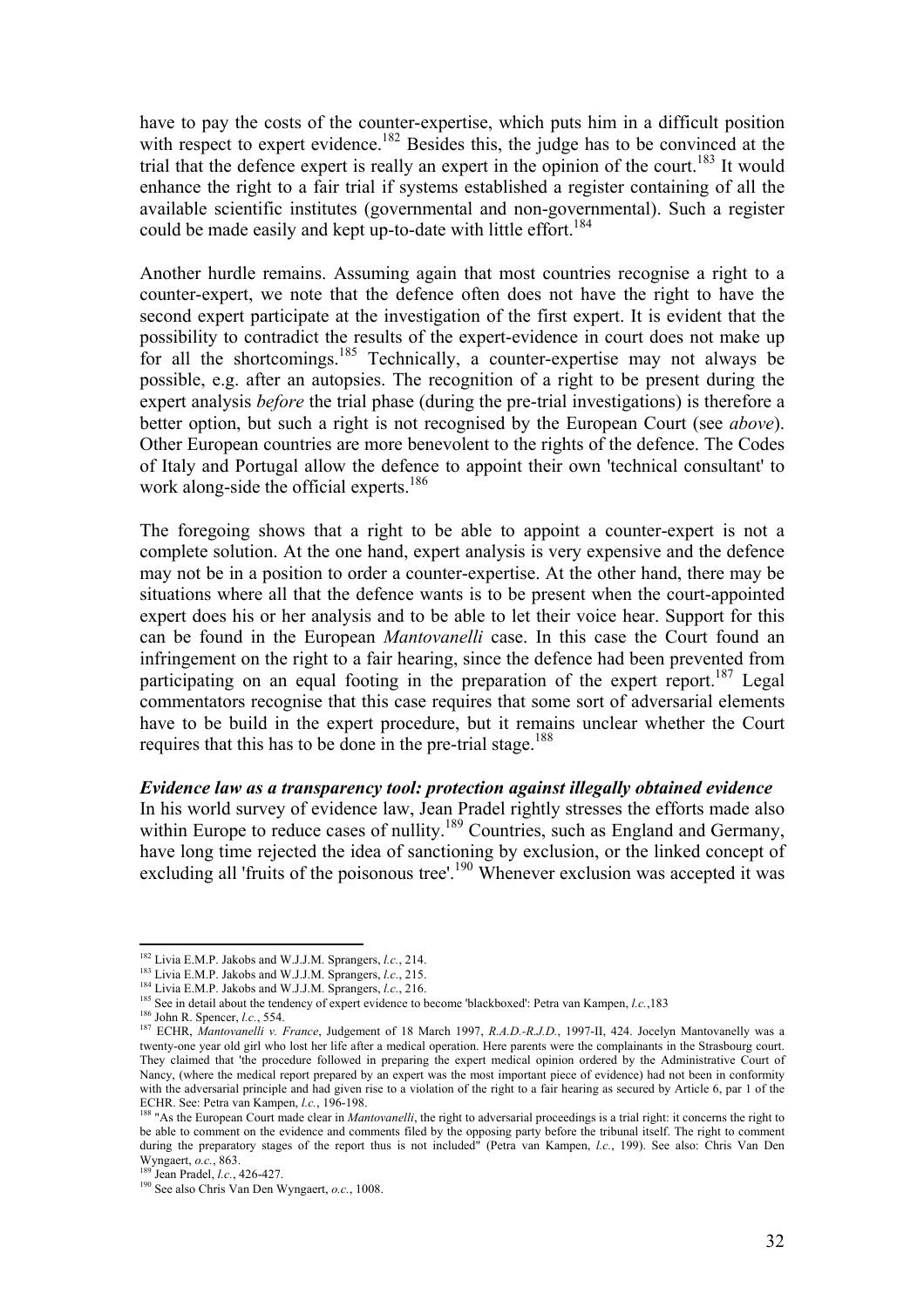only allowed for in very limited cases. In practice this means that the exclusionary rule is not part of European public order.<sup>191</sup>

At a European level it is sufficient to note that neither the Treaty of Maastricht and Amsterdam, nor the draft Constitution foresee in competencies for the Union to enact rules with regard to criminal evidence.<sup>192</sup> Although the dominant concept of 'mutual recognition' and the activist readings of the Treaties, explain for certain initiatives of the Union organs in the field of the law of criminal procedure and even in the field of evidence law,<sup>193</sup> it is still very unlikely that the Union will come up in the years to follow with a Framework Decision to harmonise or to strengthen the rules regarding admissibility.

In the European Treaty for Human Rights with its many procedural rights,<sup>194</sup> there are no rules regarding evidence law. A right to have illegally obtained evidence excluded is absent, also in the case law of the European Court on Human Rights. The cases *Schenk*<sup>195</sup> and *Khan*<sup>196</sup> show that it does not recognise the *exclusionary rule*. Rather than focusing on the illegality of the means used to obtain evidence, the Court looks to see if the procedure, as a whole, is handled fairly and if the judges are not prejudiced. This is primarily considered by the Court to be a matter for national law. Especially *Khan,* and subsequent cases such as *P.G. and J.H. v. the United Kingdom* and *Dourga v. the Netherlands* learn that it will be very unlikely that biometrical evidence will be excluded when privacy errors are made while obtaining it.

#### *Evidence law as a transparency tool: protection against automated decisions*

Establishing evidence serves more purposes than bringing people before civil or criminal courts. Decisions that influence people's life are taken outside the context of experts and judges. Where, for instance, biometric information is used for administrative processes the question arises what procedures exist for individuals that wish to challenge adverse decisions on biometric measures? In this light mention must be made of article 15 of the European Directive on personal data protection. It covers decisions made by automated means in which personal profiles are used. Paragraph 1 requires the Member States to grant the right to every person to allow, except in the

 $\overline{a}$ 191 P. Tak & J. Lensing, *Het vooronderzoek rechtsvergelijkend onderzocht* [Comparative analysis of pre-trial investigation], Gouda Quint BV, Arnhem 1990, 12; Chris Van Den Wyngaert, *o.c.*, 1007-1008; P. De Hert, 'Kenbaarheid van bedrijfscontrole op e-mail en internetgebruik. Factoren die spelen bij de chaos rond dit leerstuk [Foreseaability of Surveillance by Employers of E-mail and Internet. Factors that Contribute to the Vagueness of Privacy Protection], *Privacy & Informatie*, 2002, No. 1, 26-30; P. De Hert & S. Gutwirth, 'Editoriaal: Cassatie en geheime camera's. Meer gaten dan kaas' [The *Cour de cassation* and secret cameras: more holes than cheese], *Panopticon. Tijdschrift voor strafrecht, criminologie en forensisch welzijnswerk,* 2001/4, 309- 318; P. De Hert, 'Caméras chachées dans des magasins, la controverse suite à un arrêt de cassation', comment to the Judgement of the Belgian *Cour de Cassation*, Judgement of 27 February 2001, *Vigiles. Revue de droit de police*, 2001, vol. 6/4, 153-157; P. De Hert, 'De waarde van de wet van 8 december 1992 bij de bewijsbeoordeling in strafzaken' [The Importance of the Data Protection Law in the Light of the Appreciation of Evidence], *Tijdschrift voor Strafrecht*, 2002, Vol. 3/6, 310-317 (commentary

to Cour de Cassation Judgment of 27 February 2001 and to Court of Appeal of Gent, Judgement of 28 March 2002).<br><sup>192</sup> Julian J.E. Schutte, 'Unification and Harmonisation of Criminal Procedures in the European Union', in J.F

W.J.M. Sprangers (eds.), *o.c.*, 43-4. 193<br><sup>193</sup> P. De Hert, 'Het einde van de Europese rechtshulp en de geboorte van een Europese horizontale strafprocesruimte' [The End of the Concept of Judicial Assistance and the Birth of a European Space of Criminal Law Enforcement], *Jusitiële Verkenningen*, 2004, Vol. 30, No. 6, 96-118

<sup>&</sup>lt;sup>194</sup> One of the procedural rights that comes from the first subsection of article 6 in the ECrtHR is the right to trial within a reasonable time, a right that is not present in most of the European constitutions. Another procedural right from the first subsection of article 6 of the ECrtHR is the right to an independent, neutral and by law instigated legal court. The second subsection of article 6 of the ECHIR contains a presumption of innocence or praesumptio innocentiae.<br><sup>195</sup> ECHR, *Schenk v. Switzerland*, Judgement of 12 July 1988, see also in *NJCM*, 1988, 570-575; *N.J.*, 1988, N° 851.

obtained in breach of the privacy right against an accused person is not necessarily a breach of the required fairness under Article 6 (the right to a fair trial). Evidence was secured by the police in a manner incompatible with the requirements of Article 8 of the Convention, and yet, it was admitted in evidence against the accused and let to his conviction, since the process taken as a whole was faire in the sense of Article 6 ECHR. See also § 79 of ECHR, *P.G. and J.H. v. the United Kingdom*. "applicants had ample opportunity to challenge both the authenticity and the use of the recordings"; *P.G. and J.H. v. the United Kingdom*, judgement 25 September 2001.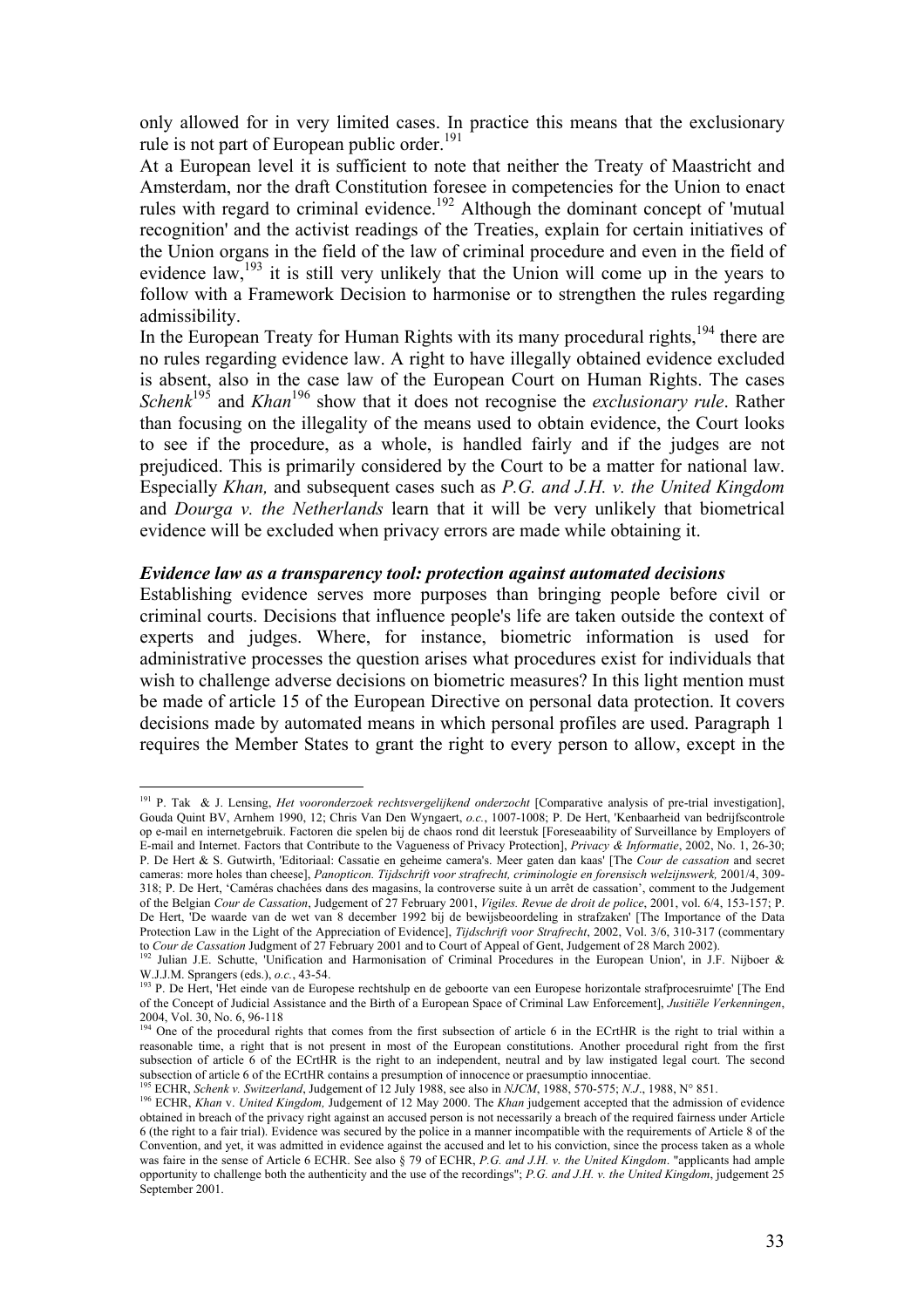case of circumstances and guarantees mentioned in paragraph 2, not to be subject to a decision which is based on the automated processing of data when intended to evaluate certain personal aspects (performance at work, creditworthiness, conduct, etc.).

There may not be any discussion about the value of this right citizens subjected to automated decisions that are triggered by biometrical identification. In Chapter IV we discussed section 139-a of the New York State Social Services Law. This section, amended with regard to biometrics, stipulates that in case an applicant is suspected of fraudulent use as a result of a matched fingerprint, the welfare benefits may not be automatically denied. First, the individual must be notified and he or she is entitled to a hearing to be held within forty-five days.

It is clear that this New York provision translates the rationale of Article 15 of the European Directive in more specific terms. The example could be followed in Europe. Legal action is needed anyway in order to take away technical obstacles identified by Corien Prins. She observes, that since biometric technology is in general not based on the evaluation of personal *profiles* (instead it works with concrete unique individual characteristics) Article 15 of the European Directive is its current formulation is not likely to apply to situations in which biometric technologies are used. <sup>197</sup>

#### *Standardisation*

In the context of forensic sciences it is said that lack of harmonisation within DNA profiling has hindered useful exchange of DNA profiles between countries. Each forensic laboratory has its own way of producing a DNA profile. Comparison of two DNA profiles is only possible if both have been determined using a set of the same markers.<sup>198</sup> A similar warning is spread with regard to digital evidence in general.<sup>199</sup> This sounds alarming, but the same author that voices the alarm notes that DNA analysis based on the PCR standard (Polymerase Chain Reaction) technique has become standard in almost every forensic laboratory.<sup>200</sup> She also highlights the harmonisation and standardisation work initiated by the European Network of Forensic Science Institutes (ENFSI) Working Group that has amongst others recommended the creation of DNA profiles according to standard markers.<sup>201</sup> Today such a standard is in use.<sup>202</sup> With regard to DNA reference should also be made to a 1997 European Union Resolution concerning the exchange of DNA profiles that we touched upon earlier.203 The resolution calls for international exchange of DNA profiles and for setting up national DNA databases. The resolution notes that that to reach these aims, it is essential to build the national databases in accordance with the same standards and in a compatible way. To accomplish this goal, the resolution asks Member States to take into account the findings of a study carried out by the Interpol DNA Working Party when setting up a computer system for DNA profiles, in which a European standard set of loci (fixed positions on a chromosome) is recommended.<sup>204</sup>

<sup>&</sup>lt;sup>197</sup> J.E.J. Prins, 'Making our body identify for us', *l.c.*, 162.

<sup>&</sup>lt;sup>198</sup> Marjan de Boer, *l.c.*, 530.<br><sup>199</sup> Hans Henseler and Jaap Roording, *l.c.*, 254.<br><sup>200</sup> Marjan de Boer, *l.c.*, 531.<br><sup>201</sup> Marjan de Boer, *l.c.*, 537.<br><sup>202</sup> Forensic scientists use a European standard set of markers Westen, Legal Regulations Governing Forensic Scientific Methods', *l.c.*, 284.<br><sup>203</sup> Council Resolution of June 9, 1997 on the exchange of DNA analysis results, *O.J.*, C 1997, 193/02.<br><sup>204</sup> See more in detail Marjan de B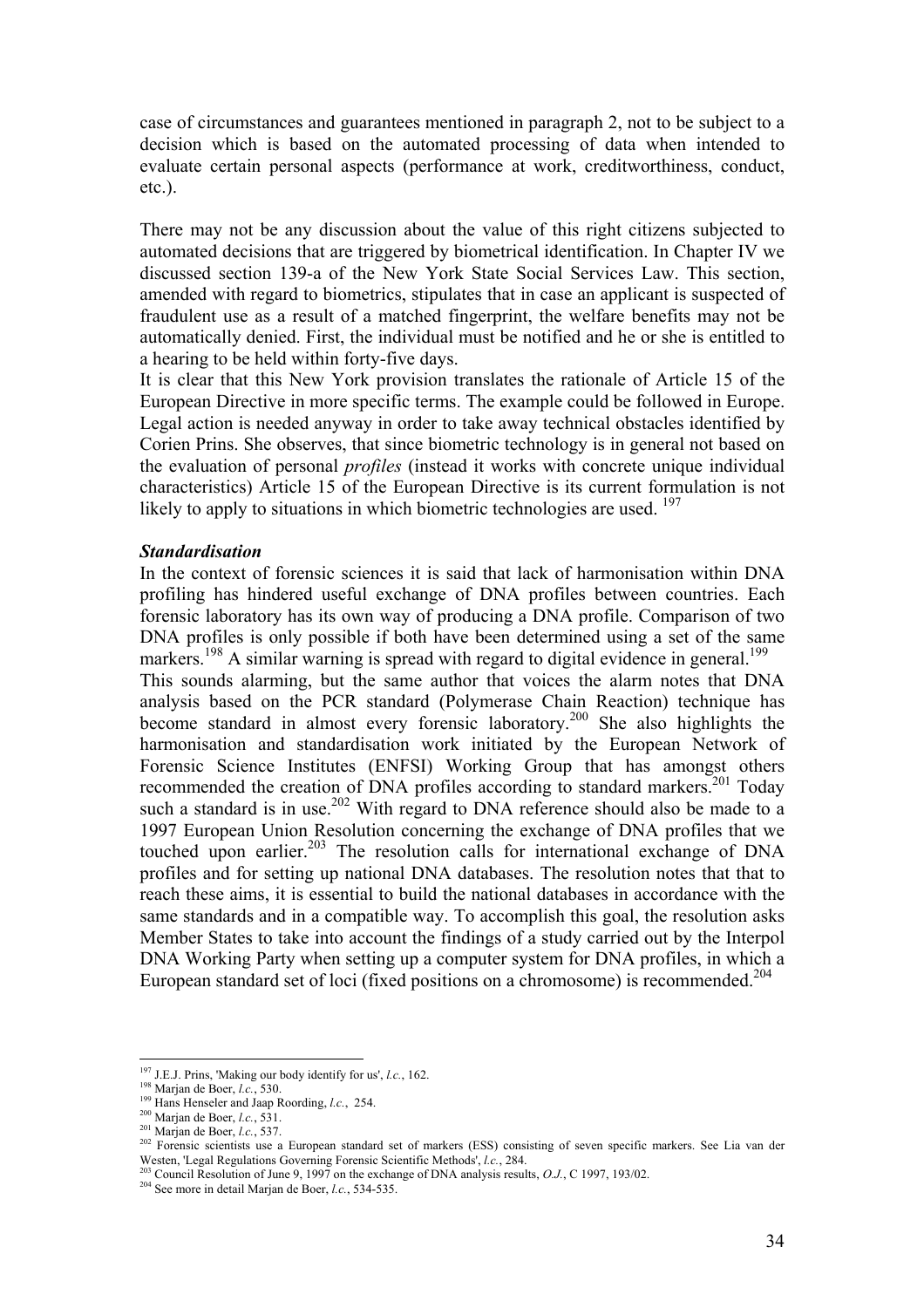Three trends with regard to standardisation in the area of forensic science can be identified. First, there is a trend in national law to require that only laboratories with an acknowledged quality system do certain analyses. Examples of this trend are contained in the Dutch and Belgian DNA-bills.<sup>205</sup> Second, there has been an important move towards technical standardisation in general and standardisation of laboratories in particular.<sup>206</sup> Most forensic institutes adhere to one of these standards and obtained accreditation by third parties.<sup>207</sup> The use of these technical standards is of great importance in the forensic world, since lawyers and judges without a technical background, are not able to recognise the correctness of the reports. Third, there is an increased use of proficiency testing.208 Iris de Kwant's comparative overview learns that this kind of testing is also done with regard to biometrics (DNA, fingerprints, footprints, handwriting, hair, bloodstain patterns), although not in a 'young' area such as speech investigation.<sup>209</sup> The same overview also learns that with two exceptions police forces in Europe do not take part in proficiency testing. An exception is Germany, where police officers take part in proficiency testing in several areas of expertise (drugs, paint, handwriting, hair and footprints). In the Netherlands, similar tests are organised on behalf of the police with regard to footprint investigation.<sup>210</sup>

The quality virus has reached the forensic world,<sup>211</sup> and Europe seems to have the proper instruments to co-ordinate this process of upgrading the forensic work to make it more reliable for its legal customers.<sup>212</sup> With regard to the harmonisation of forensic computer science, e.g., a special ENFSI computer working-group was established in 1997 and in 1993, at the international level, the first meeting of the International Organisation on Computer Evidence (IOCE) was held. In 2000 membership of the IOCE included 45 agencies representing  $25$  countries.<sup>213</sup>

Defining standards by law for all biometric technology at once (at this very moment with arguments based on the necessity to have harmonisation) is not a good option. Different standards exist with regard to fingerprint identification,<sup>214</sup> but it is suggested to leave the matter to scientific insight. "Sound research in this area necessitates an international approach within working groups of umbrella organisation. Fresh insights can remove difference in standards and lead to harmonisation of evaluation criteria".<sup>215</sup> For reasons that will become clear immediately, we do agree fully with this view, but there may be no doubt about the fact that law can benefit from standardisation as an instrument of quality control, especially in these European systems that do not work with party-appointed experts or do not recognise a right to have a counter-expert.

<sup>205</sup> Bart De Smet, *o.c.*, 18-20; Iris de Kwant, 'Forensics and Quality in the 21st Century' in J.F. Nijboer & W.J.J.M. Sprangers (eds.), *o.c.*, (377-395), 378.<br><sup>206</sup> See for a discussion of the standards developed by the International Organisation for Standardisation (ISO) and by the

*Communité Européenne de Normalisation* (CEN): Iris de Kwant, *l.c.*, 378; Lydia Besstebreur, Evert Kortehagen & Wim Neuteboom, 'Quality Assurance in Forensic Laboratories', in J.F. Nijboer & W.J.J.M. Sprangers (eds.), *o.* 

<sup>&</sup>lt;sup>207</sup> See for a comparative discussion: Iris de Kwant, *l.c.*, 379-395.<br><sup>208</sup> Forensic institutes receive identical samples for investigation. The results are reported to the institute initiating the test, after which the

<sup>&</sup>lt;sup>9</sup> The European Quality Assurance Working Group established in 1997 under the umbrella of ENFSI co-ordinates the setting up of proficiency tests. These are encouraged especially in fields of expertise in which as yet little or no proficiency tests are 212 Lydia Bestebreur, Evert Kortehagen & Wim Neuteboom, *l.c.*, 356-357.<br><sup>210</sup> Iris de Kwant, *l.c.*, 391.<br><sup>210</sup> Iris de Kwant, *l.c.*, 391.<br><sup>211</sup> Lydia Besstebreur, Evert Kortehagen & Wim Neuteboom, *l.c.*, 357.<br><sup>212</sup> See

*l.c.*, 13-18; Livia E.M.P. Jakobs and W.J.J.M. Sprangers, *l.c.*, 225-228. These authors propose to go one step further and to create a 'Community of Active Forensic Experts'.<br><sup>213</sup> Hans Henseler and Jaap Roording, *l.c.*, 244.

<sup>213</sup> Hans Henseler and Jaap Roording, *l.c.,* 244. 214 For an overview: A.P.A. Broeders, *o.c.*, 286-292. 215 Lia van der Westen, 'Legal Regulations Governing Forensic Scientific Methods', *l.c.*, 288-289.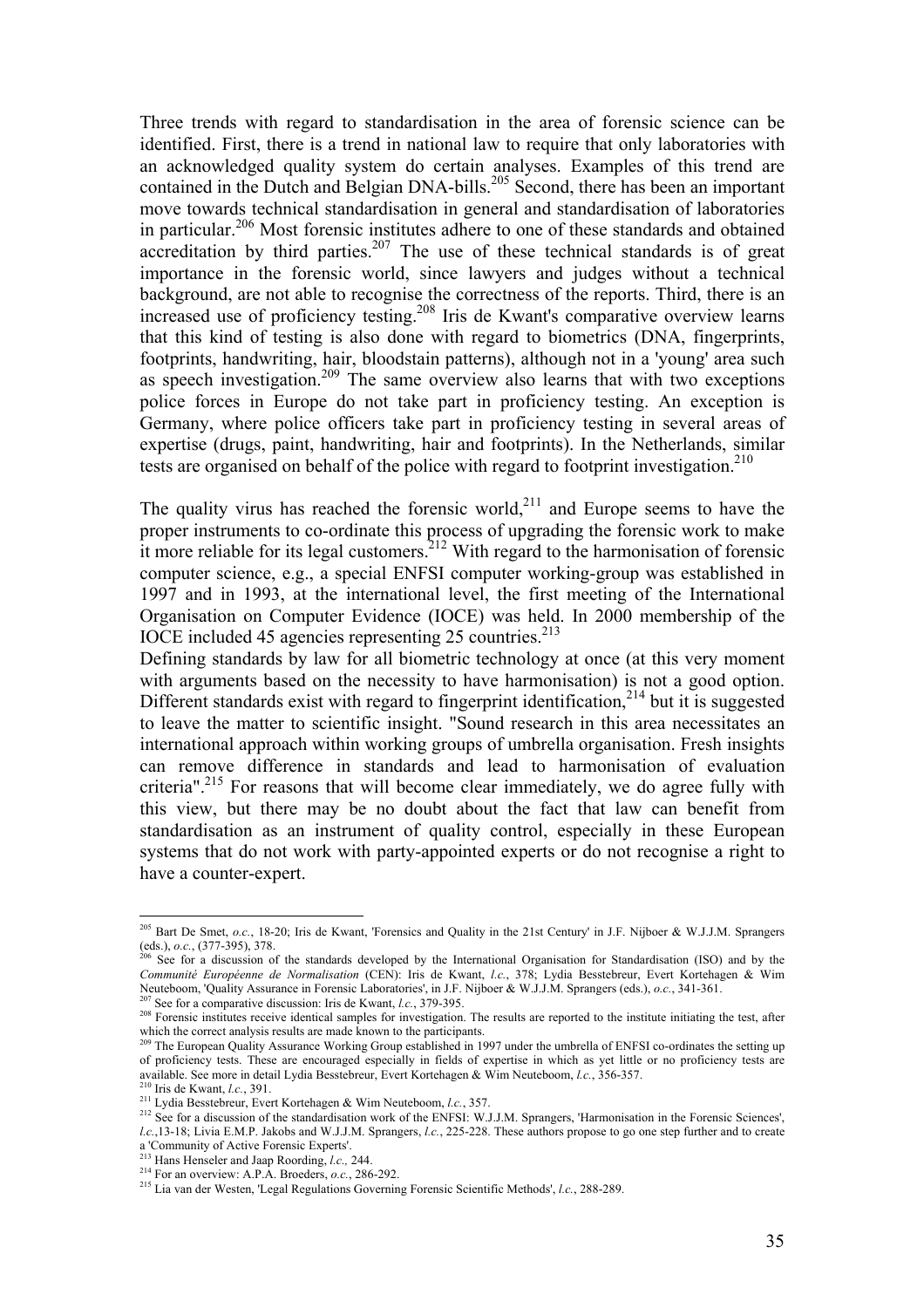Some scholars rightly draw the attention to the development towards privatisation of norms behind standardisation.<sup>216</sup> Although standardisation is not an activity free from value judgements, it develops outside the state along economic lines. From the perspective of the representative democracy and the rule of law, this form of regulation has a number of shortcomings. Relevant interests, such as consumer interest are not always represented in the procedure. Within Europe large European industries stand out as standard setters. Companies like Siemens and Philips set the generally high standards to which smaller business must conform, a situation that puts the latter in a disadvantage. $217$ 

With regard to biometrics, European policy makers often refer to the May 2003 report of the *International Civil Aviation Organisation* (ICAO) adopting a facial recognition standard based on a contact less chip and the possibility of centralised databases. Although there are some privacy considerations in the report, the main concerns in this report are economical and technological. Intellectual Property issues prevented iris scans from being accepted, $2^{18}$  although this technology generates less sensitive data compared to facial recognition technology that processes racial and ethnic data. The shortsightedness of this choice is illustrated by professor Dorrizi's statement that the said patents would stop shortly.<sup>219</sup> Note in passing that the European Parliament has tried to suppress all reference to the work of the ICAO in the official documents of the EU, since its documents 'are constantly being amended by means of a process which lacks transparency and democratic legitimacy'.<sup>220</sup> The Council in the Passport Regulation of December 10, 2004 did not follow the suggestion.

#### **Conclusions**

#### *Fundamental concerns about human rights and power*

With computer systems recognising fingerprints or understanding human language, we have gained a powerful tool to verify the identity of an individual and thus ensure the maintenance of a certain required level of security. The technique to use human characteristics is often referred to as biometrics. Biometric technology is no longer an embryonic development, but has become the core of national and international security and immigration policies and is gaining importance as a market product for the private sphere. Analysis of the current human rights framework and the data protection framework, shows a suprisingly flexible legal environment that allows for much discretion for public and private actors implementing (sometimes far-reaching) biometrical schemes $221$ 

However, the 'discovery' of biometrics by public and private actors raises numerous concerns that are not or not adequately addressed by the current human rights

<sup>&</sup>lt;sup>216</sup> Nick Huls, 'Can International Standard Setting Contribute to the Cohesion of the Technological Society', J.F. Nijboer  $\&$ W.J.J.M. Sprangers (eds.), o.c., 363-375.<br>
<sup>217</sup> Nick Huls, *l.c.*, 371.<br>
<sup>218</sup> US companies hold patents on iris scan technology, which have to be paid by Europe.<br>
<sup>219</sup> Experts concerned with premature introduction of bi

http://europa.eu.int/ida/en/document/3385.

<sup>&</sup>lt;sup>220</sup> Parliament report on the Commission proposal for a Council regulation on standards for security features and biometrics in EU citizen's passports, including voting list and all amendments (25.11.2004), Amendment 3 to Recital 3, via http://www.edri.org/files/BioPass\_AllAmend\_VoteList.pdf<br>
<sup>221</sup> Certain 'technical' problems with the data protection framework were identified, e.g. the question whether templates are<br>
<sup>221</sup> Certain 'technical' problems wi

personal data, the question whether biometrical data is sensitive data and problems with the application of Article 15 of the **Directive**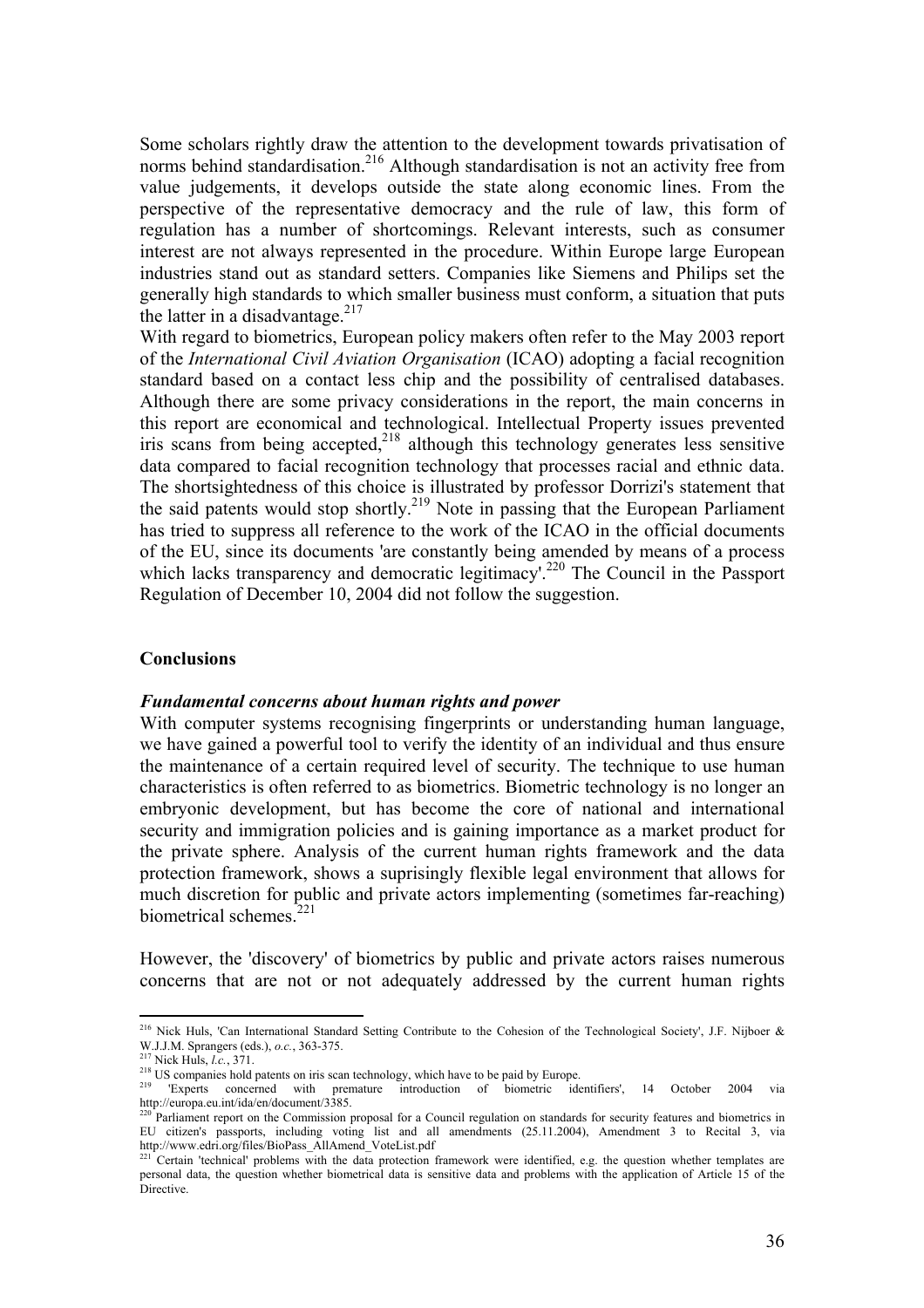framework and the data protection framework: concern for power accumulation, concerns about further use of existing data; about specific threats proper to biometrics; about the use of the technology in the private sector and about the inability to protect individuals from their inclination to trade their own privacy and concerns for costs  $^{222}$ 

These concerns are genuine. Policymakers and civil society demands decisions that are well informed and based on careful consideration. The European developments regarding information and identity systems go against these requirements. There is no empirical data about the current performance of the existing systems and there are no precise data about why new systems and facilities are needed. Moreover, all decisions seem to be already taken while a general and coherent debate in the European Parliament and the national Parliaments has not taken place.

The concerns are also genuine because European policymakers and civil society know that the longer a technology is used, the more entrenched in life it becomes. They feel that the current (legal) system gives to much leeway to new technological developments that are incepted without proper interrogation from and altering to a human rights perspective. They also feel the American pressure and know about America's mass installation of security technologies (metal detectors, scanners, CCTV's, iris recognition systems, alarms, locks, intercoms, and other forms of surveillance, detection, access control and biometric equipment) in schools, government premises, stores, offices, workplaces, recreation areas, streets and homes; and other public places, without understanding all the purposes behind this security build-up.<sup>223</sup> Common sense pushed people to adopt a critical attitude (that regrettably is hardly echoed in the current legal framework), refusing to accept simple answers about safety and protection when there is little evidence that security technology actually makes us safer. They have heard about the paradox of technology.<sup>224</sup> They realise that police forces often use new technological security tools on poor and nonwhite people, and fear social outrage about discriminating practices.

Adding up the specific threats created by the use of biometrics with the common privacy threats, explains why when allowing biometric images to be processed, one gives up complete control over information that maps distinctively onto one's physical person. Making them available for distribution or exchange involves further risks, to the point where it is difficult to imagine any proportionate gains in security or comfort. Especially when making them available commercially there is a risk for misuse and a lack of adequate safety. These risks grow when the biometric images are made available on public networks (e.g. unauthorised release).

This ethical assessment leaves no room for the view that 'data protection will do for biometrics'. Applying data protection will imply the presumption that biometrics can be processed; that biometrical data can be made available to others and that they can

 $222$  Biometrics seemingly often come for free. Private actors demand biometric samples in exchange of certain advantages and certain governments, such as the U.S., are investing huge amounts of money in identification schemes *and* in financial instruments to accelerate the use of security devices in U.S. society (tax write-of formula, grants, demonstrations of biometric security options for schools). Legally concern is raised when biometrics come for free. Human rights law and data protection law requires the processor and controller to be the first arbiter of the necessity to process biometrical data. How can this demand be properly met in a non-critical environment?

<sup>223</sup> About the vagueness behind the security build-up, viz. genuine concern about welfare or information gathering and testing and using new security products under development: Ronnie Casella, 'The False Allure of Security Technologies', *Social Justice*, 2003, Vol. 30, No. 2, (82-93), 92.

<sup>&</sup>lt;sup>224</sup> Technology that is said to do good also produces unintended negative consequences and does not live to the promises of those that develop and seal it. On this paradox: Ronnie Casella, *l.c.*, 88-89 with ref. to the work of Durbin, Scarbrough & Corbett and Tenner.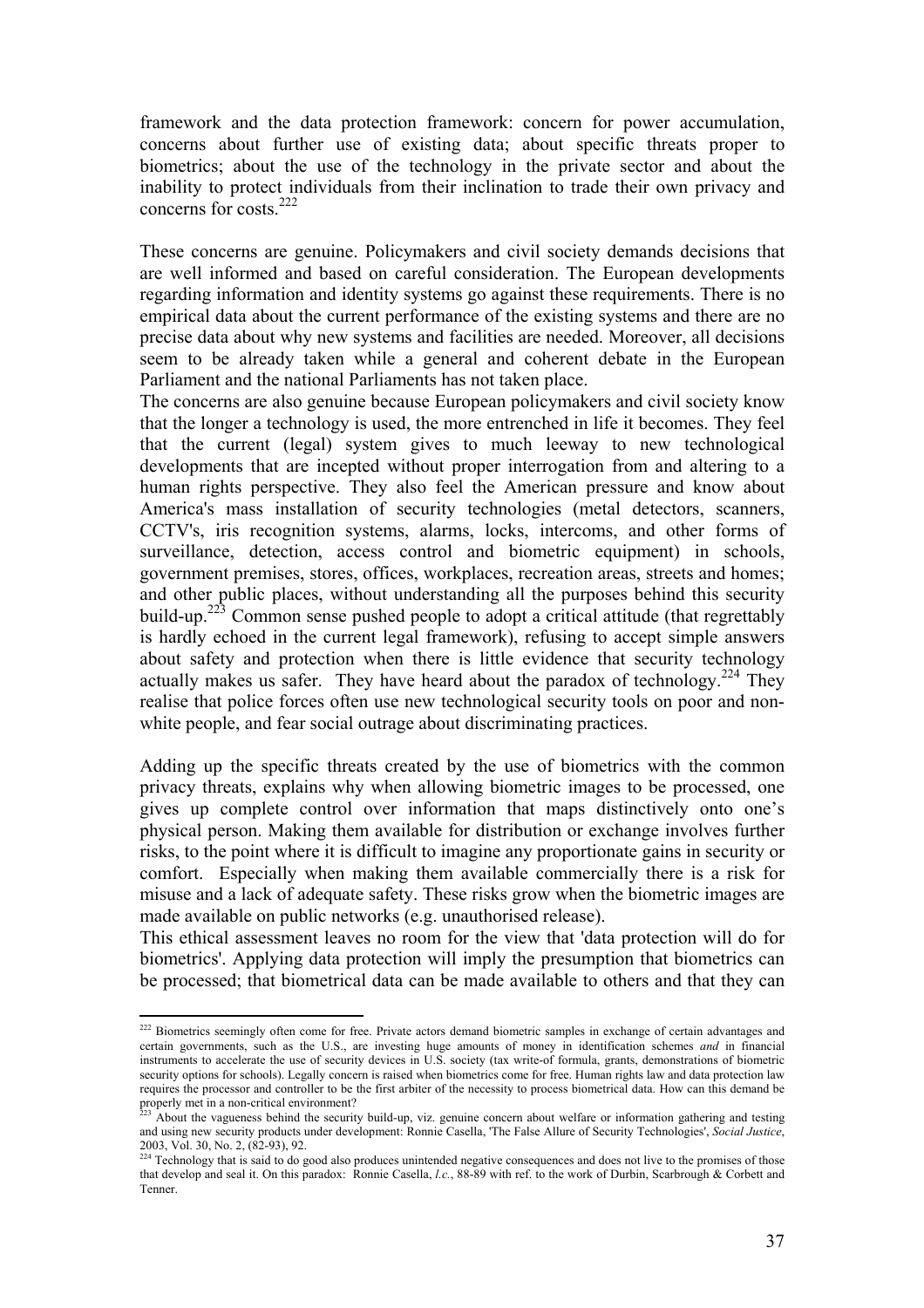be made available commercially. In fact, the examples in Chapter I learn that this is already a reality even within the European context. In the MacDonalds' example customers are given the option of making commodities of their fingerprints in exchange for faster acquisition of cheeseburgers. The choice is portrayed as a casual decision with little or no moral import, and customers are not encouraged to deliberate about it. It is easy to imagine people providing biometric images under time pressure, without forethought. The Alcazar example learns that financial and other rewards can have a similar effect in making the biometrical enrolment look banal.

The answers to these concerns must be formulated in reference to the basic features of the democratic constitutional state. From this perspective opacity/privacy rules prohibitionary rules - should guarantee these aspects of an individual's life that embody the conditions for his/her autonomy (or self-determination, or freedom, or "personal sovereignty"). This is the case because it is precisely this autonomy that grows and fuels both one's participation in the civil and political life and the fact that one develops a personality and a social/relational life. Privacy must protect what lies behind the persona, the mask that makes an individual a legal person (cf. anonymity). It must preserve the roots of the individual autonomy against outside steering, against disproportionate power balances, precisely because such interference and unbalanced power relations are more than only threatening individual freedom, they are also threatening the very nature of our societies. Privacy and opacity are needed because, as has been already developed, a democratic constitutional state is primarily concerned with the protection of the individuals' autonomy (and resistance) in vertical, but also in horizontal power relations.

The fundamental task should be first to consider whether biometrics *should be allowed* and *when*. Developing concepts such as 'biometrical anonymity' or 'a right to property on biometrical data' might be of instrumental use to achieve this purpose. Defining specific biometric prohibitions may be another, more familiar approach. Only when this normative work is done, the issue can be addressed under what accompanying circumstances *allowed* use of biometrics should be implemented.<sup>225</sup> There is a need to establish both common principles and language of privacy for biometrics, including principles such as equality of access to the network; absolute accuracy of targeting by surveillance systems; systems to ensure the accuracy of the data held within the surveillance systems; mechanisms for making good the bad, inaccurate or changed data; systems to protect individuals from their inclination to trade their own privacy. This report has identified possible sources that facilitate this work of elaborating biometrical guidelines. We repeat that this biometrics framework should be established on top of risk assessment drawing lines between legitimate and illegitimate use of biometrics.

#### *Procedure bases on biometrical evidence shall be adversarial*

 $\overline{a}$ 

Biometrical evidence will not encounter too much resistance in European Courts. Notwithstanding some differences, all systems in Europe tend to include most forms of evidence. Also, although the principle is elaborated in a different way, the rules governing evidence in all European countries have a tendency to ban only

<sup>&</sup>lt;sup>225</sup> "Assessment of the principle of proportionality in these questions of visas and free movement of persons inevitably, therefore, begs the question of the fundamental legitimacy of collecting these data and does not only concern the processing procedures (modes of access, storage period etc.)" (Working Party, 'Opinion No 7/2004', *l.c.*, 3).